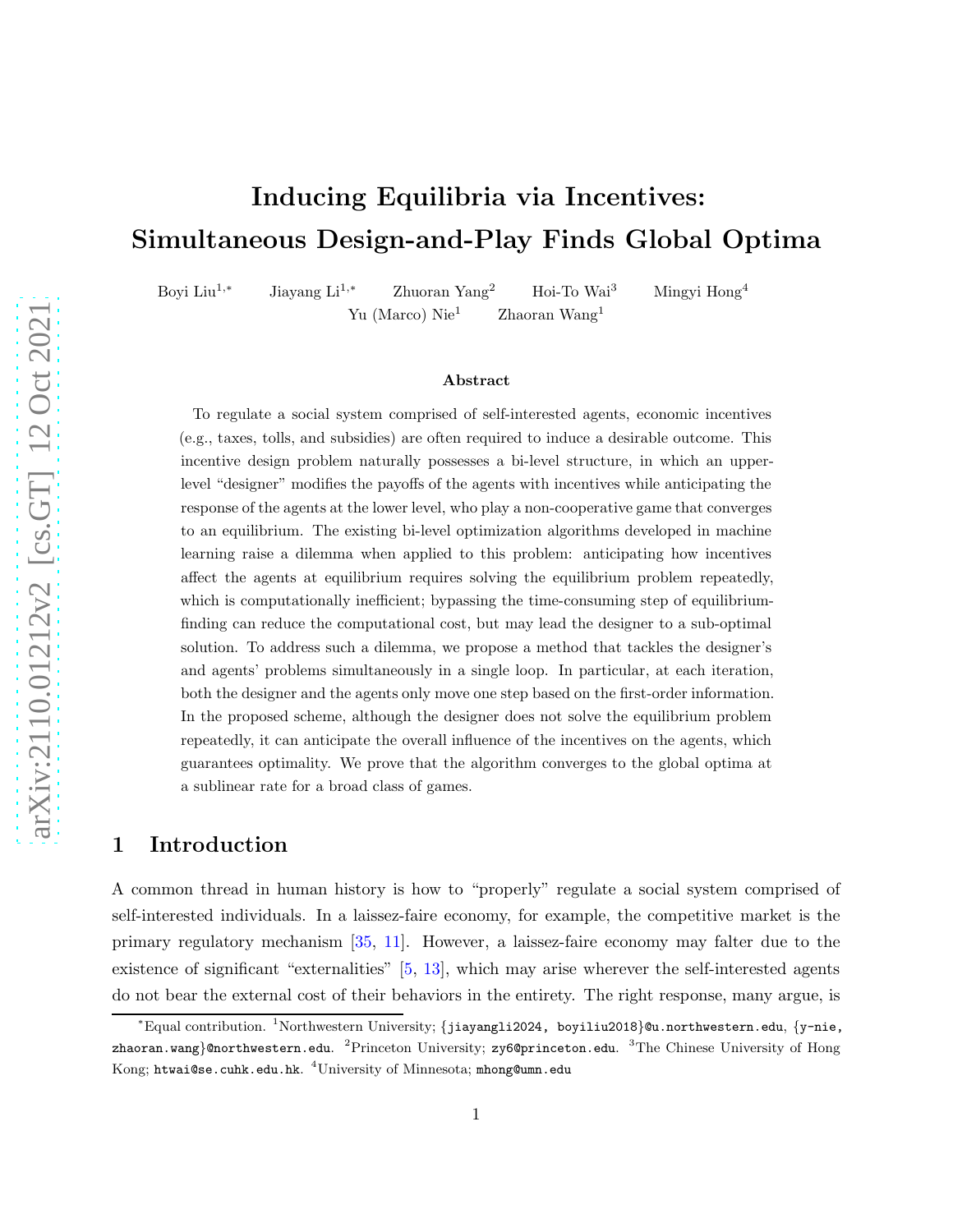to introduce corrective policies in the form of economic incentives (e.g., tolls, taxes, and subsidies) [\[24\]](#page-13-1). By modifying the payoffs of the agents, economic incentives can encourage (discourage) the agents to engage in activities that create positive (negative) side effects for the society, and thus guide the self-interests of the agents towards a socially desirable end. For example, carbon taxes can be levied on carbon emissions to protect the environment during the production of goods and services [\[26](#page-13-2)]. Surge pricing has been widely used to boost supply and dampen demand in volatile ride-hail markets [\[28](#page-13-3)]. Lately, subsidies and penalties were both introduced to overcome vaccine hesitancy in the world's hard-fought battle against the COVID-19 pandemic.

The goal of this paper is to develop a provably efficient method for guiding the agents in a social system towards a socially optimal outcome by modifying their payoffs with incentives. As the agents usually pursue their self-interests freely, they can be seen as playing a non-cooperative game. Accordingly, their best response can be predicted by the Nash equilibrium of the game [\[29](#page-13-4)]. Therefore, the incentive design problem naturally possesses a bi-level structure  $[2, 22, 7]$  $[2, 22, 7]$  $[2, 22, 7]$  $[2, 22, 7]$ , in which an upper-level "designer" chooses the incentives while anticipating the response of the agents, who play a non-cooperative game at a lower level.

This incentive design problem is difficult to solve because even getting a first-order derivative through the bi-level structure is difficult [\[12\]](#page-12-4). To calculate the gradient of the designer's objective at equilibrium, which provides a principled direction for the designer to update the incentives, one must *anticipate* how the equilibrium is affected by the changes  $[12]$ . This is usually achieved by performing a sensitivity analysis, which in turn requires differentiation through the lower-level equilibrium problem, either implicitly or explicitly [\[18](#page-12-5)]. No matter how the sensitivity analysis is carried out, the equilibrium problem must be solved before updating the incentives. The resulting algorithm thus admits a double loop structure: in the outer loop, the designer iteratively moves along the gradient; but to find the gradient, it must allow the lower level game dynamics to run its course to arrive at the equilibrium given the current incentives.

Because of the inherent inefficiency of the double-loop structure, heuristics methods have also been developed for the hierarchical programs [\[21,](#page-13-6) [27,](#page-13-7) [9](#page-12-6), [19](#page-12-7)]. Typically, these methods assume that the designer *does not solve* the equilibrium exactly to evaluate the gradient. Instead, at each iteration, the game is allowed to run just a few rounds, enough for the designer to obtain a reasonable approximation of the gradient. Although such a method promises to reduce the computational cost significantly at each iteration, it may never converge to the same optimal solution obtained without the approximation.

Contribution. In a nutshell, correctly anticipating how incentives affect the agents at equilibrium requires solving the equilibrium problem repeatedly, which is computationally inefficient. On the other hand, simply bypassing the time-consuming step of equilibrium-finding may lead the designer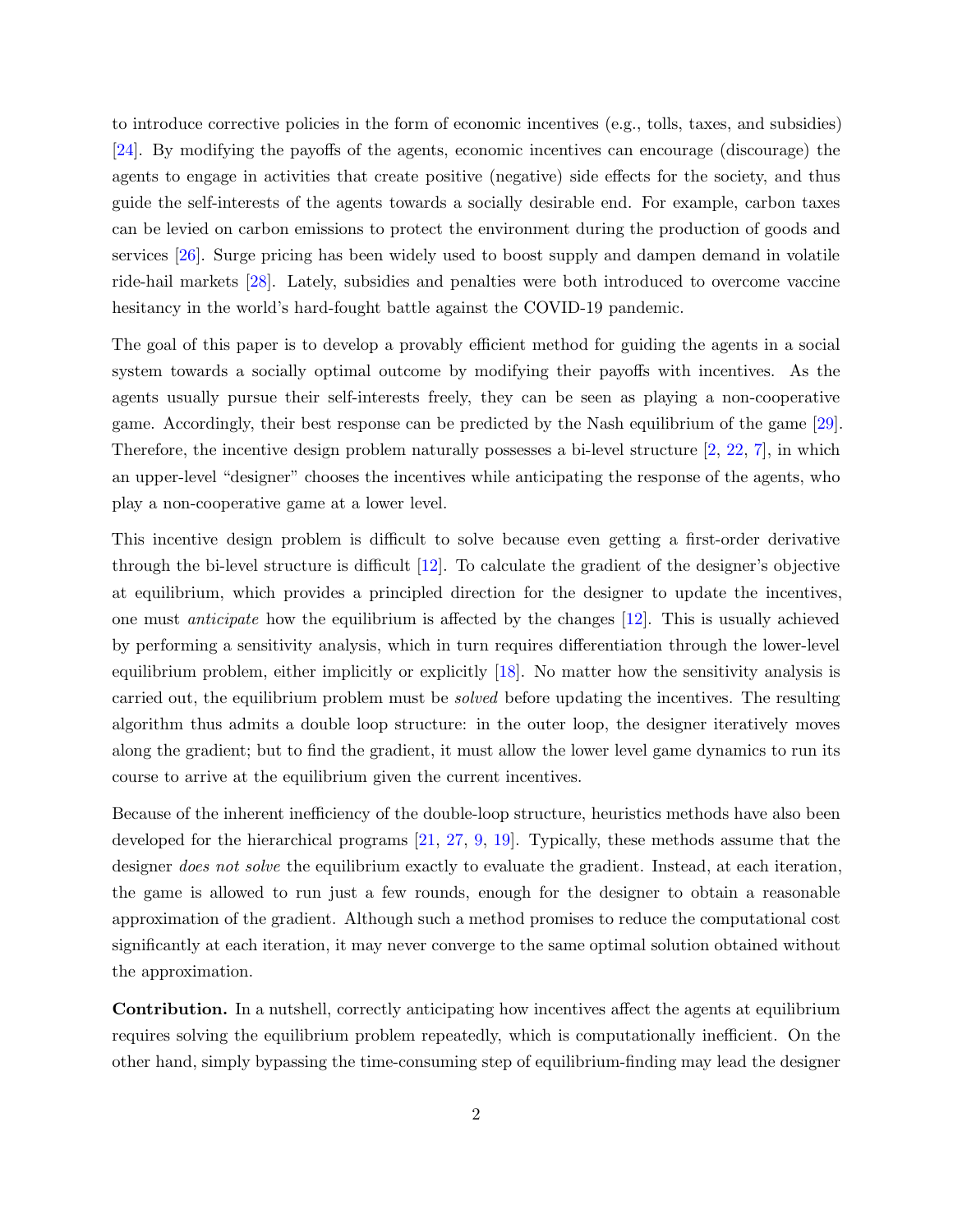to a sub-optimal solution. This dilemma prompts the following question that motivates this study: can we obtain the optimal solution to an incentive design problem without repeatedly solving the equilibrium problem?

In this paper, we propose an efficient principled method that tackles the designer's problem and agents' problem simultaneously in a single loop. At the lower level, we use the *mirror descent* method [\[30\]](#page-13-8) to model the process through which the agents move towards equilibrium. At the upper level, we use the gradient descent method to update the incentives towards optimality. At each iteration, both the designer and the agents only move one step based on the first-order information. However, as discussed before, the upper gradient relies on the corresponding lower equilibrium, which is not available in the single-loop update. Hence, we propose to use the implicit differentiation formula—with the equilibrium strategy replaced by the one at the current iteration—to estimate the upper gradient, which might be biased at the beginning. Nevertheless, we prove that if we improve the lower-level solution with larger step sizes, the upper-level and lower-level problems converge simultaneously. The proposed scheme hence guarantees optimality because it can anticipate the overall influence of the incentives on the agents eventually after convergence. The proposed approach is more efficient because the computation cost at each iteration is low and the algorithm converges to the optimal solution at a provably fast rate.

**Notation.** We denote  $\langle \cdot, \cdot \rangle$  as the inner product in vector spaces. Given n matrices  $\{A^i\}_{i=1}^n$ , we denote blkdiag $(A^1, \ldots, A^n)$  as the block diagonal matrix whose *i*th block is  $A^i$ . For a vector form  $a = (a^i)$ , we denote  $a^{-i} = (a^j)_{j \neq i}$ . For a finite set  $\mathcal{X} \in \mathbb{R}^n$ , we denote  $\Delta(\mathcal{X}) = \{\pi \in \mathcal{X} \mid \pi \in \mathcal{X}\}$  $\mathbb{R}^n_+ : \sum_{x^i \in \mathcal{X}} \pi_{x^i} = 1$ . For any vector norm  $\|\cdot\|$ , we denote  $\|\cdot\|_* = \sup_{\|z\| \le 1} \langle \cdot, z \rangle$  as its dual norm. Given a strongly convex function  $\psi$ , we define the corresponding Bregman divergence as  $D_{\psi}(x, x') = \psi(x) - \psi(x') - \langle \nabla \psi(x'), x - x' \rangle.$ 

### 2 Related work

The incentive design problem studied in this paper is a special case of mathematical programs with equilibrium constraints (MPEC) [\[14](#page-12-8)], a class of optimization problems constrained by equilibrium conditions. MPEC is closely related to bi-level programs [\[7](#page-12-3)], which bind two mathematical programs together by treating one program as part of the constraints for the other.

The study of bi-level programming can be traced back to the Stackelberg game in economics [\[36](#page-14-0)]. In the optimization literature, it was first introduced to tackle resource allocation problems [\[4](#page-12-9)] and has since found applications in such diverse topics as revenue management, network design, traffic control, and energy systems. In the past decade, researchers have discovered numerous applications of bi-level programming in machine learning, including meta-learning (ML) [\[9](#page-12-6)], adversarial learning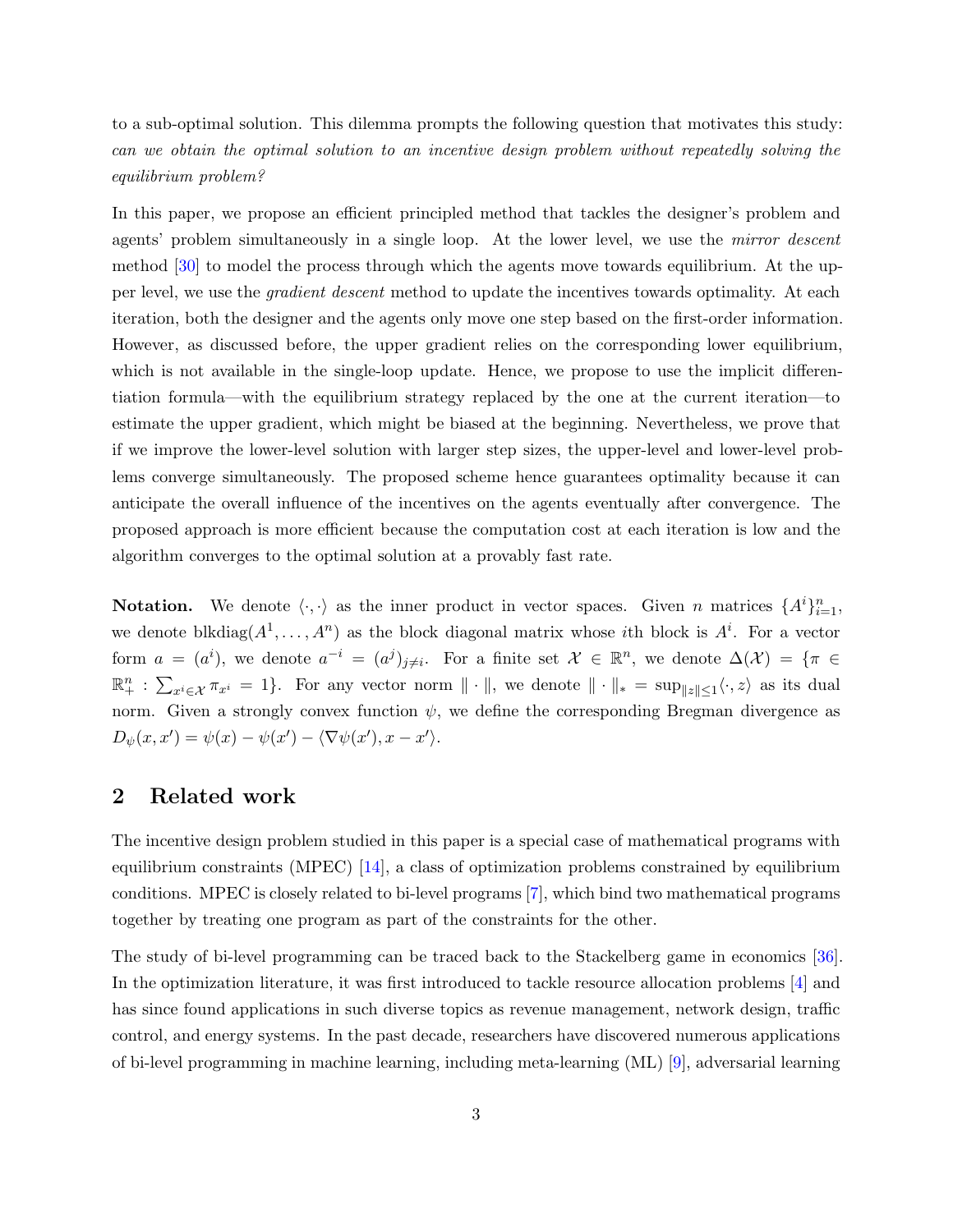[\[16\]](#page-12-10), hyperparameter optimization [\[23](#page-13-9)] and neural architecture search [\[19](#page-12-7)]. These newly found bilevel programs in ML are often solved by descent methods, which require differentiating through the (usually unconstrained) lower-level optimization problem [\[20\]](#page-13-10). The differentiation can be carried out either implicitly on the optimality conditions as in the conventional sensitivity analysis [see e.g., [1,](#page-11-1) [32,](#page-13-11) [3](#page-11-2)], or explicitly by unrolling the numerical procedure used to solve the lower-level problem [see e.g., [23,](#page-13-9) [10\]](#page-12-11). In the explicit approach, one may "partially" unroll the solution procedure (i.e., stop after just a few rounds, or even only one round) to reduce the computational cost. Although this popular heuristic has delivered satisfactory performance on many practical tasks [\[21,](#page-13-6) [27,](#page-13-7) [9](#page-12-6), [19](#page-12-7)], it cannot guarantee optimality for bi-level programs under the general setting, as it cannot derive the accurate upper-level gradient at each iteration [\[38](#page-14-1)].

Unlike bi-level programs, MPEC (see [\[22\]](#page-13-5) for a comprehensive introduction) is relatively underexplored in the ML literature so far. Recently, Li et al. [\[18](#page-12-5)] extended the explicit differentiation method for bi-level programs to MPECs. Their algorithm unrolls an iterative projection algorithm for solving the lower-level problem, which is formulated as a variational inequality (VI) problem. Leveraging the recent advance in differentiable programming [\[1\]](#page-11-1), they embedded each projection iteration as a differentiable layer in a computational graph, and accordingly, transform the explicit differentiation as standard backpropagation through the graph. Although backpropagation is efficient, constructing and storing such a graph—with potentially a large number of projection layers needed to find a good solution to the lower-level problem—is still demanding. To reduce this burden, partially unroll the iterative projection algorithm is a solution. Yet, it still cannot guarantee optimality for MPECs due to the same reason as for bi-level programs.

The simultaneous design-and-play approach proposed in this study is proposed to address this dilemma. Our approach follows the algorithm of Hong et al.  $[15]$  and Chen et al.  $[6]$ , which solves bi-level programs via single-loop update. Importantly, they solve both the upper- and the lower-level problem using a gradient descent algorithm and establish the relationship between the convergence rate of the single-loop algorithm and the step size used in gradient descent. However, their algorithms are limited to the cases where the lower-level optimization problem is unconstrained. Our work extends these single-loop algorithms to MPECs that have an equilibrium problem at the lower level. We choose mirror descent as the solution method to the lower-level problem because of its broad applicability to optimization problems with constraints [\[30](#page-13-8)] and generality in the behavioral interpretation of games [\[25](#page-13-12), [17](#page-12-14)]. We show that the convergence of the proposed simultaneous design-and-play approach relies on the setting of the step size for both the upperand lower-level updates, a finding that echos the key result in [\[15](#page-12-12)]. We first give the convergence rate under mirror descent and the unconstrained assumption and then extend the result to the constrained case. For the latter, we show that convergence cannot be guaranteed if the lower-level solution gets too close to the boundary early in the simultaneous solution process. To avoid this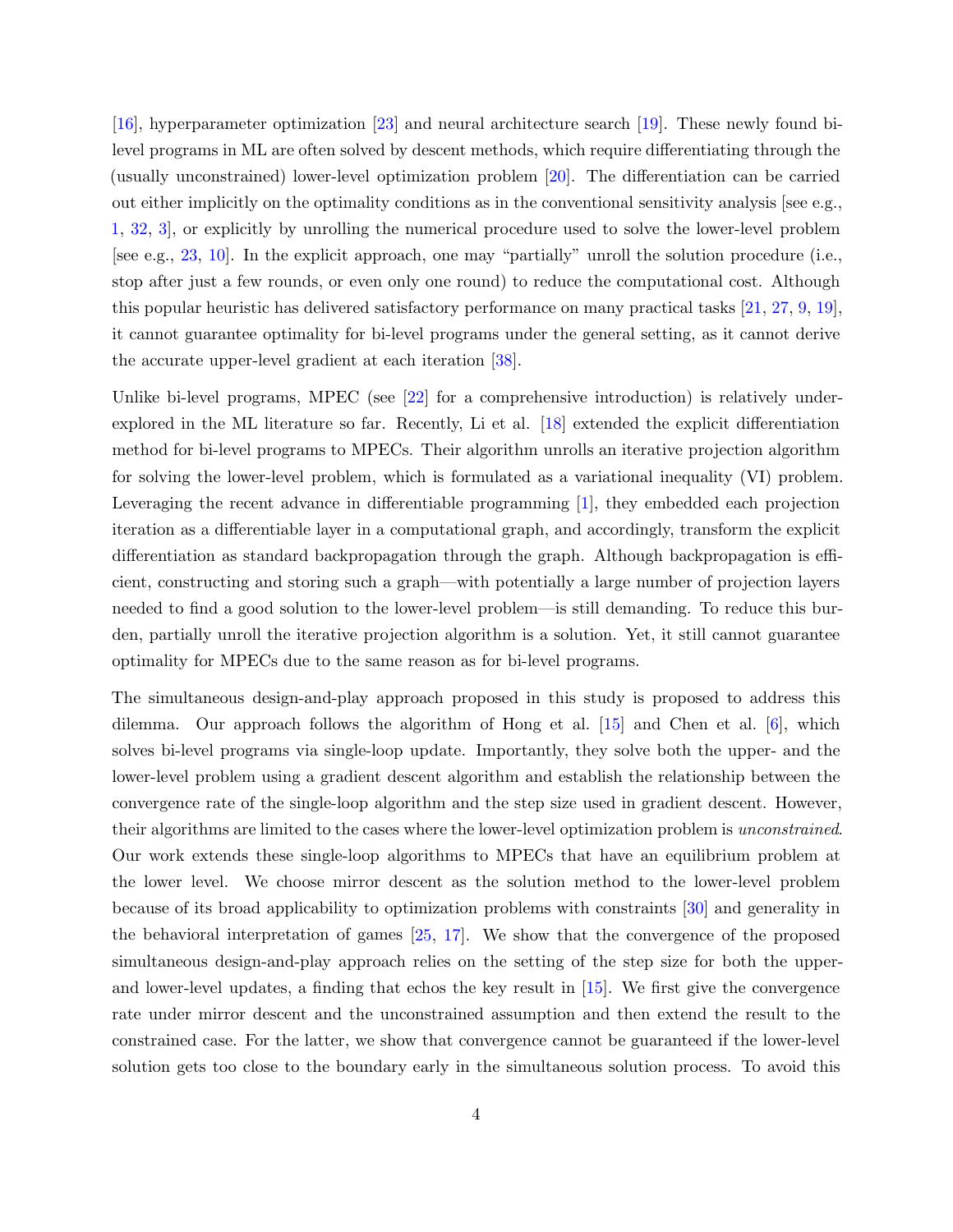trap, the standard mirror descent method is revised to carefully steer the lower-level solution away from the boundary.

### 3 Problem formulation

We study incentive design in both atomic games [\[29](#page-13-4)] and nonatomic games [\[33](#page-13-13)], classified depending on whether the set of agents is endowed with an atomic or a nonatomic measure. In social systems, both types of games can be useful, although the application context varies. Atomic games are typically employed when each agent has a non-trivial influence on the payoffs of other agents. In a nonatomic game, on the contrary, a single agent's influence is negligible and the payoff could only be affected by the collective behavior of agents.

### 3.1 Atomic game

Consider a game played by a finite set of agents  $\mathcal{N} = \{1, \ldots, n\}$ , where each agent  $i \in \mathcal{N}$  selects a strategy  $a^i \in \mathcal{A}^i \subseteq \mathbb{R}^{d^i}$  to maximize the reward, which is determined by a continuously differentiable function  $u^i: \mathcal{A} = \prod_{i \in \mathcal{N}} \mathcal{A}^i \to \mathbb{R}$ . Formally, a joint strategy  $a_* \in \mathcal{A}$  is a Nash equilibrium if

$$
u^{i}(a_{*}^{i}, a_{*}^{-i}) \ge u^{i}(a^{i}, a_{*}^{-i}), \quad \forall a^{i} \in \mathcal{A}^{i}, \quad \forall i \in \mathcal{N}.
$$

Suppose that for all  $i \in \mathcal{N}$ , the strategy set  $\mathcal{A}^i$  is closed and convex, and the reward function  $u^i$  is convex in  $a^i$ , then  $a_*$  is a Nash equilibrium if and only if it is the solution to the following variational inequality (VI) problem [\[34](#page-13-14)]

$$
\sum_{i=1}^{n} \lambda^{i} \cdot \langle \nabla_{a^{i}} u^{i}(a_{*}), a^{i} - a_{*}^{i} \rangle \le 0, \quad \text{for all } a \in \mathcal{A}.
$$
 (3.1)

**Example 3.1** (Cournot oligopoly). In the Cournot oligopoly model, each firm  $i \in \mathcal{N}$  supplies the market with a quantity  $a^i$  of goods. We assume that the price of the good is  $p = p_0 - \sum_{j \in \mathcal{N}} \gamma^j \cdot a^j$ , where  $a, \gamma^1, \ldots, \gamma^n > 0$ . The profit of the firm *i* is given by

$$
u^{i}(a) = a^{i} \cdot \left(p_{0} - \sum_{j \in \mathcal{N}} \gamma^{j} \cdot a^{j}\right) - c^{i}(a^{i}),
$$

where  $c^i : \mathcal{R} \to \mathcal{R}$  is the cost function for the firm *i*.

### 3.2 Nonatomic game

Consider a game played by a continuous set of agents, which can be divided into a finite set of classes  $\mathcal{N} = \{1, \ldots, n\}$ . We assume that each  $i \in \mathcal{N}$  represents a class of infinitesimal and homogeneous agents sharing the finite strategy set  $\mathcal{A}^i$  with  $|\mathcal{A}^i|=d^i$ . The mass distribution for the class i is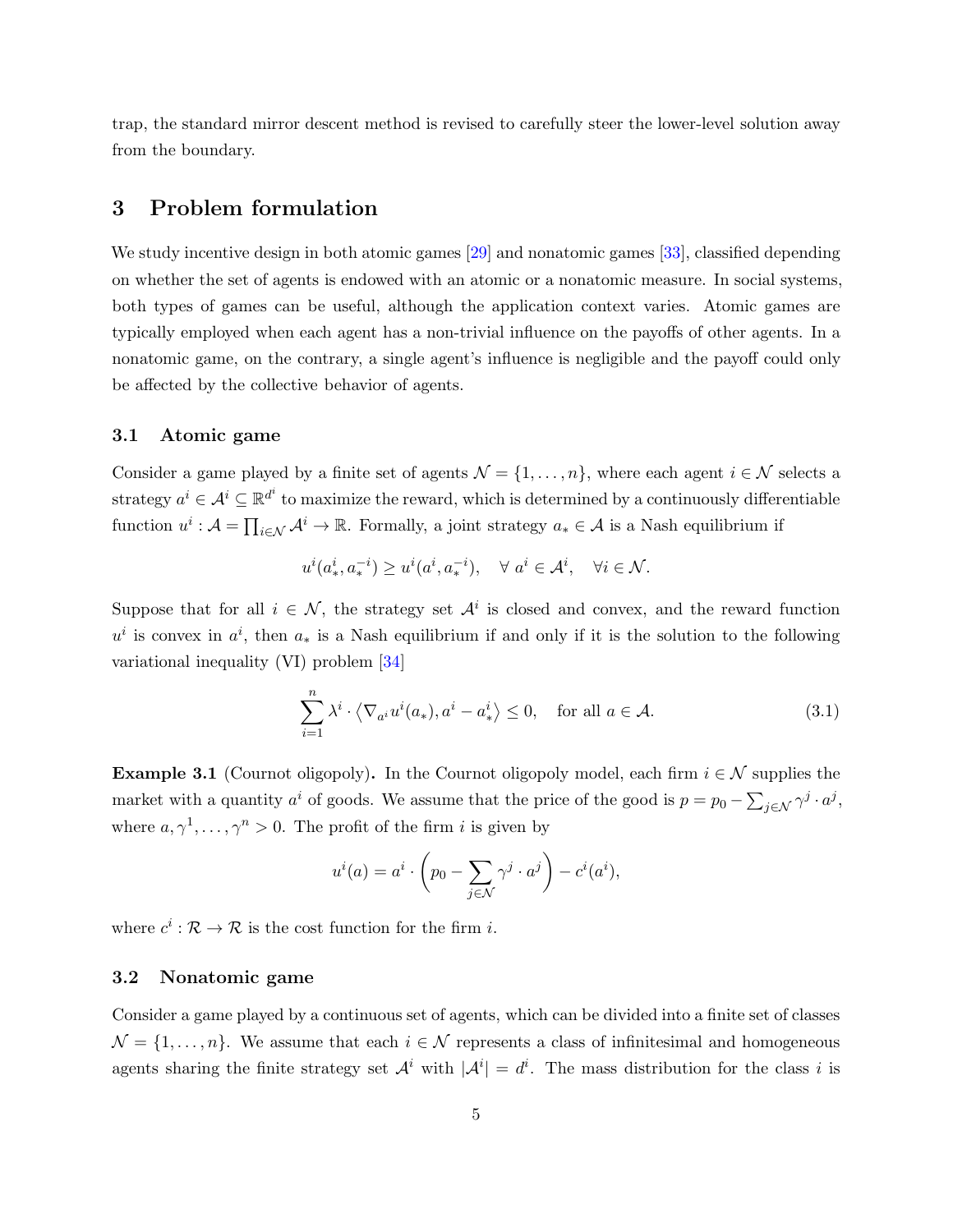defined as a vector  $q^i \in \Delta(\mathcal{A}^i)$  that gives the proportion of agents using each strategy. Let the cost of an agent in class i to select a strategy  $k \in \mathcal{A}^i$  given  $q = (q^1, \ldots, q^n)$  be  $c^{ik}(q)$ . Formally, a joint mass distribution  $q \in \Delta(\mathcal{A}) = \prod_{i \in \mathcal{N}} \Delta(\mathcal{A}^i)$  is a Nash equilibrium, also known as a Wardrop equilibrium [\[37\]](#page-14-2), if for all  $i \in \mathcal{N}$ , there exists  $b^i$  such that

$$
\begin{cases} c^{ik}(q_*)=b^i, & \text{if } q^{ik}_*>0,\\ c^{ik}(q_*)\geq b^i, & \text{if } q^{ik}_*=0.\end{cases}
$$

The following result extends the VI formulation to Nash equilibrium in nonatomic game: denote  $c^{i}(q) = (c^{ik}(q))_{k \in \mathcal{A}^{i}}$ , then  $q_{*}$  is a Nash equilibrium if and only if [\[8](#page-12-15)]

$$
\sum_{i \in \mathcal{N}} \lambda^i \cdot \langle c^i(q_*) , q^i - q_*^i \rangle \ge 0, \quad \text{for all } q \in \Delta(\mathcal{A}). \tag{3.2}
$$

Example 3.2 (Routing game). Consider a set of agents traveling from source nodes to sink nodes in a directed graph with nodes V and edges  $\mathcal{E}$ . Denote  $\mathcal{N} \subseteq \mathcal{V} \times \mathcal{V}$  as the set of source-sink pairs,  $\mathcal{K}^i \subseteq 2^{\mathcal{E}}$  as the set of paths connecting  $i \in \mathcal{N}$  and  $\mathcal{E}^{ik} \subseteq \mathcal{E}$  as the set of all edges on the path  $k \in \mathcal{K}^i$ . Suppose that each source-sink pair  $i \in \mathcal{N}$  is associated with  $\rho^i$  nonatomic agents aiming to choose a route from  $\mathcal{K}^i$  to minimize the total cost incurred. Let  $q^{ik}$  and  $f^{ik}$  be the proportion and number of travelers using the path  $k \in \mathcal{K}_w$ , then we have  $f^{ik} = \rho^i \cdot q^{ik}$  for all  $i \in \mathcal{N}$  and  $k \in \mathcal{K}^i$ . Let  $x_e$  be the number of travelers using the edge  $e$ , then the path and edge flow are related by  $x^e = \sum_{i \in \mathcal{N}} \sum_{k \in \mathcal{K}_i} f^{ik} \cdot \delta^{eik}$ , where  $\delta^{eik}$  equals 1 if  $e \in \mathcal{E}^{ik}$  and 0 otherwise. Let the cost on edge  $e$ be  $t^e(x^e)$ , then the total cost for a traveler selecting a path  $k \in \mathcal{K}^i$  will be  $\sum_{e \in \mathcal{E}} t^e(x^e) \cdot \delta^{eik}$ .

### 3.3 Incentive design

Despite the difference, we see that an equilibrium of both atomic and nonatomic games can be formulated as a solution to a corresponding VI problem in the following form

<span id="page-5-0"></span>
$$
\sum_{i \in \mathcal{N}} \lambda^i \cdot \langle v^i(x_*) , x^i - x_*^i \rangle \le 0, \quad \text{for all } x \in \mathcal{X} = \prod_{i \in \mathcal{N}} \mathcal{X}^i,
$$
\n(3.3)

<span id="page-5-1"></span>where  $v^i$  and  $\mathcal{X}^i$  denote different terms in the two types of games. Suppose that there exists an incentive designer aiming to induce a desired equilibrium. To this end, the designer can add incentives  $\theta \in \Theta \subseteq \mathbb{R}^d$  in the reward/cost functions. In this respect, the function  $v_i$  in [\(3.3\)](#page-5-0) will be parameterized by  $\theta$ , denoted as  $v_{\theta}^{i}$ . We assume that the designer's objective is determined by a function  $f : \Theta \times \mathcal{X} \to \mathbb{R}$ . Denote  $S(\theta)$  as the solution set to [\(3.3\)](#page-5-0). We then obtain the uniform formulation of the incentive design problem for both atomic games and nonatomic games

$$
\min_{\theta \in \Theta} f_*(\theta) = f(\theta, x_*),
$$
  
s.t.  $x_* \in S(\theta).$  (3.4)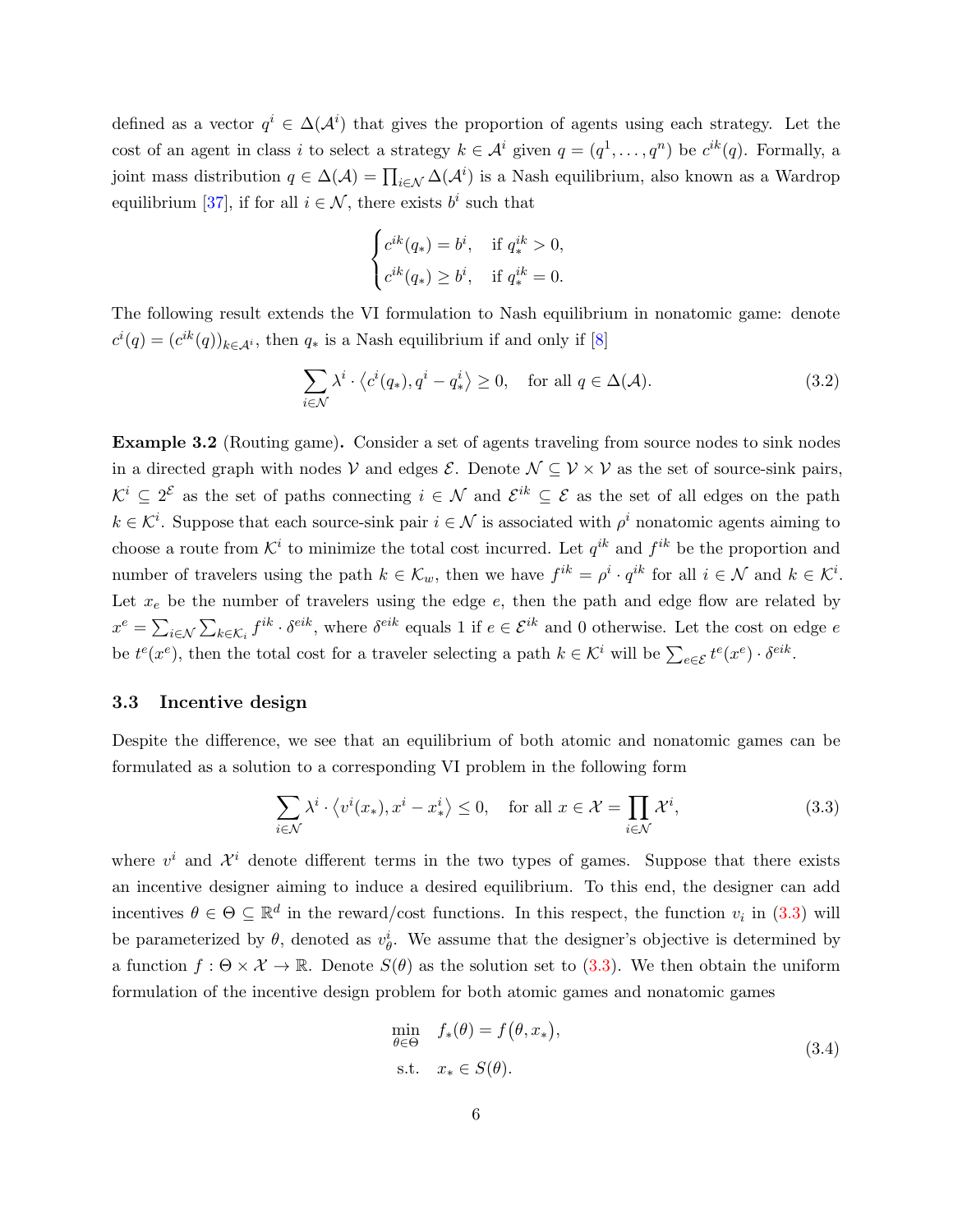If the equilibrium problem admits multiple equilibria, the agents may converge to different ones and it would be difficult to determine which one can better predict the behaviors of the agents without further information. Therefore, in this paper, we only consider the case where the game admits a unique equilibrium because, in the absence of uniqueness, additional rules are usually required to single out a representative one, which is beyond the scope of this paper. Sufficient conditions under which the game admits a unique equilibrium will be provided later.

## 4 Algorithm

We propose to update  $\theta$  and x simultaneously to improve the computational efficiency. The game dynamics at the lower level is modeled using the mirror descent method. Specifically, at the stage k, given  $\theta_k$  and  $x_k$ , the agent first receives  $v_{\theta_k}^i(x_k)$  as the feedback. As in many cases, its exact value is difficult to obtain [\[25](#page-13-12)], we assume that the agents receive  $\hat{v}_k^i$  as an estimator of  $v_{\theta_k}^i(x_k)$ . After receiving the feedback, the agents update their strategies via

$$
x_{k+1}^i \leftarrow \underset{x^i \in \mathcal{X}^i}{\operatorname{argmax}} \left\{ \langle \hat{v}_k^i, x^i \rangle - 1/\beta_k^i \cdot D_{\psi^i}(x_k^i, x^i) \right\}, \quad i \in \mathcal{N}, \tag{4.1}
$$

where  $D_{\psi^i}(x_k^i, x^i)$  is the Bregman divergence induced by a strongly convex function  $\psi^i$ . Subsequently, the designer aims to update  $\theta_k$  in the opposite direction of the gradient of its objective function, which can be written as

$$
\nabla f_*(\theta_k) = \nabla_{\theta_k} f(\theta_k, x_*(\theta_k)) + \left[\nabla_{\theta_k} x_*(\theta_k)\right]^\top \cdot \nabla_x f(\theta_k, x_*(\theta_k)).
$$

To compute the exact value of such a gradient, we first need to obtain the equilibrium  $x_*(\theta_k)$ . However, at the stage k, we only have the current strategy  $x_k$ . Therefore, we also have to establish an estimator of  $\nabla x_*(\theta_k)$  and  $\nabla f_*(\theta_k)$  using  $x_k$ , the form of which will be specified later.

### 4.1 Unconstrained game

We first consider unconstrained games with  $\mathcal{X}^i = \mathbb{R}^{d^i}$ , for all  $i \in \mathcal{N}$ . We select  $\psi^i(\cdot)$  as smooth function, i.e., there exists a constant  $H_{\psi} \geq 1$  such that for all  $i \in \mathcal{N}$  and  $x^{i}, x^{i'} \in \mathcal{X}^{i}$ ,

<span id="page-6-0"></span>
$$
\left\|\nabla\psi^{i}(x^{i}) - \nabla\psi^{i}(x^{i})\right\|_{2} \leq H_{\psi} \cdot \|x^{i} - x^{i}\|_{2}.
$$
\n(4.2)

Examples of  $\psi^i$  satisfying this assumption include (but are not limited to)  $\psi^i(x^i) = \frac{1}{2}(x^i)^\top Q^i x^i$ , where  $Q^i \in \mathbb{R}^{d^i} \times \mathbb{R}^{d^i}$  is a positive definite matrix. It can be directly checked that we can set  $H_{\psi} = \max_{i \in \mathcal{N}} \delta^i$ , where  $\delta^i$  is the largest singular value of  $Q^i$ . In this case, the corresponding Bregman divergence becomes

$$
D_{\psi^i}(x^i, x^{i\prime}) = \frac{1}{2}(x^i - x^{i\prime})^\top Q^i(x^i - x^{i\prime}),
$$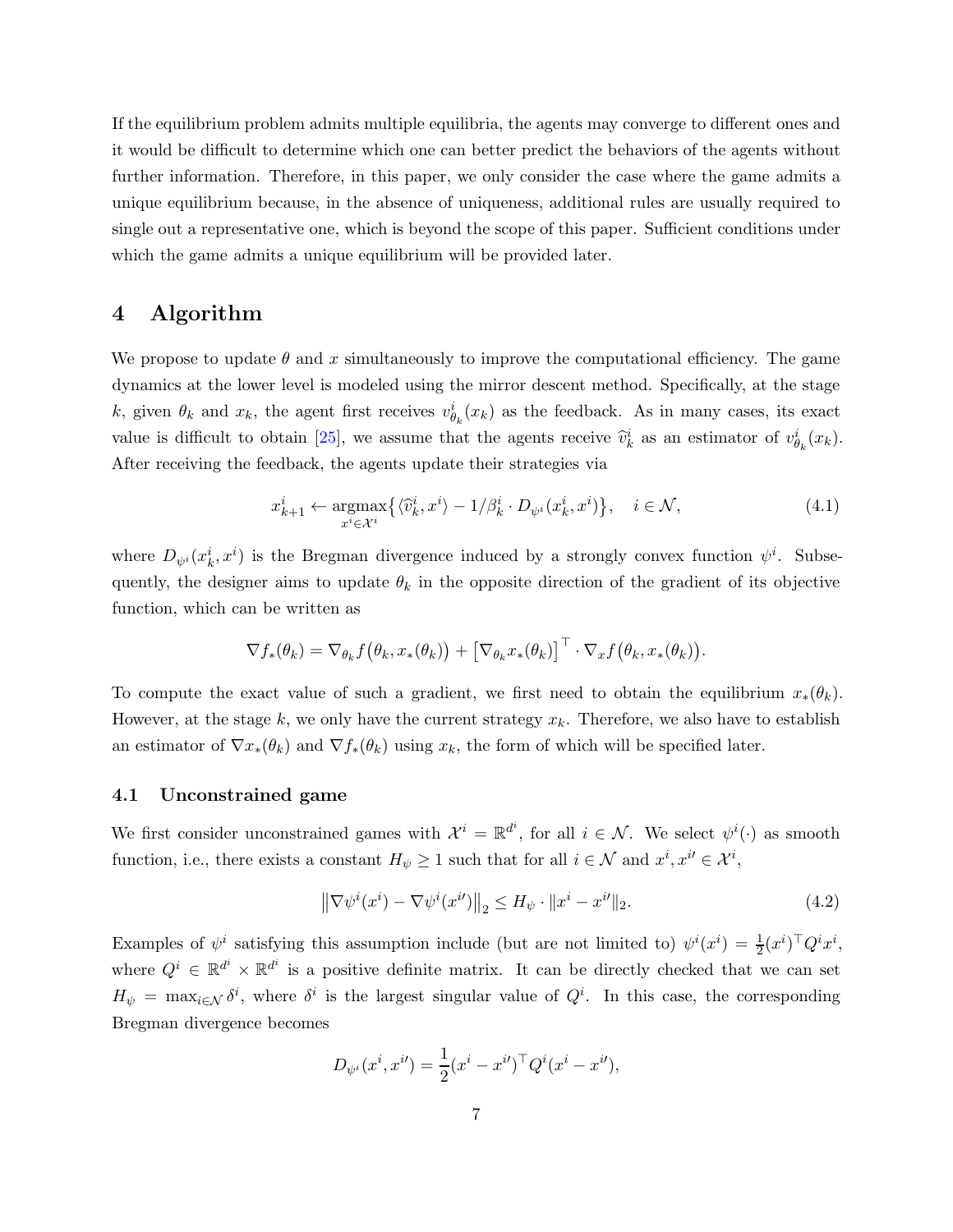<span id="page-7-1"></span>which is known as the squared Mahalanobis distance. Before laying out the algorithm, we first give the following lemma characterizing  $\nabla_{\theta} x_*(\theta)$ .

**Lemma 4.1.** When  $\mathcal{X}^i = \mathbb{R}^{d^i}$  and  $\nabla_x v_\theta(x_*(\theta))$  is non-singular, it holds that

<span id="page-7-0"></span>
$$
\nabla_{\theta} x_*(\theta) = -\Big[\nabla_x v_{\theta}\big(x_*(\theta)\big)\Big]^{-1} \cdot \nabla_{\theta} v_{\theta}\big(x_*(\theta)\big).
$$

Proof. See Appendix [A.2](#page-16-0) for a detailed proof.

Then for any given  $\theta \in \Theta$  and  $x \in \mathcal{X}$ , we can define

$$
\widetilde{\nabla} f(\theta, x) = \nabla_{\theta} f(\theta, x) - \left[\nabla_{\theta} v_{\theta}(x)\right]^{\top} \cdot \left[\nabla_{x} v_{\theta}(x)\right]^{-1} \cdot \nabla_{x} f(\theta, x) \tag{4.3}
$$

<span id="page-7-2"></span>as an estimator of  $\nabla f_*(\theta)$ . Now we are ready to present the following bi-level incentive design algorithm for unconstrained games.

### Algorithm 1 Bi-level incentive design for unconstrained games

**Input:**  $\theta_0 \in \Theta$ ,  $x_0 \in \mathcal{X} = \mathbb{R}^d$ , where  $d = \sum_{i \in \mathcal{N}} d^i$ , sequence of step sizes  $(\alpha_k, {\beta_k}^i_{i \in \mathcal{N}})$ . For  $k = 0, 1, ...$  do:

Update strategy profile

<span id="page-7-3"></span>
$$
x_{k+1}^i \leftarrow \underset{x^i \in \mathcal{X}^i}{\operatorname{argmax}} \left\{ \langle \widehat{v}_k^i, x^i \rangle - 1/\beta_k^i \cdot D_{\psi^i}(x_k^i, x^i) \right\},\tag{4.4}
$$

for all  $i \in \mathcal{N}$ , where  $\hat{v}_k^i$  is an estimator of  $v_{\theta_k}^i(x_k)$ . Update incentive parameter

$$
\theta_{k+1} \leftarrow \underset{\theta \in \Theta}{\operatorname{argmax}} \big\{ \langle \widehat{\nabla} f_k, \theta \rangle - 1/\alpha_k \cdot \|\theta - \theta_k\|_2^2 \big\},\
$$

where  $\widehat{\nabla} f_k$  is an estimator of  $\widetilde{\nabla} f(\theta_k, x_{k+1})$  as defined in [\(4.3\)](#page-7-0).

#### End

**Output:** Last iteration incentive parameter  $\theta_{k+1}$  and strategy profile  $x_{k+1}$ .

#### 4.2 Simplex constrained game

We then consider the case where for all  $i \in \mathcal{N}$ ,  $x^i$  is constrained within the probability simplex

$$
\Delta([d^i]) = \{x^i \in \mathbb{R}^{d^i} \mid x^i \ge 0, (x^i)^\top \mathbf{1}_{d^i} = 1\}.
$$

Here  $\mathbf{1}_{d^i} \in \mathbb{R}^{d^i}$  is the vector of all ones. In such a case, we naturally consider  $\psi^i(x^i) = -\sum_{j \in [d^i]} [x^i]_j$ .  $\log[x^i]_j$ , which is the Shannon entropy. Such a choice gives the following Bregman divergence,

$$
D_{\psi^{i}}(x^{i}, x^{i}) = \sum_{j \in [d^{i}]} [x^{i}]_{j} \cdot \log([x^{i\prime}]_{j}/[x^{i}]_{j}),
$$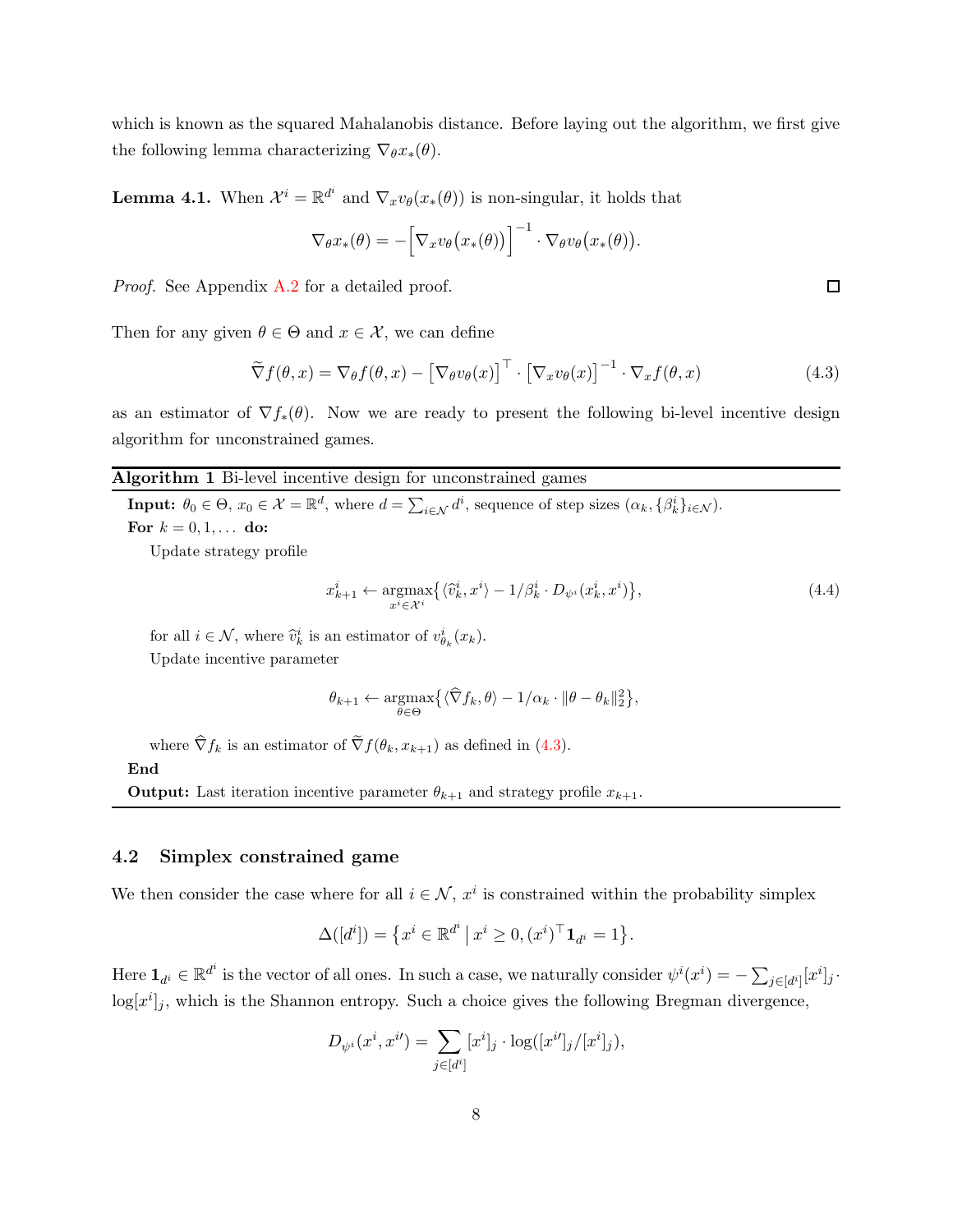<span id="page-8-0"></span>which is known as the KL divergence. To construct the estimator of  $\nabla f_*(\theta)$ , we have the following lemma as an extension of Lemma [4.1.](#page-7-1)

**Lemma 4.2** (Theorem 1 in [\[31](#page-13-15)]). When  $\mathcal{X}^i = \Delta([d^i])$  and  $\nabla_x v_\theta(x_*(\theta))$  is non-singular, the Jacobian of  $x_*(\theta)$  takes the form

<span id="page-8-1"></span>
$$
\nabla_{\theta} x_*(\theta) = -J_{\theta} \cdot \nabla_{\theta} v_{\theta}(x)\big|_{x=x_*(\theta)},
$$

where

$$
J_{\theta} = L - LA^{\top} [ALA^{\top}]^{-1} AL, \quad L = \left[ \nabla_x v_{\theta} (x_*(\theta)) \right]^{-1}.
$$

Here  $A = [\text{blkdiag}(B^1, \ldots, B^n); \text{blkdiag}(\mathbf{1}_{d^1}, \ldots, \mathbf{1}_{d^n})]$ , where  $B^i$  is obtained by deleting the rows j in the identity matrix  $I_{d^i}$  with  $[x^i_*(\theta)]_j = 0$ .

As a consequence of Lemma  $4.2$ , corresponding to  $(4.3)$ , we define

$$
\widetilde{\nabla} f(\theta, x) = \nabla_{\theta} f(\theta, x) - \left[\nabla_{\theta} v_{\theta}(x)\right]^{\top} \cdot \widehat{J}_{\theta} \cdot \nabla_{x} f(\theta, x)
$$
\n(4.5)

as an extension to the gradient  $\nabla f_*(\theta)$ , where  $J_{\theta}$  is an estimate of  $J_{\theta}$ . In addition to a different gradient estimate, we also modify Algorithm [1](#page-7-2) to keep the iterations  $x_k$  from hitting the boundary at the early stage. The modification involves an additional step that mixes the strategy with a uniform strategy  $\mathbf{1}_{d_i}/d_i$ , i.e., imposing an additional step

$$
\widetilde{x}_{k+1}^i \leftarrow (1 - \nu_{k+1}) \cdot \widetilde{x}_{k+1} + \nu_{k+1} \cdot \mathbf{1}_{d^i} / d^i
$$

upon finishing the update [\(4.4\)](#page-7-3), where  $\nu_{k+1} \in (0,1)$  is a the mixing parameter, decreasing to 0 when  $k \to \infty$ . In the following, we give the formal presentation of the modified bi-level incentive design algorithm for simplex constrained games.

### <span id="page-8-2"></span>Algorithm 2 Bi-level incentive design for simplex constrained games

**Input:**  $\theta_0 \in \Theta$ ,  $x_0 \in \mathcal{X}$ , step sizes  $(\alpha_k, {\beta_k^i}_{i \in \mathcal{N}}), k \geq 0$ , and mixing parameters  $\nu_k, k \geq 0$ .

For  $k = 0, 1, ...$  do:

Update strategy profile

<span id="page-8-3"></span>
$$
x_{k+1}^i \leftarrow \underset{x^i \in \Delta([d^i])}{\text{argmax}} \left\{ \langle \hat{v}_k^i, x^i \rangle - 1/\beta_k^i \cdot D_{\psi^i}(\widetilde{x}_k^i, x^i) \right\},
$$
  

$$
\widetilde{x}_{k+1}^i \leftarrow (1 - \nu_k) \cdot x_{k+1} + \nu_k \cdot \mathbf{1}_{d^i} / d^i,
$$
 (4.6)

for all  $i \in \mathcal{N}$ , where  $\widehat{v}_k^i$  is an estimator of  $v_{\theta_k}^i(\widetilde{x}_k)$ . Update incentive parameter

$$
\theta_{k+1} \leftarrow \underset{\theta \in \Theta}{\operatorname{argmax}} \big\{ \langle \widehat{\nabla} f_k, \theta \rangle - 1/\alpha_k \cdot \|\theta - \theta_k\|_2^2 \big\},\
$$

where  $\widehat{\nabla} f_k$  is an estimator of  $\widetilde{\nabla} f(\theta_k, \widetilde{x}_{k+1})$  defined in [\(4.5\)](#page-8-1).

End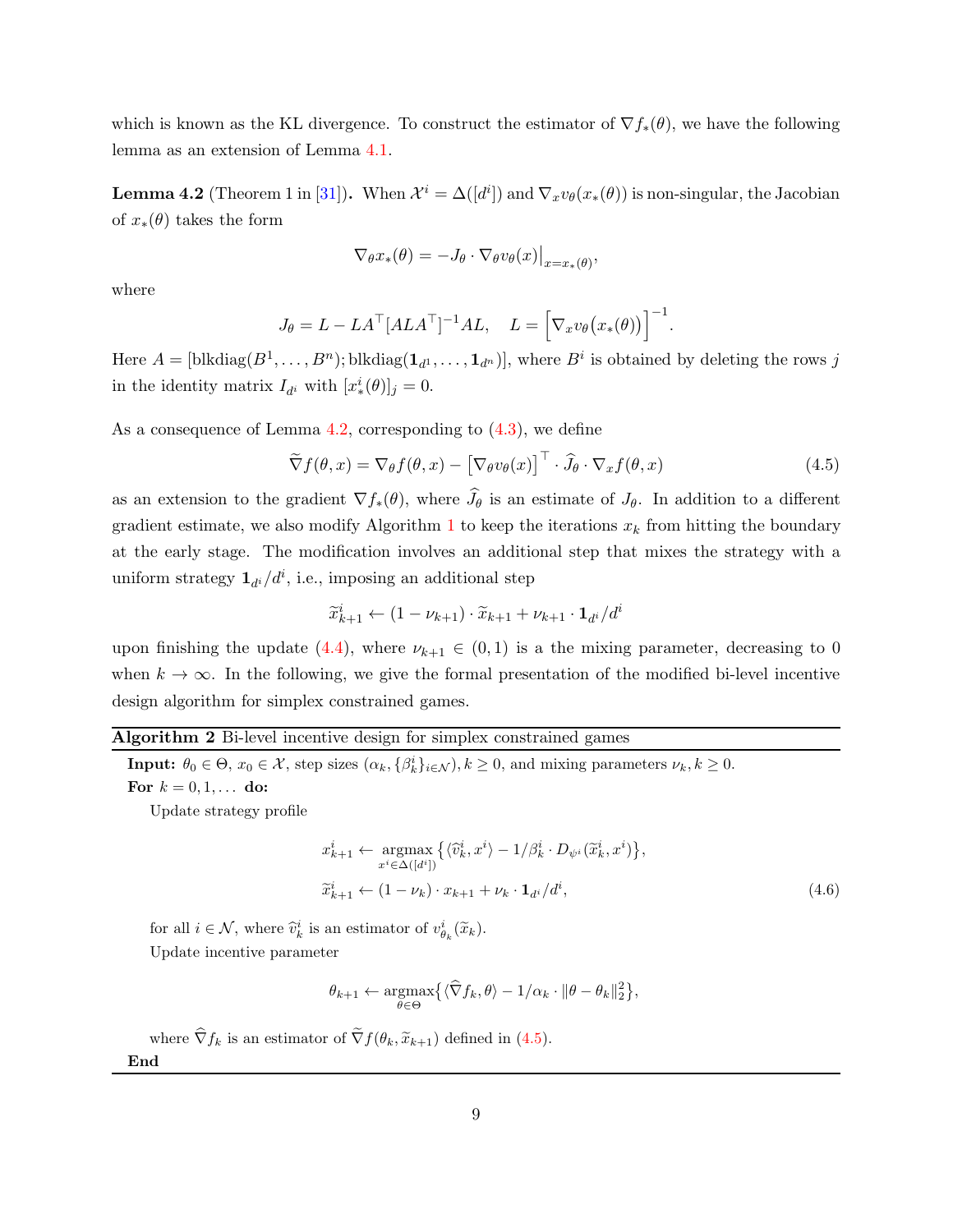### 5 Convergence analysis

In this section, we study the convergence of the proposed algorithms. We first make the following assumptions on the incentive design problem and our algorithms. For simplicity, define

$$
\overline{D}_{\psi}(x,x')=\sum_{i\in\mathcal{N}}D_{\psi^{i}}(x^{i},x^{i\prime}).
$$

<span id="page-9-0"></span>Assumption 5.1. The lower-level problem in  $(3.4)$  satisfies:

- The strategy set  $\mathcal{X}^i$  of player i is a nonempty, compact, and convex subset of  $\mathbb{R}^{d^i}$ .
- For each  $i \in \mathcal{N}$ , the gradient  $v^i_{\theta}(\cdot)$  is Lipschitz continuous with respect to  $\overline{D}_{\psi}$ , i.e., there exists a constant  $H_u > 0$  such that for all  $i \in \mathcal{N}$  and  $x, x' \in \mathcal{X}$ ,

$$
\left\|v_{\theta}^{i}(x)-v_{\theta}^{i}(x')\right\|_{*}^{2} \leq H_{u}^{2} \cdot \overline{D}_{\psi}(x,x').
$$

• There exist constants  $\rho_{\theta}, \rho_x > 0$  such that for all  $x \in \mathcal{X}$  and  $\theta \in \Theta$ ,

$$
\left\|\nabla_{\theta}v_{\theta}(x)\right\|_{2} < \rho_{\theta}, \quad \left\|\left[\nabla_{x}v_{\theta}(x)\right]^{-1}\right\|_{2} \leq 1/\rho_{x},
$$

for constants  $\rho_{\theta}, \rho_x > 0$ .

• For all  $\theta \in \Theta$ , the equilibrium  $x_*(\theta)$  of the game is variationally stable with respect to  $\overline{D}_{\psi}$ , i.e., for all  $x \in \mathcal{X}$ ,

$$
\sum_{i \in \mathcal{N}} \lambda^i \cdot \left\langle v^i_\theta(x), x^i_*(\theta) - x^i \right\rangle \ge \overline{D}_{\psi}\big(x_*(\theta), x\big).
$$

<span id="page-9-1"></span>Assumption 5.2. The upper-level problem in  $(3.4)$  satisfies:

- The set  $\Theta$  is compact and convex.
- The function  $f_*(\theta)$  is  $\mu$ -strongly convex, i.e., there exists some  $\mu > 0$  such that, for any  $\theta, \theta' \in \Theta$  and  $x \in \mathcal{X}$ ,

$$
f_*(\theta) \ge f_*(\theta') + \left\langle \nabla f_*(\theta'), \theta - \theta' \right\rangle + \mu \cdot \|\theta - \theta'\|_2^2.
$$

- The gradient  $\nabla f_*(\theta)$  is uniformly bounded, i.e., there exists  $M > 0$  such that for all  $\theta \in \Theta$ , it holds that  $\|\nabla f_*(\theta)\|_2 \leq M$ .
- <span id="page-9-2"></span>• The extended gradient  $\tilde{\nabla}f(\theta, x)$  is Lipschitz continuous with respect to  $\overline{D}_{\psi}$ , i.e., there exists  $\widetilde{H} > 0$  such that for all  $x, x' \in \mathcal{X}$  and  $\theta \in \Theta$ ,

$$
\left\|\widetilde{\nabla}f(\theta,x)-\widetilde{\nabla}f(\theta,x')\right\|_{2}^{2} \leq \widetilde{H}^{2} \cdot \overline{D}_{\psi}(x,x').
$$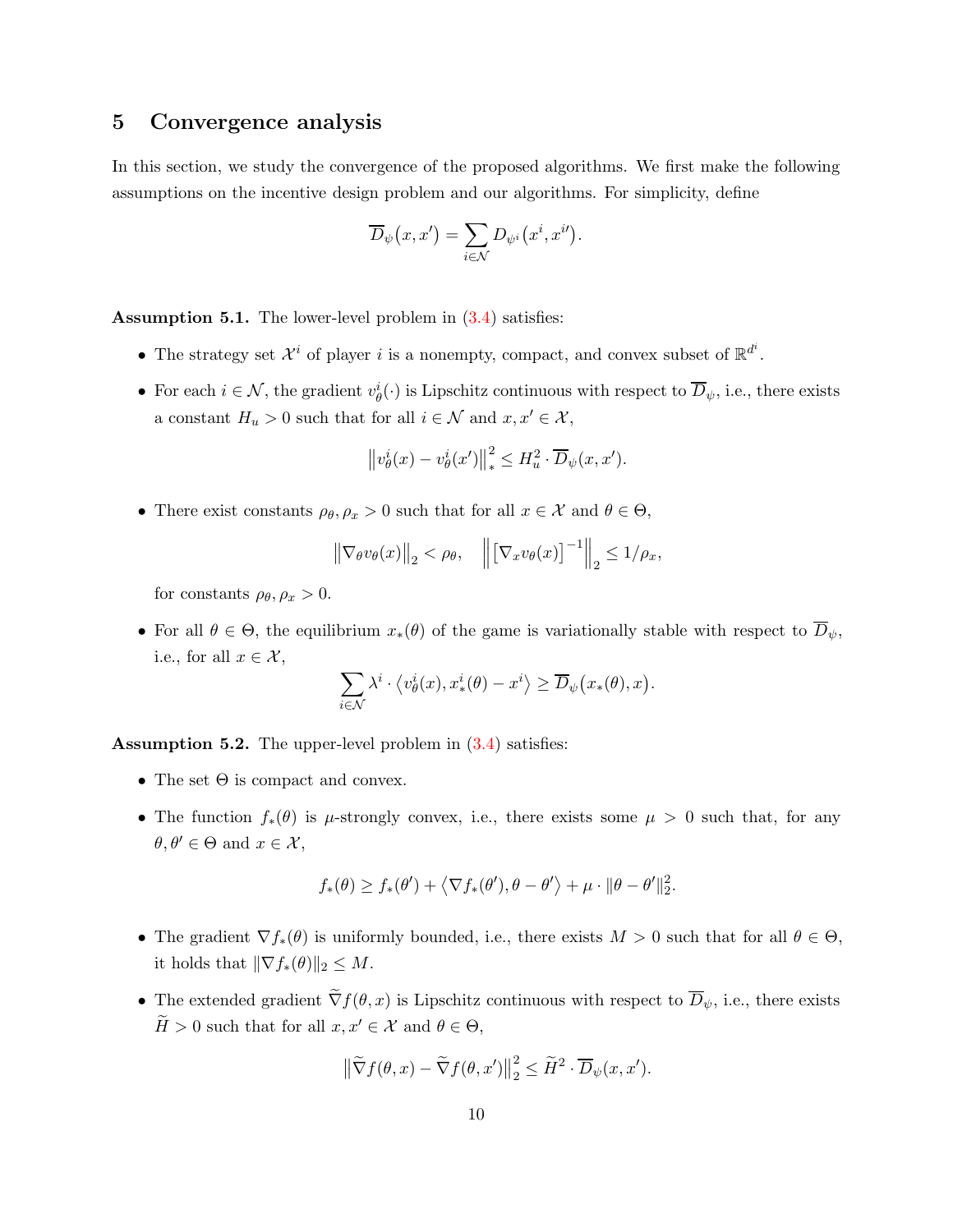**Assumption 5.3** (Gradient estimates). Define the filtrations by  $\mathcal{F}_0^{\theta} = \{\theta_0\}, \mathcal{F}_0^x = \emptyset$ , and

$$
\mathcal{F}_k^{\theta} = \mathcal{F}_{k-1}^{\theta} \cup \{x_{k-1}, \theta_k\}, \quad \mathcal{F}_k^x = \mathcal{F}_{k-1}^x \cup \{\theta_k, x_k\}.
$$

The filtrations satisfy:

• The gradient estimates  $\widehat{v}_k$  and  $\widehat{\nabla} f_k$  are unbiased estimates, i.e.,

$$
\mathbb{E}[\widehat{\nabla} f_k \,|\, \mathcal{F}_k^{\theta}] = \widetilde{\nabla} f(\theta_k, x_{k+1}), \quad \mathbb{E}[\widehat{v}_k^i \,|\, \mathcal{F}_k^x] = v_{\theta_k}^i(x_k), \quad \forall i \in \mathcal{N}.
$$

• The gradient estimates  $\hat{v}_k$  and  $\hat{\nabla} f_k$  have bounded mean squared estimation errors, i.e., there exist  $\delta_f, \delta_u > 0$  such that

$$
\mathbb{E}\Big[\big\|\widehat{\nabla} f_k - \widetilde{\nabla} f(\theta_k, x_{k+1})\big\|_2^2 \Big| \mathcal{F}_k^{\theta}\Big] \leq \delta_f^2,
$$
  

$$
\mathbb{E}\Big[\big\|\widehat{v}_k^i - v_{\theta_k}^i(x_k)\big\|_*^2 \Big| \mathcal{F}_k^x\Big] \leq \delta_u^2, \quad \forall i \in \mathcal{N}.
$$

**Remark.** Under Assumption [5.1,](#page-9-0) if  $x_*(\theta)$  is variationally stable, then it is the unique Nash equilibrium of the game [\[25](#page-13-12)]. We provide sufficient conditions for checking variational stability in Appendix [A.1.](#page-15-0) Assumption [5.2](#page-9-1) includes the convexity of the upper-level problem, which is usually a necessary condition to ensure global convergence. Absence of convexity, our algorithm only guarantees local convergence. Assumption [5.3](#page-9-2) can be easily satisfied as it only assumes that the estimate is unbiased and has bounded mean squared error. The reason for consider errors in estimation is to ensure the algorithm still converges if the gradients cannot always be calculated accurately.

### 5.1 Unconstrained game

In this part, we establish the convergence guarantee of Algorithm [1](#page-7-2) for unconstrained games. We define the optimality gap  $\epsilon_k^{\theta}$  and the equilibrium gap  $\epsilon_{k+1}^x$  as

$$
\epsilon_k^{\theta} := \mathbb{E}\big[ \| \theta_k - \theta_* \|_2^2 \big], \quad \epsilon_{k+1}^x := \mathbb{E}\Big[ \overline{D}_{\psi}\big(x_*(\theta_k), x_{k+1}\big) \Big].
$$

<span id="page-10-0"></span>We track such two gaps as the convergence criteria in the subsequent results.

**Theorem 5.4.** For Algorithm [1,](#page-7-2) set the step sizes  $\alpha_k = \alpha/(k+1)$ ,  $\beta_k = \beta/(k+1)^{2/3}$ , and  $\beta_k^i = \lambda^i \cdot \beta_k$ with constants

$$
\beta \le 1/N \cdot H_u^2 ||\lambda||_2^2, \quad \alpha/\beta^{3/2} \le 1/12 \cdot H_\psi \widetilde{H} H_*,
$$

where  $H_* = \rho_\theta/\rho_x$ . Suppose that Assumptions [5.1-](#page-9-0)[5.3](#page-9-2) hold, then we have

$$
\epsilon_k^{\theta} = O(k^{-2/3}), \quad \epsilon_k^x = O(k^{-2/3}).
$$

Proof. See Appendix [B](#page-17-0) for a detailed proof and a detailed expression of convergence rates.  $\Box$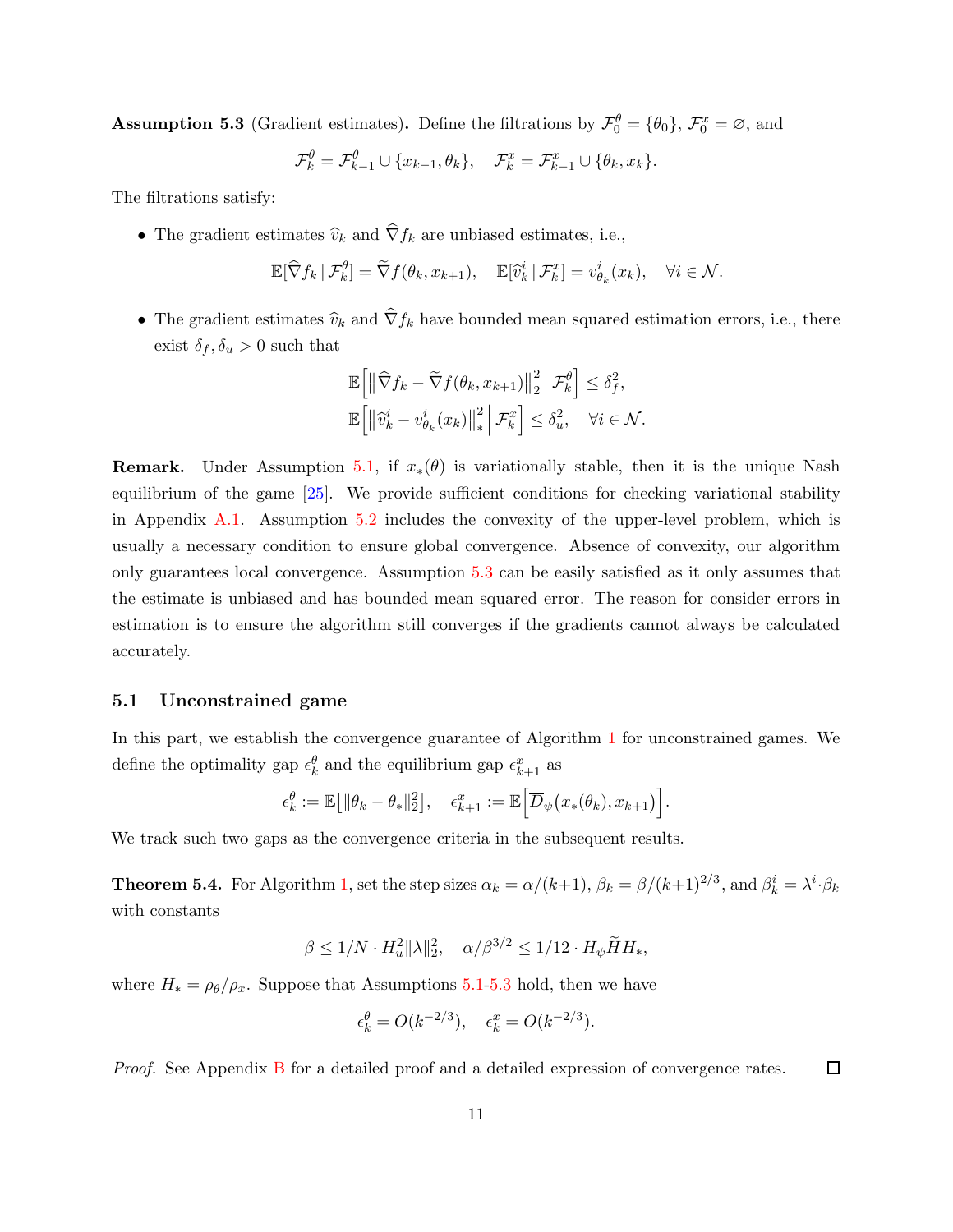### 5.2 Simplex constrained game

In this part, we establish the convergence guarantee of Algorithm [2](#page-8-2) for simplex constrained games. We still define optimality gap  $\epsilon_k^{\theta}$  as  $\epsilon_k^{\theta} = \mathbb{E}[\|\theta_k - \theta_*\|_2^2]$ . Yet, corresponding to [\(4.6\)](#page-8-3), we track  $\tilde{\epsilon}_{k+1}^x$ as a measure of convergence for the strategies of the agents, which is defined as

$$
\widetilde{\epsilon}_{k+1}^x = \mathbb{E}\Big[\overline{D}_{\psi}\big(\widetilde{x}_*(\theta_k), \widetilde{x}_{k+1}\big)\Big],
$$

where

$$
\widetilde{x}_{*}(\theta_{k}) = (1 - \nu_{k}) \cdot x_{*}(\theta_{k}) + \nu_{k} \cdot \mathbf{1}/d^{i}.
$$

<span id="page-11-3"></span>We are now ready to give the convergence guarantee of Algorithm [2.](#page-8-2)

**Theorem 5.5.** For Algorithm [2,](#page-8-2) set the step sizes  $\alpha_k = \alpha/(k+1)^{1/2}$ ,  $\beta_k = \beta/(k+1)^{2/7}$ ,  $\beta_k^i = \lambda^i \cdot \beta_k$ , and  $\nu_k = 1/(k+1)^{4/7}$  with constants  $\alpha$  and  $\beta$  satisfying

$$
\beta \le 1/6 \cdot NH_u^2 \|\lambda\|_2^2, \quad \alpha/\beta^{3/2} \le 1/7 \cdot \widetilde{H}\widetilde{H}_*,
$$

where  $\widetilde{H}_* = (1+d)H_{\rho}/H_x$ . Suppose that Assumptions [5.1](#page-9-0)[-5.3](#page-9-2) hold. If there exists some constant  $V_* > 0$  such that  $||v_{\theta}(x_*(\theta))||_{\infty} \leq V_*$  for any  $\theta \in \Theta$ , we then have

$$
\epsilon_k^{\theta} = O(k^{-2/7}), \quad \tilde{\epsilon}_k^x = O(k^{-2/7}).
$$

Proof. See Appendix [C](#page-22-0) for a detailed proof and a detailed form of the convergence rates.  $\Box$ 

The rates in Theorem [5.5](#page-11-3) appears to be slower than those in Theorem [5.4.](#page-10-0) This is due to the fact that the KL divergence is lower bounded by squared vector norms. We also note here that, as opposed to Algorithm [1](#page-7-2) that uses smooth potential functions, the ill behavior of the Shannon entropy on the boundaries of the simplex becomes a hurdle in both algorithm design and analysis. The key to overcoming such an obstacle is the mixing step in  $(4.6)$ , which keeps the iterations at a diminishing distance away from the boundaries.

### References

- <span id="page-11-1"></span>[1] AMOS, B. and KOLTER, J. Z. (2017). Optnet: Differentiable optimization as a layer in neural networks. In Proceedings of the 34th International Conference on Machine Learning.
- <span id="page-11-0"></span>[2] Anandalingam, G. and Friesz, T. L. (1992). Hierarchical optimization: An introduction. Annals of Operations Research 34 1–11.
- <span id="page-11-2"></span>[3] BAI, S., KOLTER, J. Z. and KOLTUN, V. (2019). Deep equilibrium models. In Advances in Neural Information Processing Systems.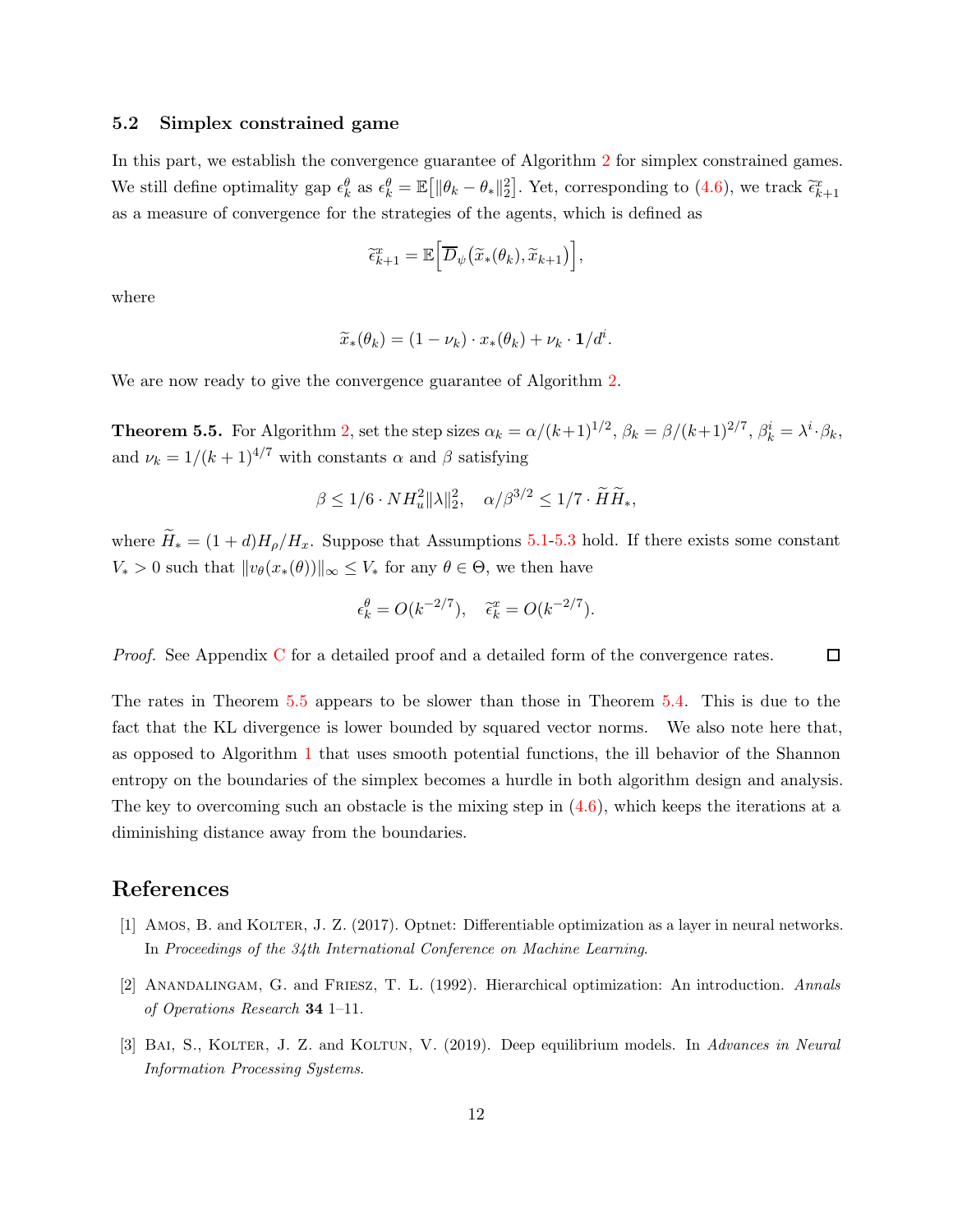- <span id="page-12-9"></span>[4] BRACKEN, J. and McGILL, J. T. (1973). Mathematical programs with optimization problems in the constraints. Operations Research 21 37–44.
- <span id="page-12-1"></span>[5] BUCHANAN, J. M. and STUBBLEBINE, W. C. (1962). Externality. In Classic papers in natural resource economics. Springer, 138–154.
- <span id="page-12-13"></span>[6] Chen, T., Sun, Y. and Yin, W. (2021). A single-timescale stochastic bilevel optimization method. arXiv preprint arXiv:2102.04671 .
- <span id="page-12-3"></span>[7] COLSON, B., MARCOTTE, P. and SAVARD, G. (2007). An overview of bilevel optimization. Annals of operations research 153 235–256.
- <span id="page-12-15"></span>[8] DAFERMOS, S. (1980). Traffic equilibrium and variational inequalities. Transportation Science 14 42–54.
- <span id="page-12-6"></span>[9] Finn, C., Abbeel, P. and Levine, S. (2017). Model-agnostic meta-learning for fast adaptation of deep networks. In International Conference on Machine Learning. PMLR.
- <span id="page-12-11"></span>[10] Franceschi, L., Donini, M., Frasconi, P. and Pontil, M. (2017). Forward and reverse gradientbased hyperparameter optimization. In International Conference on Machine Learning. PMLR.
- <span id="page-12-0"></span>[11] FRIEDMAN, M. and FRIEDMAN, R. (1990). Free to choose: A personal statement. Houghton Mifflin Harcourt.
- <span id="page-12-4"></span>[12] Friesz, T. L., Tobin, R. L., Cho, H.-J. and Mehta, N. J. (1990). Sensitivity analysis based heuristic algorithms for mathematical programs with variational inequality constraints. Mathematical Programming 48 265–284.
- <span id="page-12-2"></span>[13] Greenwald, B. C. and Stiglitz, J. E. (1986). Externalities in economies with imperfect information and incomplete markets. The quarterly journal of economics 101 229–264.
- <span id="page-12-8"></span>[14] Harker, P. T. and Pang, J.-S. (1988). Existence of optimal solutions to mathematical programs with equilibrium constraints. Operations research letters **7** 61–64.
- <span id="page-12-12"></span>[15] Hong, M., Wai, H.-T., Wang, Z. and Yang, Z. (2020). A two-timescale framework for bilevel optimization: Complexity analysis and application to actor-critic. arXiv preprint arXiv:2007.05170 .
- <span id="page-12-10"></span>[16] Jiang, H., Chen, Z., Shi, Y., Dai, B. and Zhao, T. (2021). Learning to defend by learning to attack. In International Conference on Artificial Intelligence and Statistics. PMLR.
- <span id="page-12-14"></span>[17] Krichene, W., Krichene, S. and Bayen, A. (2015). Convergence of mirror descent dynamics in the routing game. In 2015 European Control Conference (ECC). IEEE.
- <span id="page-12-5"></span>[18] Li, J., Yu, J., Nie, Y. M. and Wang, Z. (2020). End-to-end learning and intervention in games. Advances in Neural Information Processing Systems 33.
- <span id="page-12-7"></span>[19] Liu, H., Simonyan, K. and Yang, Y. (2018). Darts: Differentiable architecture search. arXiv preprint arXiv:1806.09055 .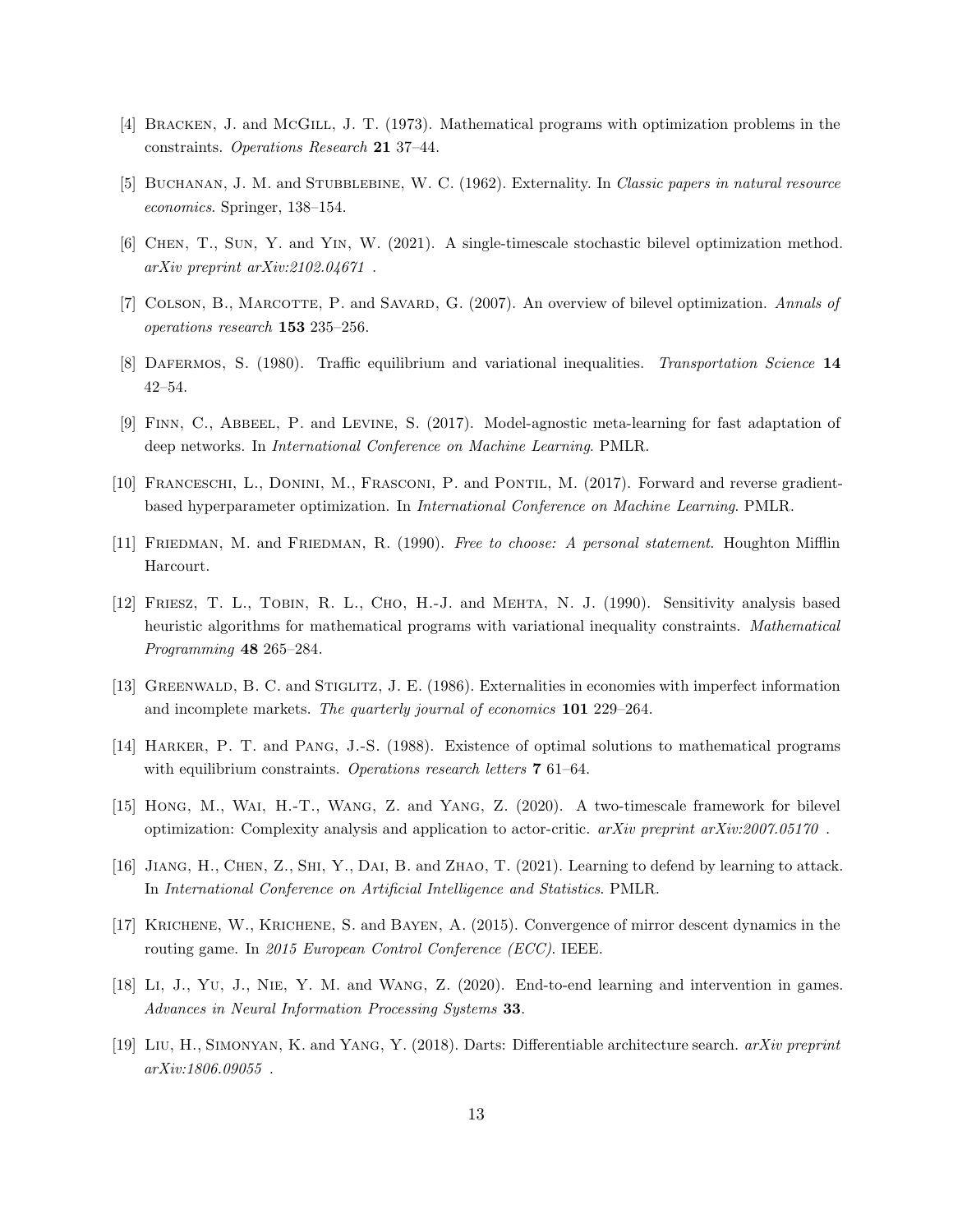- <span id="page-13-10"></span>[20] Liu, R., Gao, J., Zhang, J., Meng, D. and Lin, Z. (2021). Investigating bi-level optimization for learning and vision from a unified perspective: A survey and beyond. arXiv preprint arXiv:2101.11517 .
- <span id="page-13-6"></span>[21] LUKETINA, J., BERGLUND, M., GREFF, K. and RAIKO, T. (2016). Scalable gradient-based tuning of continuous regularization hyperparameters. In International conference on machine learning. PMLR.
- <span id="page-13-5"></span>[22] Luo, Z.-Q., Pang, J.-S. and Ralph, D. (1996). Mathematical programs with equilibrium constraints. Cambridge University Press.
- <span id="page-13-9"></span>[23] MACLAURIN, D., DUVENAUD, D. and ADAMS, R. (2015). Gradient-based hyperparameter optimization through reversible learning. In International conference on machine learning. PMLR.
- <span id="page-13-1"></span>[24] Maskin, E. S. (1994). The invisible hand and externalities. The American Economic Review 84 333–337.
- <span id="page-13-12"></span>[25] Mertikopoulos, P. and Zhou, Z. (2019). Learning in games with continuous action sets and unknown payoff functions. Mathematical Programming 173 465–507.
- <span id="page-13-2"></span>[26] METCALF, G. E. and WEISBACH, D. (2009). The design of a carbon tax. *Harv. Envtl. L. Rev.* 33 499.
- <span id="page-13-7"></span>[27] METZ, L., POOLE, B., PFAU, D. and SOHL-DICKSTEIN, J. (2016). Unrolled generative adversarial networks. arXiv preprint arXiv:1611.02163 .
- <span id="page-13-3"></span>[28] Mguni, D., Jennings, J., Sison, E., Valcarcel Macua, S., Ceppi, S. and Munoz de Cote, E. (2019). Coordinating the crowd: Inducing desirable equilibria in non-cooperative systems. In Proceedings of the 18th International Conference on Autonomous Agents and MultiAgent Systems.
- <span id="page-13-4"></span>[29] Nash, J. (1951). Non-cooperative games. Annals of mathematics 286–295.
- <span id="page-13-8"></span>[30] NEMIROVSKIJ, A. S. and YUDIN, D. B. (1983). Problem Complexity and Method Efficiency in Optimization. A Wiley-Interscience publication, Wiley.
- <span id="page-13-15"></span>[31] PARISE, F. and OZDAGLAR, A. (2017). Sensitivity analysis for network aggregative games. In 2017 IEEE 56th Annual Conference on Decision and Control (CDC). IEEE.
- <span id="page-13-11"></span>[32] Rajeswaran, A., Finn, C., Kakade, S. and Levine, S. (2019). Meta-learning with implicit gradients. arXiv preprint arXiv:1909.04630 .
- <span id="page-13-13"></span>[33] SCHMEIDLER, D. (1973). Equilibrium points of nonatomic games. Journal of statistical Physics 7 295–300.
- <span id="page-13-14"></span>[34] SCUTARI, G., PALOMAR, D. P., FACCHINEI, F. and PANG, J.-S. (2010). Convex optimization, game theory, and variational inequality theory. IEEE Signal Processing Magazine 27 35-49.
- <span id="page-13-0"></span>[35] Smith, A. (1791). An Inquiry into the Nature and Causes of the Wealth of Nations, vol. 1. Librito Mondi.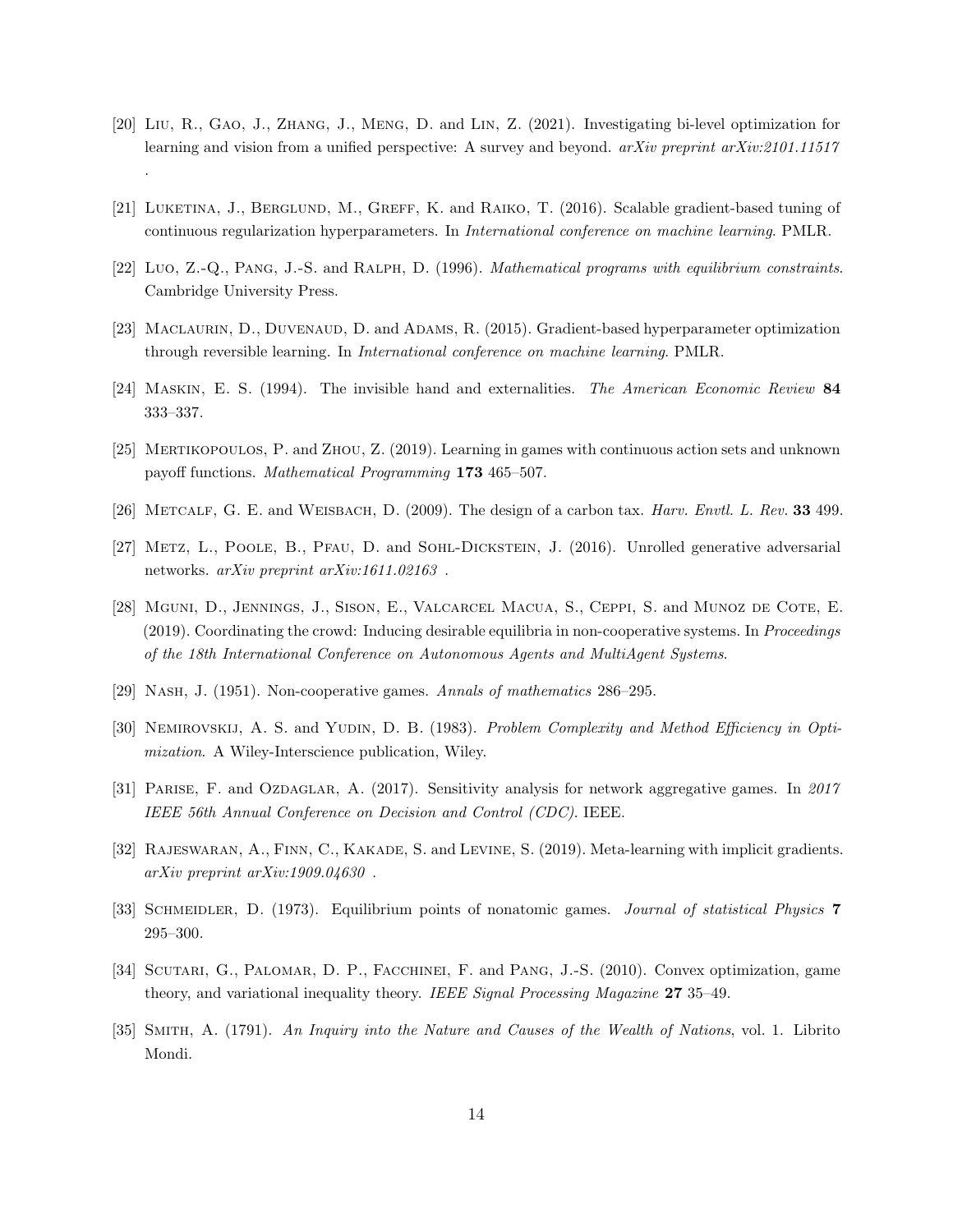- <span id="page-14-0"></span>[36] VON STACKELBERG, H. (1952). The theory of the market economy. Oxford University Press.
- <span id="page-14-2"></span>[37] WARDROP, J. G. (1952). Some theoretical aspects of road traffic research. In Proceedings of the Institution of Civil Engineers, vol. 1.
- <span id="page-14-1"></span>[38] Wu, Y., Ren, M., Liao, R. and Grosse, R. (2018). Understanding short-horizon bias in stochastic meta-optimization. $\emph{arXiv}$  preprint  $\emph{arXiv:} 1803.02021$  .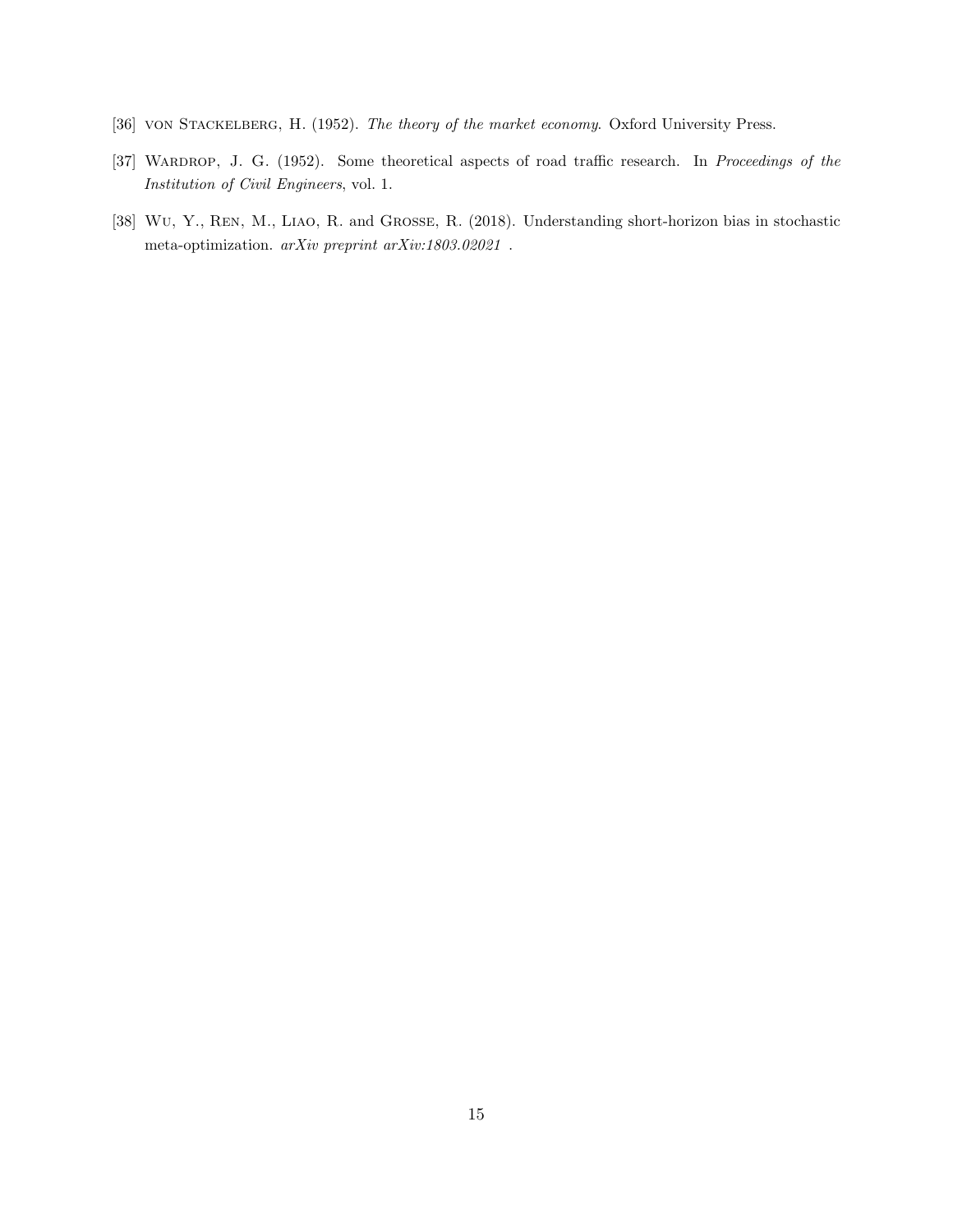### A Detailed discussions on the games

<span id="page-15-0"></span>In this section, we present detailed discussions on the properties of the games.

#### A.1 Variational stability

We establish the following sufficient condition for variational stability.

**Lemma A.1.** Define the matrix  $H^{\lambda}(x)$  as a block matrix with  $(i, j)$ -th block taking the form of

$$
H_{i,j}^{\lambda}(x) = \lambda^i \cdot \nabla_{x^j} v^i(x).
$$

Suppose that  $\psi^i$  satisfies the smooth condition [\(4.2\)](#page-6-0). If  $H^{\lambda}(x) + H^{\lambda}(x)^{\top} \prec -2 \cdot H_{\psi} \cdot I_d$  for some  $\lambda \in \mathbb{R}^N_+$ , then the Nash equilibrium  $x_*$  is  $\lambda$ -variationally stable with respect to the Bregman divergence  $\overline{D}_{\psi}$ .

*Proof.* We define the  $\lambda$ -weighted gradient of the game as

<span id="page-15-1"></span>
$$
v^{\lambda}(x) = \text{Diag}(\lambda^1 \cdot I_{d^1}, \dots, \lambda^N \cdot I_{d^N}) \cdot v(x),
$$

By definition, we can verify that  $H^{\lambda}(x)$  is the Jacobian matrix of  $v^{\lambda}(x)$  with respect to x. For any  $x, x' \in \mathcal{X}$ , let  $x_{\omega} = \omega \cdot x + (1 - \omega) \cdot x'$ . We have

$$
v^{\lambda}(x) - v^{\lambda}(x') = \int_0^1 \frac{dv^{\lambda}(x_{\omega})}{d\omega} \cdot d\omega
$$
  
= 
$$
\int_0^1 H^{\lambda}(x_{\omega}) \cdot \frac{dx_{\omega}}{d\omega} \cdot d\omega = \int_0^1 H^{\lambda}(x_{\omega})(x - x') \cdot d\omega.
$$
 (A.1)

Taking additional dot product  $\langle \cdot, x - x' \rangle$  on both sides of  $(A.1)$ , we have

<span id="page-15-4"></span>
$$
\langle v^{\lambda}(x) - v^{\lambda}(x'), x - x' \rangle = 1/2 \cdot \int_0^1 (x - x')^{\top} \left( H^{\lambda}(x_{\omega}) + H^{\lambda}(x_{\omega})^{\top} \right) (x - x') \cdot d\omega
$$
  

$$
\leq - \int_0^1 H_{\psi} \cdot ||x - x'||_2^2 \cdot d\omega = -H_{\psi} \cdot ||x - x'||_2^2,
$$
 (A.2)

where the inequality follows from  $H^{\lambda}(x_{\omega}) + H^{\lambda}(x_{\omega})^{\top} \preceq -2 \cdot I_d$ . Setting  $x' = x_*$ , we further have

<span id="page-15-2"></span>
$$
\langle v^{\lambda}(x), x - x_* \rangle \le \langle v^{\lambda}(x_*) , x - x_* \rangle - H_{\psi} \cdot ||x - x_*||_2^2 \le -H_{\psi} \cdot ||x - x_*||_2^2 \tag{A.3}
$$

where the second inequality follows from the fact that  $x_*$  is a Nash equilibrium. Eventually, as  $\psi^i$ satisfies  $(4.2)$ , we have

<span id="page-15-3"></span>
$$
\overline{D}_{\psi}(x_*,x) = \sum_{i \in \mathcal{N}} D_{\psi_i}(x_*^i, x^i) \le H_{\psi} \cdot \sum_{i \in \mathcal{N}} \|x^i - x_*^i\|_2^2 = H_{\psi} \cdot \|x - x_*\|_2^2.
$$
 (A.4)

Combining  $(A.3)$  and  $(A.4)$ , we then conclude the proof.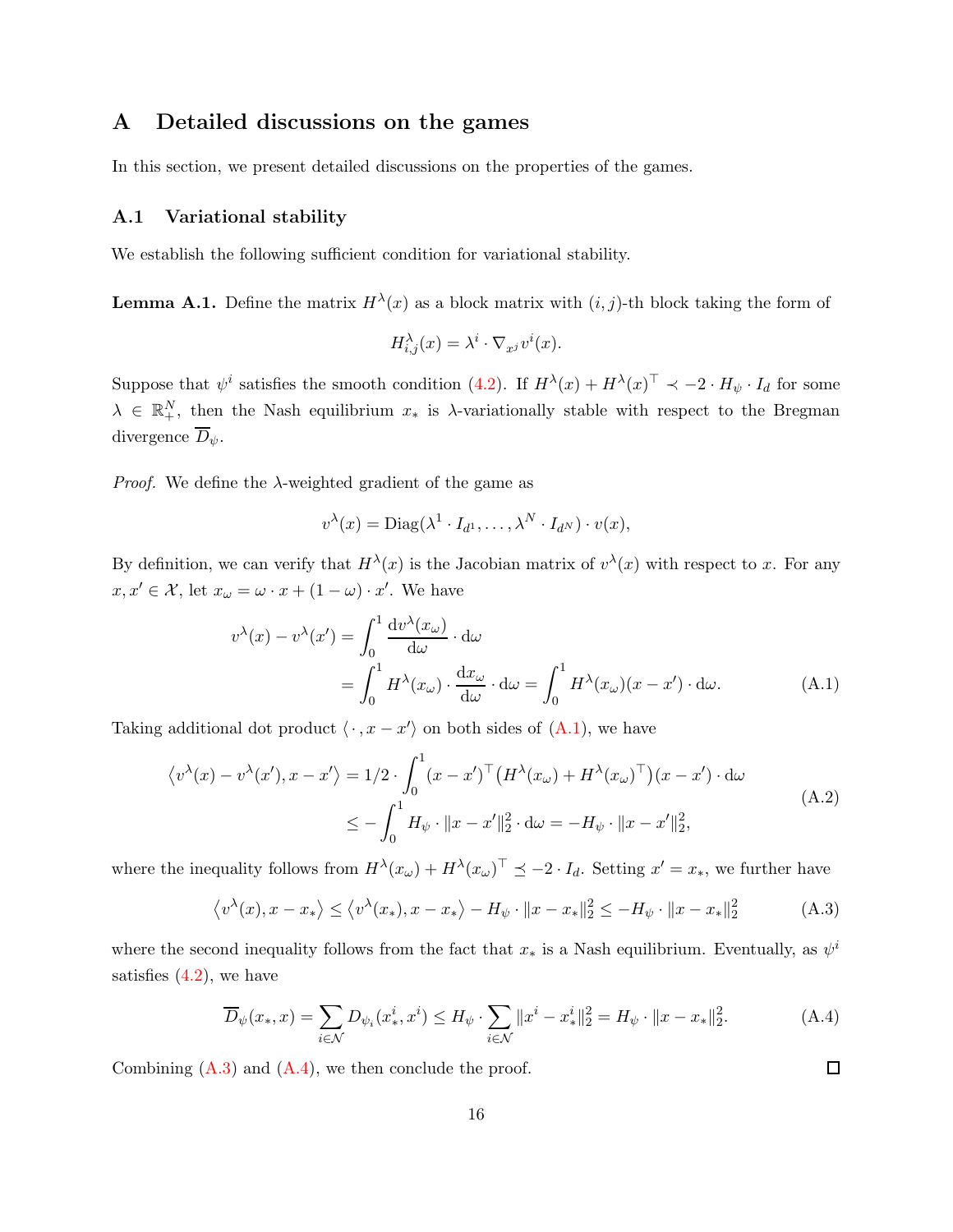**Lemma A.2.** Define the matrix  $\widetilde{H}^{\lambda}(x)$  as

$$
\widetilde{H}_{i,j}^{\lambda}(x) = \lambda^i \cdot \nabla_{x^j} \widetilde{v}^i(x), \quad \text{where } \widetilde{v}^i(x) = v^i(x) + 1/\lambda^i \cdot \log x^i.
$$

Suppose that  $\psi^i$  is the Shannon entropy. If  $\widetilde{H}^{\lambda}(x) + \widetilde{H}^{\lambda}(x)^{\top} \prec 0$  for some  $\lambda \in \mathbb{R}^N_+$ , then Nash equilibrium  $x_*$  is  $\lambda$ -strongly variationally stable with respect to the KL divergence.

<span id="page-16-1"></span>*Proof.* For any  $x, x' \in \mathcal{X}$ , let  $x_{\omega} = \omega \cdot x + (1 - \omega) \cdot x'$ . Similar to [\(A.2\)](#page-15-4), we first obtain

$$
\langle \widetilde{v}^{\lambda}(x) - \widetilde{v}^{\lambda}(x'), x - x' \rangle = 1/2 \cdot \int_0^1 (x - x')^{\top} \left( \widetilde{H}^{\lambda}(x_{\omega}) + \widetilde{H}^{\lambda}(x_{\omega})^{\top} \right) (x - x') \cdot d\omega \le 0, \tag{A.5}
$$

Noted that

$$
\langle \log x^i - \log x^{i\prime}, x^i - x^{i\prime} \rangle = \langle \log x^i / x^{i\prime}, x^i \rangle + \langle \log x^{i\prime} / x^i, x^{i\prime} \rangle = \text{KL}(x^i, x^{i\prime}) + \text{KL}(x^{i\prime}, x^i),
$$

by setting  $x' = x_*$  in [\(A.5\)](#page-16-1), we further have

$$
\langle v^{\lambda}(x), x - x_* \rangle \le \langle v^{\lambda}(x_*) , x - x_* \rangle - \sum_{i=1}^n \mathrm{KL}(x_*^i, x^i) - \sum_{i=1}^n \mathrm{KL}(x^i, x^i_*) \le - \sum_{i=1}^n \mathrm{KL}(x_*^i, x^i),
$$

<span id="page-16-0"></span>where the second inequality follows from the fact that  $x_*$  is a Nash equilibrium.

### A.2 Sensitivity of Nash equilibrium

Unconstrained game. We now provide the proof of Lemma [4.1.](#page-7-1)

Proof of Lemma [4.1.](#page-7-1) Since  $\mathcal{X}^i = \mathbb{R}^{d^i}$  for all  $i \in \mathcal{N}$ , by the definition of  $x_*(\theta)$ , we have  $v_{\theta}(x_*(\theta)) = 0$ for all  $\theta \in \mathbb{R}^d$ . Then, differentiating this equality with respect to  $\theta$  on both ends, for any  $i \in \mathcal{N}$ , we have

$$
\nabla_{x,x^i}^2 u_{\theta}^i(x_*(\theta)) \nabla_{\theta} x_*(\theta) + \nabla_{\theta,x^i}^2 u_{\theta}^i(x_*(\theta)) = 0.
$$

Thus, we have

$$
\nabla_{\theta} x_*(\theta) = -[\nabla_x v_{\theta}(x)]^{-1} \nabla_{\theta} v_{\theta}(x)|_{x=x_*(\theta)}.
$$

 $\Box$ 

<span id="page-16-2"></span>As a consequence of Lemma [4.1,](#page-7-1) we have the following lemma addressing the sensitivity of Nash equilibrium with respect to the incentive parameter  $\theta$ .

**Lemma A.3.** Under Assumption [5.1,](#page-9-0) we have for  $\{\tilde{x}_k\}_{k\geq 0}$  generated by Algorithm [1,](#page-7-2)

$$
||x_*(\theta_k) - x_*(\theta_{k-1})||_2 \leq H_* \cdot ||\theta_k - \theta_{k-1}||_2,
$$

where  $H_* = \rho_\theta/\rho_x$ .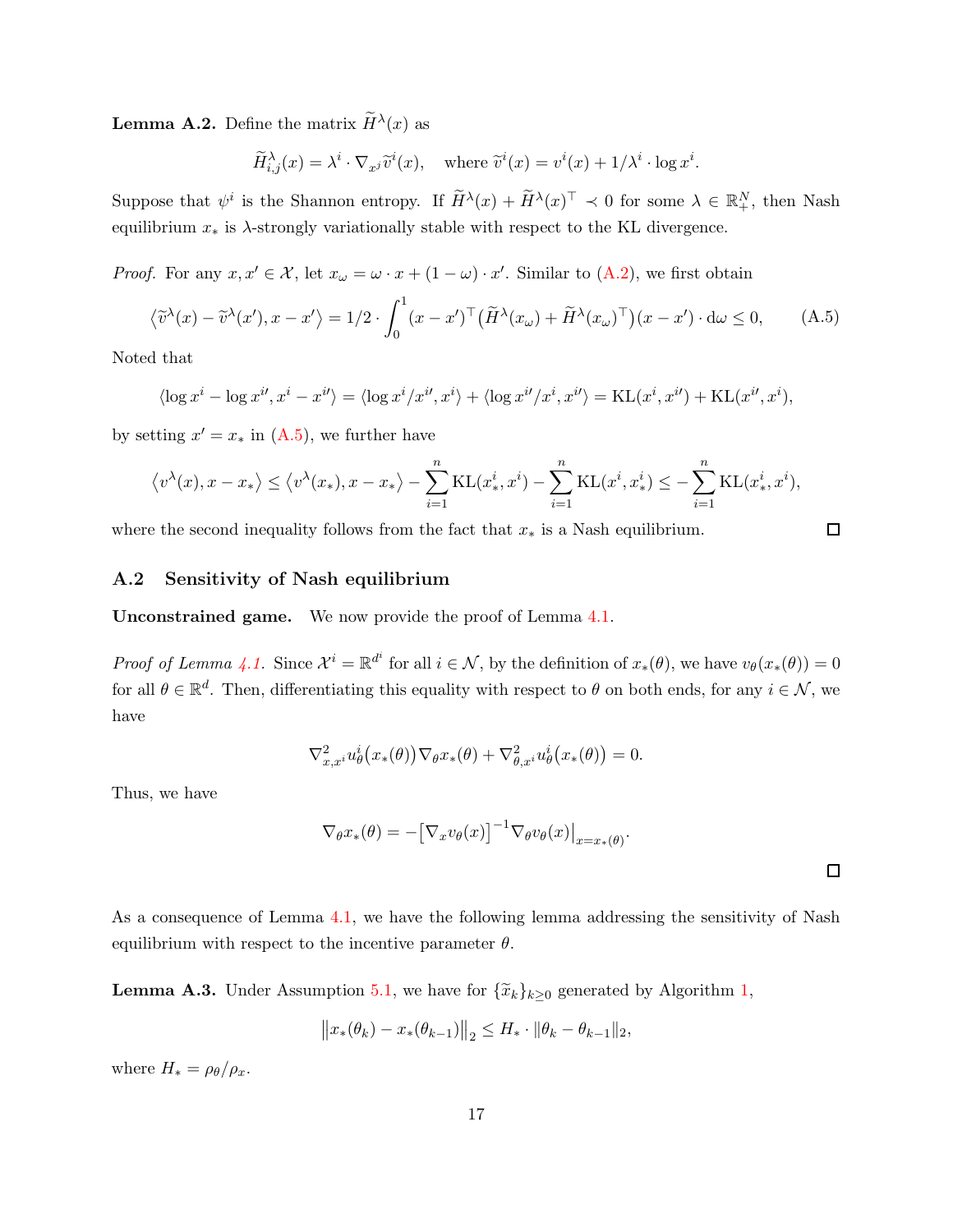*Proof.* We have for some  $\overline{\theta} = \omega \cdot \theta_k + (1 - \omega) \cdot \theta_{k-1}$  with  $\omega \in [0, 1],$ 

$$
\|x_{*}(\theta_{k}) - x_{*}(\theta_{k-1})\|_{2} = \|\nabla_{\theta}x_{*}(\overline{\theta})\|_{2} \cdot \|\theta_{k} - \theta_{k-1}\|_{2}
$$
  
\n
$$
= \left\|\left[\nabla_{x}v_{\theta}(x_{*}(\overline{\theta}))\right]^{-1}\nabla_{\theta}v_{\theta}(x_{*}(\overline{\theta}))\right\|_{2} \cdot \|\theta_{k} - \theta_{k-1}\|_{2}
$$
  
\n
$$
\leq \left\|\left[\nabla_{x}v_{\theta}(x_{*}(\overline{\theta}))\right]^{-1}\right\|_{2} \cdot \left\|\nabla_{\theta}v_{\theta}(x_{*}(\overline{\theta}))\right\|_{2} \cdot \|\theta_{k} - \theta_{k-1}\|_{2}
$$
  
\n
$$
\leq \rho_{x}/\rho_{\theta} \cdot \|\theta_{k} - \theta_{k-1}\|_{2},
$$

where the last inequality follows from Assumption [5.1.](#page-9-0)

Simplex constrained game. As a consequence of Lemma [4.2,](#page-8-0) we have the following lemma as the simplex constrained version of Lemma [A.3.](#page-16-2)

Lemma A.4. Under Assumption [5.1,](#page-9-0) we have

$$
||x_*(\theta_k) - x_*(\theta_{k-1})||_1 \leq \widetilde{H}_* \cdot ||\theta_k - \theta_{k-1}||_2,
$$

where  $\widetilde{H}_* = (1+d)\rho_\theta/\rho_x$ .

*Proof.* Recall that  $J_{\theta}$  is defined in Lemma [4.2](#page-8-0) and that  $\|\cdot\|_2$  is the spectral norm when operating on a matrix. We have

$$
||J_{\theta}||_2 \le ||L||_2 + ||LA^{\top}[ALA^{\top}]^{-1}AL||_2
$$
  
\n
$$
\le ||L||_2 + ||L||_2 \cdot \text{tr}(A^{\top}[ALA^{\top}]^{-1}AL)
$$
  
\n
$$
\le ||L||_2 + ||L||_2 \cdot \text{tr}([ALA^{\top}]^{-1}ALA^{\top})
$$
  
\n
$$
= (1+d) \cdot ||L||_2 \le (1+d)/\rho_x.
$$

Thus, by Lemma [4.2,](#page-8-0) we have for some  $\overline{\theta} = \omega \cdot \theta_k + (1 - \omega) \cdot \theta_{k-1}$  with  $\omega \in [0, 1]$ ,

$$
||x_*(\theta_k) - x_*(\theta_{k-1})|| \le ||\nabla_{\theta} x_*(\overline{\theta})||_2 \cdot ||\theta_k - \theta_{k-1}||_2
$$
  
\n
$$
\le ||J_{\theta}||_2 \cdot ||\nabla_{\theta} v_{\theta}(x)||_2 \cdot ||\theta_k - \theta_{k-1}||_2
$$
  
\n
$$
\le (1 + d)\rho_{\theta} / \rho_x \cdot ||\theta_k - \theta_{k-1}||_2,
$$

<span id="page-17-0"></span>where the last inequality follows from Assumption [5.1.](#page-9-0)

# B Proof of Theorem [5.4](#page-10-0)

<span id="page-17-1"></span>We first present the following two lemmas under the conditions presented in Theorem [5.4.](#page-10-0)

 $\Box$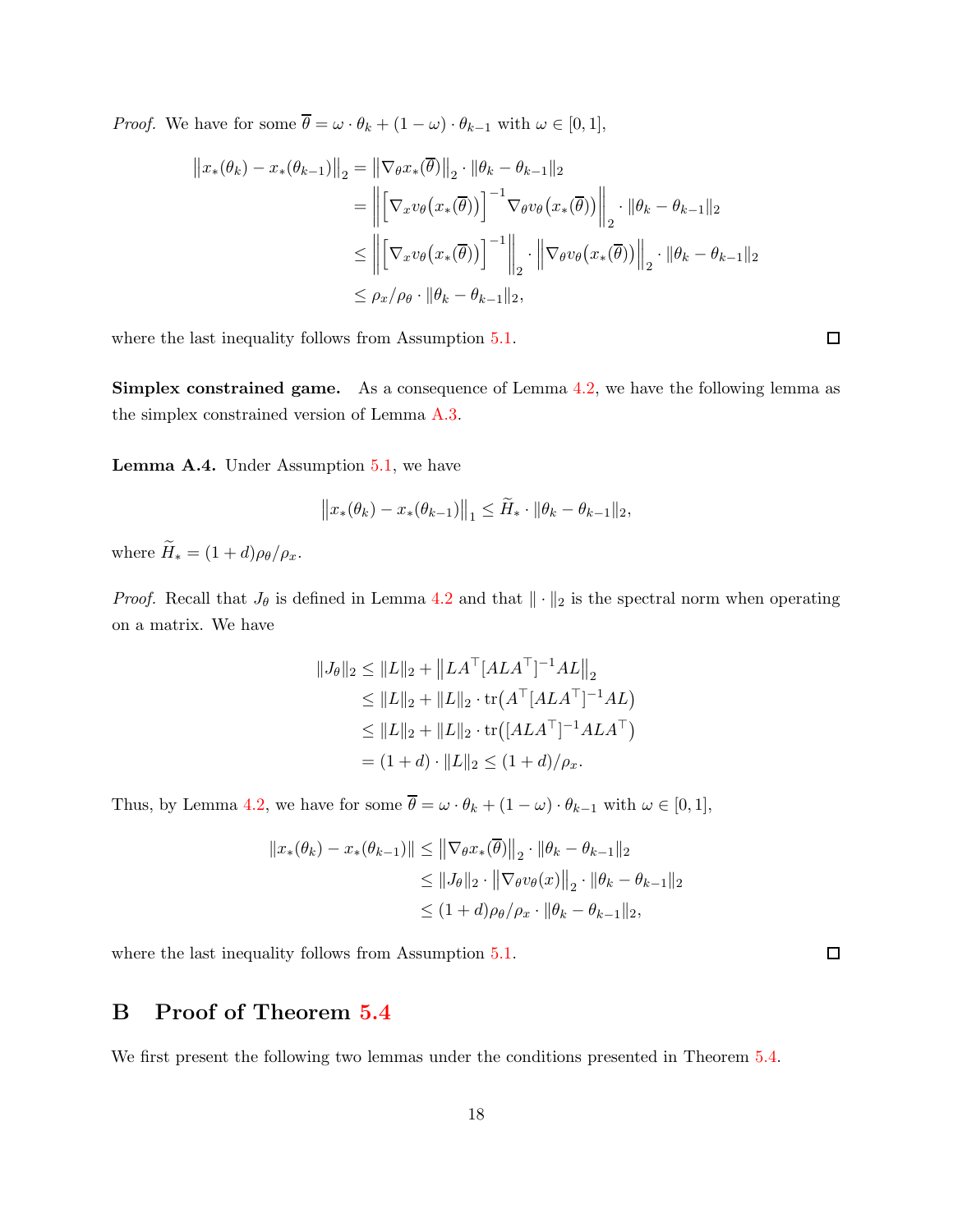**Lemma B.1.** For all  $k \geq 0$ , we have

$$
\epsilon_{k+1}^x \leq \epsilon_0^x \cdot \prod_{j=0}^k (1-\beta_j/8) + \left[ (\delta_f^2 + 2M^2)/8\widetilde{H}^2 + \delta_u^2 \|\lambda\|_2^2 \right] \cdot \sum_{l=0}^k \left[ \beta_l^2 \cdot \prod_{j=l+1}^k (1-\beta_j/8) \right].
$$

<span id="page-18-1"></span>Proof. See Appendix [B.1](#page-19-0) for a detailed proof.

**Lemma B.2.** For all  $k \geq 0$ , we have

$$
\epsilon_{k+1}^{\theta} \le \prod_{j=0}^{k} (1 - \mu \alpha_j) \cdot \epsilon_0^{\theta} + (\delta_f^2 + 2M^2) \cdot \sum_{l=0}^{k} \left[ \alpha_l^2 \cdot \prod_{j=l+1}^{k} (1 - \mu \alpha_j) \right] + \widetilde{H}^2 \cdot \sum_{l=0}^{k} \left[ (2\alpha_l^2 + \alpha_l/\mu) \cdot \epsilon_{l+1}^x \cdot \prod_{j=l+1}^{k} (1 - \mu \alpha_j) \right].
$$

Proof. See Appendix [B.2](#page-22-1) for a detailed proof.

Now we are ready to present the proof of Theorem [5.4.](#page-10-0)

*Proof of Theorem [5.4.](#page-10-0)*For  $\beta_k = \beta/(k+1)^{2/3}$ , by [[\[15](#page-12-12)], Lemma C.4], we have

$$
\prod_{j=1}^{k} (1 - \beta_j/8) \le \sum_{l=0}^{k} \left[ \beta_l^2 \cdot \prod_{j=l+1}^{k} (1 - \beta_j/8) \right] \le 8\beta_k.
$$

Thus, by Lemma [B.1,](#page-17-1) we have

$$
\epsilon_{k+1}^x \le \epsilon_0^x \cdot \prod_{j=0}^k (1 - \beta_j/8) + \left[ (\delta_f^2 + 2M^2)/8\tilde{H}^2 + \delta_u^2 \|\lambda\|_2^2 \right] \cdot \sum_{l=0}^k \left[ \beta_l^2 \cdot \prod_{j=l+1}^k (1 - \beta_j/4) \right]
$$
  
 
$$
\le \left[ 8\epsilon_0^x + (\delta_f^2 + 2M^2)/\tilde{H}^2 + 8\delta_u^2 \|\lambda\|_2^2 \right] \cdot \beta_k = O(k^{-2/3}). \tag{B.1}
$$

Similarly, we have for  $\alpha_k = \alpha/(k+1),$ 

$$
\prod_{j=0}^k (1 - \mu \alpha_j) \le \sum_{l=0}^k \left[ \alpha_l^2 \cdot \prod_{j=l+1}^k (1 - \mu \alpha_j) \right] \le \sum_{l=0}^k \left[ \alpha_l^{5/3} \cdot \prod_{j=l+1}^k (1 - \mu \alpha_j) \right] \le 2/\mu \cdot \alpha_k^{2/3}.
$$

<span id="page-18-0"></span>
$$
\Box
$$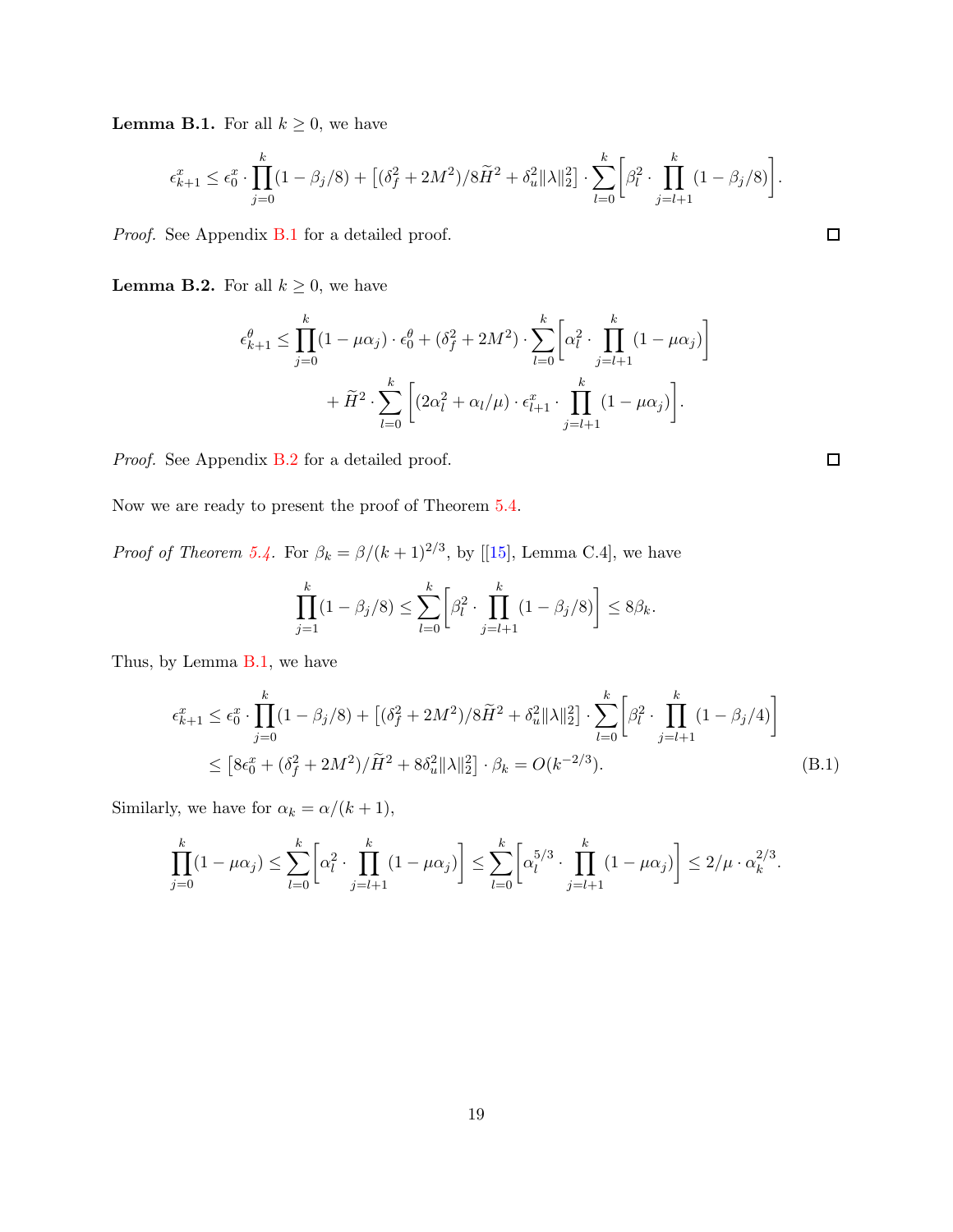Thus, combining [\(B.1\)](#page-18-0) with Lemma [B.2,](#page-18-1) we obtain

<span id="page-19-1"></span>
$$
\epsilon_{k+1}^{\theta} \leq \prod_{j=0}^{k} (1 - \mu \alpha_j) \cdot \epsilon_0^{\theta} + (\delta_f^2 + 2M^2) \cdot \sum_{l=0}^{k} \left[ \alpha_l^2 \cdot \prod_{j=l+1}^{k} (1 - \mu \alpha_j) \right]
$$
\n
$$
+ \tilde{H}^2 \cdot \sum_{l=0}^{k} \left[ (2\alpha_l^2 + \alpha_l/\mu) \cdot \epsilon_{l+1}^x \cdot \prod_{j=l+1}^{k} (1 - \mu \alpha_j) \right]
$$
\n
$$
\leq 2\epsilon_0^{\theta} / \mu \cdot \alpha_k^{2/3} + (\delta_f^2 + 2M^2 + 2\tilde{H}^2) \cdot \sum_{l=0}^{k} \left[ \alpha_l^2 \cdot \prod_{j=l+1}^{k} (1 - \mu \alpha_j) \right]
$$
\n
$$
+ \left[ 8\epsilon_0^x + (\delta_f^2 + 2M^2)/\tilde{H}^2 + 8\delta_u^2 ||\lambda||_2^2 \right] \cdot \tilde{H}^2 / \mu \cdot \sum_{l=0}^{k} \left[ \alpha_l \beta_{l+1} \cdot \prod_{j=l+1}^{k} (1 - \mu \alpha_j) \right]
$$
\n
$$
\leq 2\epsilon_0^{\theta} / \mu \cdot \alpha_k^{2/3} + 2 \cdot (\delta_f^2 + 2M^2 + 2\tilde{H}^2) / \mu \cdot \alpha_k^{2/3}
$$
\n
$$
+ \left[ 8\epsilon_0^x + (\delta_f^2 + 2M^2)/\tilde{H}^2 + 8\delta_u^2 ||\lambda||_2^2 \right] \cdot 2\beta \tilde{H}^2 / \alpha^{2/3} \mu^2 \cdot \alpha_k^{2/3} = O(k^{-2/3}).
$$
\n(3.2)

<span id="page-19-0"></span>Here the third inequality follows from  $\beta_k = \beta/\alpha^{2/3} \cdot \alpha_k^{2/3}$  $\binom{2}{k}$ . Therefore, [\(B.1\)](#page-18-0) and [\(B.2\)](#page-19-1) conclude the  $\Box$ proof of Theorem [5.4.](#page-10-0)

### B.1 Proof of Lemma [B.1](#page-17-1)

Proof. Recall that

<span id="page-19-2"></span>
$$
x_{k+1}^i = \underset{x^i \in \mathcal{X}^i}{\operatorname{argmax}} \big\{ \langle \widehat{v}_k^i, x^i \rangle - 1/\beta_k^i \cdot D_{\psi^i}(x_k^i, x^i) \big\}.
$$

We have

$$
D_{\psi^{i}}(x_{*}^{i}(\theta_{k}), x_{k+1}^{i}) \leq D_{\psi^{i}}(x_{*}^{i}(\theta_{k}), x_{k}^{i}) - \beta_{k}^{i} \cdot \langle \hat{v}_{k}^{i}, x_{*}^{i}(\theta_{k}) - x_{k+1}^{i} \rangle - D_{\psi^{i}}(x_{k}^{i}, x_{k+1}^{i})
$$
  

$$
\leq D_{\psi^{i}}(x_{*}^{i}(\theta_{k}), x_{k}^{i}) - \beta_{k}^{i} \cdot \langle \hat{v}_{k}^{i}, x_{*}^{i}(\theta_{k}) - x_{k}^{i} \rangle
$$
  

$$
- \beta_{k}^{i} \cdot \langle \hat{v}_{k}^{i}, x_{k}^{i} - x_{k+1}^{i} \rangle - 1/2 \cdot ||x_{k}^{i} - x_{k+1}^{i}||^{2},
$$

where the second inequality follows from the fact that  $D_{\psi^i}(x^i, x^{i'}) \geq 1/2 \cdot ||x^i - x^{i'}||^2$ . Taking the conditional expectation given  $\mathcal{F}_k^x$ , we obtain

$$
\mathbb{E}\Big[D_{\psi^{i}}\big(x_{*}^{i}(\theta_{k}), x_{k+1}^{i}\big) \Big| \mathcal{F}_{k}^{x}\Big] \leq D_{\psi^{i}}\big(x_{*}^{i}(\theta_{k}), x_{k}^{i}\big) - \beta_{k}^{i} \cdot \mathbb{E}\Big[\big\langle\widehat{v}_{k}^{i}, x_{*}^{i}(\theta_{k}) - x_{k}^{i}\big\rangle \Big| \mathcal{F}_{k}^{x}\Big] \n+ \mathbb{E}\Big[-\beta_{k}^{i} \cdot \big\langle\widehat{v}_{k}^{i}, x_{k}^{i} - x_{k+1}^{i}\big\rangle - 1/2 \cdot \|x_{k}^{i} - x_{k+1}^{i}\|^2 \Big| \mathcal{F}_{k}^{x}\Big] \n\leq D_{\psi^{i}}\big(x_{*}^{i}(\theta_{k}), x_{k}^{i}\big) - \beta_{k}^{i} \cdot \big\langle v_{\theta_{k}}^{i}(x_{k}), x_{*}^{i}(\theta_{k}) - x_{k}^{i}\big\rangle + (\beta_{k}^{i})^{2}/2 \cdot \mathbb{E}\big[\|\widehat{v}_{k}^{i}\|_{*}^{2}\big| \mathcal{F}_{k}^{x}\big],
$$
\n(B.3)

where the second inequality follows from Assumption [5.3.](#page-9-2) Summing up [\(B.3\)](#page-19-2) for all  $i \in \mathcal{N}$ , we have

<span id="page-19-3"></span>
$$
\mathbb{E}\Big[\overline{D}_{\psi}\big(x_{*}(\theta_{k}), x_{k+1}\big) \Big| \mathcal{F}_{k}^{x}\Big] \leq \overline{D}_{\psi}\big(x_{*}(\theta_{k}), x_{k}\big) - \beta_{k} \cdot \sum_{i \in \mathcal{N}} \lambda^{i} \cdot \langle v_{\theta_{k}}^{i}(x_{k}), x_{*}^{i}(\theta_{k}) - x_{k}^{i} \rangle + \beta_{k}^{2} / 2 \cdot \sum_{i \in \mathcal{N}} (\lambda^{i})^{2} \cdot \mathbb{E}\big[\|\widehat{v}_{k}^{i}\|_{*}^{2} \Big| \mathcal{F}_{k}^{x}\big].
$$
\n(B.4)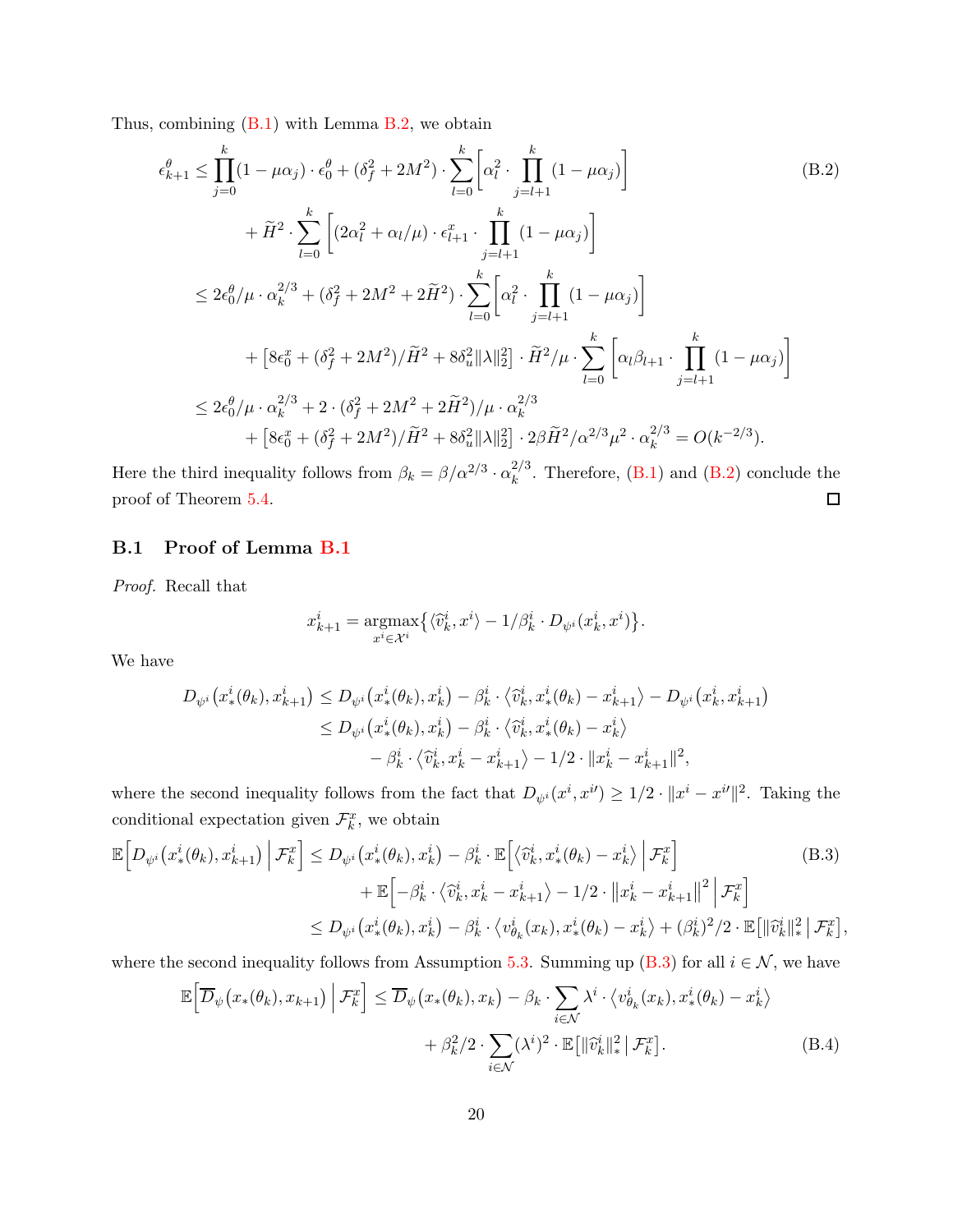By the  $\lambda$ -strong variational stability of  $x_i(\theta_k)$ , we have

<span id="page-20-1"></span><span id="page-20-0"></span>
$$
-\sum_{i\in\mathcal{N}}\lambda^i \cdot \langle v^i_{\theta_k}(x_k), x^i_*(\theta_k) - x^i_k \rangle \le -\overline{D}_{\psi}\big(x_*(\theta_k), x_k\big). \tag{B.5}
$$

Moreover, by Assumption [5.3](#page-9-2) we have

$$
\mathbb{E}\!\left[\|\widehat{v}_k^i\|_*^2\,\big|\,\mathcal{F}_k^x\right]\le 2\cdot \mathbb{E}\!\left[\left\|\widehat{v}_k^i-v^i_{\theta_k}(x_k)\right\|_*^2+\left\|v^i_{\theta_k}(x_k)\right\|_*^2\,\middle|\,\mathcal{F}_k^x\right]\le 2\delta_u^2+2\big\|v^i_{\theta_k}(x_k)\big\|_*^2,
$$

summing up which gives

$$
\sum_{i \in \mathcal{N}} (\lambda^i)^2 \cdot \mathbb{E} \left[ \|\widehat{v}_k^i\|_*^2 \, \big| \, \mathcal{F}_k^x \right] \le 2\delta_u^2 \cdot \sum_{i \in \mathcal{N}} (\lambda^i)^2 + 2 \cdot \sum_{i \in \mathcal{N}} (\lambda^i)^2 \cdot \left\| v_{\theta_k}^i(x_k) - v_{\theta_k}^i(x_*(\theta_k)) \right\|_*^2
$$
\n
$$
\le 2\delta_u^2 \cdot \sum_{i \in \mathcal{N}} (\lambda^i)^2 + 2NH_u^2 \cdot \sum_{i \in \mathcal{N}} (\lambda^i)^2 \cdot \overline{D}_{\psi}(x_*(\theta_k), x_k)
$$
\n
$$
= 2\delta_u^2 \|\lambda\|_2^2 + 2NH_u^2 \|\lambda\|_2^2 \cdot \overline{D}_{\psi}(x_*(\theta_k), x_k), \tag{B.6}
$$

where the first inequality follows from the optimality condition that  $v_{\theta_k}(x_*(\theta_k)) = 0$ , and the second inequality follows from Assumption [5.1.](#page-9-0) Thus, taking  $(B.5)$  and  $(B.6)$  into  $(B.4)$ , we obtain

<span id="page-20-3"></span><span id="page-20-2"></span>
$$
\mathbb{E}\Big[\overline{D}_{\psi}\big(x_{*}(\theta_{k}), x_{k+1}\big) \Big| \mathcal{F}_{k}^{x}\Big] \tag{B.7}
$$
\n
$$
\leq (1 - \beta_{k}) \cdot \overline{D}_{\psi}\big(x_{*}(\theta_{k}), x_{k}\big) + \delta_{u}^{2} \|\lambda\|_{2}^{2} \beta_{k}^{2} + 2NH_{u}^{2} \|\lambda\|_{2}^{2} \beta_{k}^{2} \cdot \overline{D}_{\psi}\big(x_{*}(\theta_{k}), x_{k}\big)^{2}
$$
\n
$$
\leq (1 - \beta_{k} + NH_{u}^{2} \|\lambda\|_{2}^{2} \beta_{k}^{2}) \cdot \overline{D}_{\psi}\big(x_{*}(\theta_{k}), x_{k}\big) + \delta_{u}^{2} \|\lambda\|_{2}^{2} \beta_{k}^{2}
$$
\n
$$
\leq (1 - \beta_{k}/2) \cdot \overline{D}_{\psi}\big(x_{*}(\theta_{k}), x_{k}\big) + \delta_{u}^{2} \|\lambda\|_{2}^{2} \beta_{k}^{2},
$$

where the last inequality holds with  $NH_u^2\|\lambda\|_2^2\beta_k^2 \leq \beta_k$ , which is satisfied by  $\beta \leq 1/NH_u^2\|\lambda\|_2^2$ . By Lemma [D.1,](#page-28-0) we have for any  $\gamma > \max\{1, H_{\psi}^2\},\$ 

$$
\overline{D}_{\psi}\left(x_{*}(\theta_{k}), x_{k}\right) - \left(1 + \frac{1}{\gamma}\right) \cdot \overline{D}_{\psi}\left(x_{*}(\theta_{k-1}), x_{k}\right) \n\leq \frac{H_{\psi}^{2} \cdot (1 + \gamma)^{2} - (1 + \gamma)}{2\gamma} \cdot \sum_{i \in \mathcal{N}} \left\|x_{*}^{i}(\theta_{k}) - x_{*}^{i}(\theta_{k-1})\right\|^{2} \n\leq \frac{H_{\psi}^{2} \cdot (1 + \gamma)^{2} - (1 + \gamma)}{2\gamma} \cdot \left\|x_{*}(\theta_{k}) - x_{*}(\theta_{k-1})\right\|^{2} \n\leq \frac{H_{\psi}^{2} \cdot (1 + \gamma)^{2} - (1 + \gamma)}{2\gamma} \cdot H_{*}^{2} \cdot \|\theta_{k} - \theta_{k-1}\|_{2}^{2} \leq \frac{H_{\psi}^{2} \cdot (1 + \gamma)^{2} - (1 + \gamma)}{2\gamma} \cdot H_{*}^{2} \alpha_{k-1}^{2} \cdot \|\widehat{\nabla}f_{k-1}\|_{2}^{2},
$$
\n(6.8)

where the third inequality follows from Lemma  $A.3$ , and the last inequality follows from the fact that proximal mapping is non-expensive. Taking [\(B.8\)](#page-20-2) into [\(B.7\)](#page-20-3) and choosing  $\gamma = (4 - 2\beta_k)/\beta_k$ ,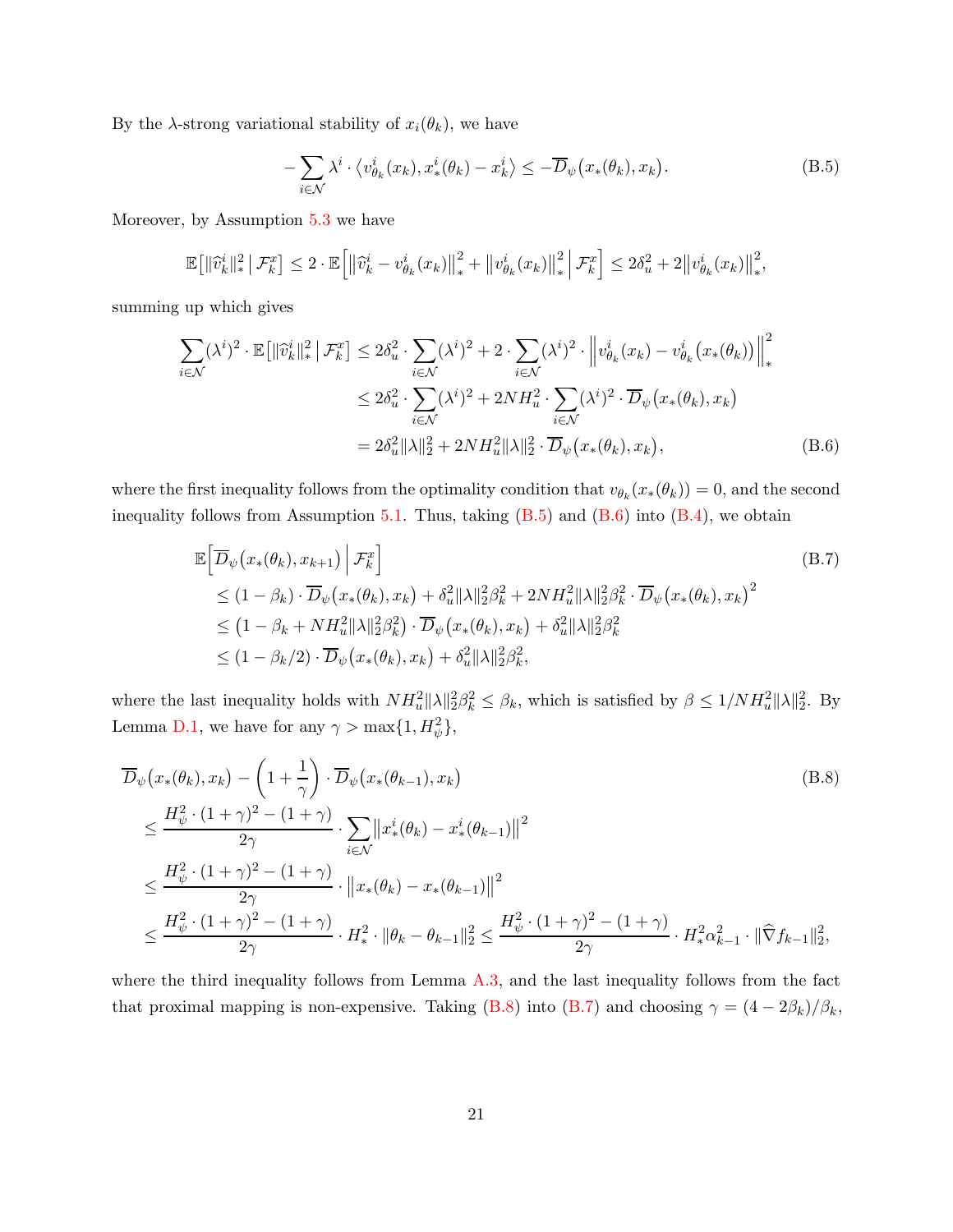we obtain

$$
\mathbb{E}\left[\overline{D}_{\psi}\left(x_{*}(\theta_{k}), x_{k+1}\right) \Big| \mathcal{F}_{k}^{x}\right] \leq (1 - \beta_{k}/2) \cdot \left(1 + \frac{1}{\gamma}\right) \cdot \overline{D}_{\psi}\left(x_{*}(\theta_{k-1}), x_{k}\right) + \delta_{u}^{2} \|\lambda\|_{2}^{2} \beta_{k}^{2} \tag{B.9}
$$
\n
$$
+ (1 - \beta_{k}/2) \cdot \frac{H_{\psi}^{2} \cdot (1 + \gamma)^{2} - (1 + \gamma)}{2\gamma} \cdot H_{*}^{2} \alpha_{k-1}^{2} \cdot \mathbb{E}\left[\|\widehat{\nabla}f_{k-1}\|_{2}^{2}\right] \mathcal{F}_{k}^{x}\right],
$$
\n
$$
\leq (1 - \beta_{k}/4) \cdot \overline{D}_{\psi}\left(x_{*}(\theta_{k-1}), x_{k}\right) + \delta_{u}^{2} \|\lambda\|_{2}^{2} \beta_{k}^{2} \tag{B.9}
$$
\n
$$
+ (1 - \beta_{k}/4) \cdot \frac{H_{\psi}^{2} \cdot (1 + \gamma) - 1}{2} \cdot H_{*}^{2} \alpha_{k-1}^{2} \cdot \mathbb{E}\left[\|\widehat{\nabla}f_{k-1}\|_{2}^{2}\right] \mathcal{F}_{k}^{x}].
$$

By Assumptions [5.2](#page-9-1) and [5.3,](#page-9-2) we have

<span id="page-21-2"></span><span id="page-21-0"></span>
$$
\mathbb{E}[\|\widehat{\nabla} f_{k-1}\|_{2}^{2} | \mathcal{F}_{k-1}^{\theta}]
$$
\n
$$
= \mathbb{E}\Big[\|\widehat{\nabla} f_{k-1} - \widetilde{\nabla} f(\theta_{k-1}, x_{k})\|_{2}^{2} + \|\widetilde{\nabla} f(\theta_{k-1}, x_{k})\|_{2}^{2} | \mathcal{F}_{k-1}^{\theta}]
$$
\n
$$
\leq \mathbb{E}\Big[\delta_{f}^{2} + 2 \cdot \left(\|\widetilde{\nabla} f(\theta_{k-1}, x_{k}) - \nabla f_{*}(\theta_{k-1})\|_{2}^{2} + \|\nabla f_{*}(\theta_{k-1})\|_{2}^{2}\right) | \mathcal{F}_{k-1}^{\theta}\Big]
$$
\n
$$
\leq \delta_{f}^{2} + 2\widetilde{H}^{2} \cdot \overline{D}_{\psi}\big(x_{*}(\theta_{k-1}), x_{k}\big) + 2M^{2},
$$
\n(B.10)

taking which into  $(B.9)$  and taking expectation on both sides, we further obtain

$$
\epsilon_{k+1}^x \le \left\{ 1 - \beta_k/4 + \left[ H_\psi^2 \cdot (1 + \gamma) - 1 \right] \cdot \tilde{H}^2 H_*^2 \alpha_{k-1}^2 \right\} \cdot \epsilon_k^x + \delta_u^2 ||\lambda||_2^2 \beta_k^2 + (1 - \beta_k/4) \cdot \frac{H_\psi^2 \cdot (1 + \gamma) - 1}{2} \cdot H_*^2 \alpha_{k-1}^2 \cdot (\delta_f^2 + 2M^2).
$$

By  $\gamma = (4 - 2\beta_k)/\beta_k$ , we have

$$
\begin{aligned} \left[H_{\psi}^2 \cdot (1+\gamma) - 1\right] \cdot \widetilde{H}^2 H_*^2 \alpha_{k-1}^2 &= \left[H_{\psi}^2 \cdot (4/\beta_k - 1) - 1\right] \cdot \widetilde{H}^2 H_*^2 \alpha_{k-1}^2 \\ &\leq 16 H_{\psi}^2 \widetilde{H}^2 H_*^2 \alpha_k^2 / \beta_k \leq \beta_k^2 / 8 \leq \beta_k / 8, \end{aligned}
$$

where the first inequality follows from  $\alpha_{k-1} \leq 2\alpha_k$ , and the second inequality follows from  $\alpha_k =$  $\alpha/(k+1)$ ,  $\beta_k = \beta/(k+1)^{2/3}$ , and  $\alpha/\beta^{3/2} \leq 1/12H_\psi \tilde{H}H_*$ . Thus, we obtain

<span id="page-21-1"></span>
$$
\epsilon_{k+1}^x \le (1 - \beta_k/8) \cdot \epsilon_k^x + \left[ (\delta_f^2 + 2M^2)/8\tilde{H}^2 + \delta_u^2 ||\lambda||_2^2 \right] \cdot \beta_k^2. \tag{B.11}
$$

Recursively applying [\(B.11\)](#page-21-1), we obtain

$$
\epsilon_{k+1}^x \leq \epsilon_0^x \cdot \prod_{j=0}^k (1-\beta_j/8) + \left[ (\delta_f^2 + 2M^2)/8\widetilde{H}^2 + \delta_u^2 \|\lambda\|_2^2 \right] \cdot \sum_{l=0}^k \bigg[ \beta_l^2 \cdot \prod_{j=l+1}^k (1-\beta_j/4) \bigg].
$$

Thus, we conclude the proof Lemma [B.1.](#page-17-1)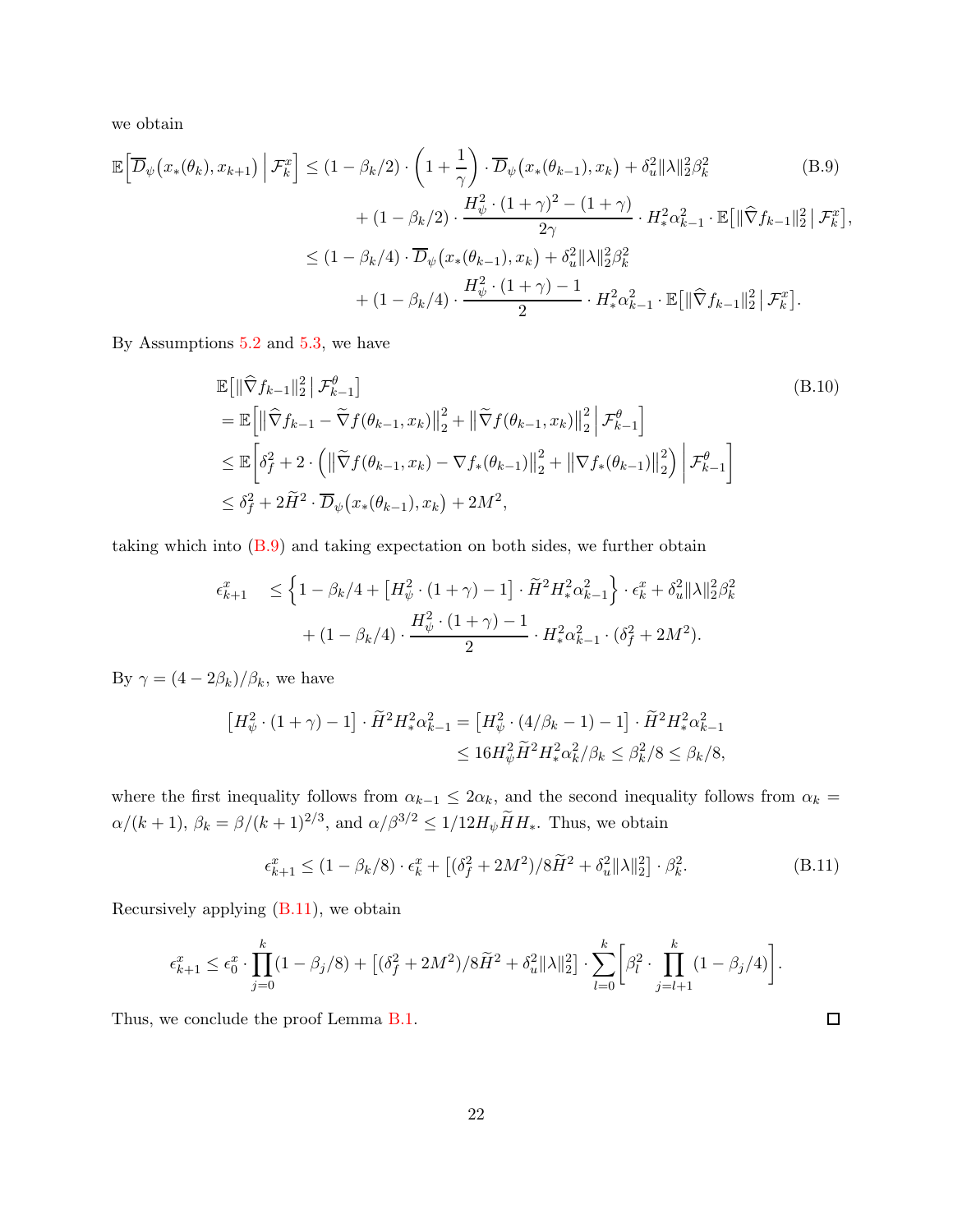### <span id="page-22-1"></span>B.2 Proof of Lemma [B.2](#page-18-1)

*Proof.* Since the projection  $\arg\max_{x \in \mathcal{X}}$  is non-expansive, we have

$$
\|\theta_{k+1} - \theta_*\|^2 \le \|\theta_k + \alpha_k \cdot \widehat{\nabla} f_k - \theta_*\|^2_2
$$
  
=  $\|\theta_k - \theta_*\|^2_2 + \alpha_k^2 \cdot \|\widehat{\nabla} f_k\|^2_2 + 2\alpha_k \cdot \langle \widehat{\nabla} f_k, \theta_k - \theta_* \rangle.$ 

Taking the conditional expectation given  $\mathcal{F}_k^{\theta}$ , we obtain

$$
\mathbb{E}\left[\|\theta_{k+1}-\theta_{*}\|^{2} \mid \mathcal{F}_{k}^{\theta}\right] \leq \|\theta_{k}-\theta_{*}\|_{2}^{2} + 2\alpha_{k} \cdot \langle \nabla_{\theta} f_{*}(\theta_{k}), \theta_{k}-\theta_{*} \rangle + \alpha_{k}^{2} \cdot \mathbb{E}\left[\|\widehat{\nabla} f_{k}\|_{2}^{2} \mid \mathcal{F}_{k}^{\theta}\right] \n+ 2\alpha_{k} \cdot \mathbb{E}\left[\langle \widetilde{\nabla} f(\theta_{k}, x_{k+1}) - \nabla_{\theta} f_{*}(\theta_{k}), \theta_{k}-\theta_{*} \rangle \middle| \mathcal{F}_{k}^{\theta}\right] \n\leq (1 - 2\mu\alpha_{k}) \cdot \|\theta_{k}-\theta_{*}\|_{2}^{2} + \alpha_{k}^{2} \cdot \mathbb{E}\left[\|\widehat{\nabla} f_{k}\|_{2}^{2} \mid \mathcal{F}_{k}^{\theta}\right] \n+ \alpha_{k}/\mu \cdot \mathbb{E}\left[\|\widetilde{\nabla} f(\theta_{k}, x_{k+1}) - \nabla_{\theta} f_{*}(\theta_{k})\right\|_{2} \left|\mathcal{F}_{k}^{\theta}\right] + \mu\alpha_{k} \cdot \|\theta_{k}-\theta_{*}\|_{2}^{2} \n\leq (1 - \mu\alpha_{k}) \cdot \|\theta_{k}-\theta_{*}\|_{2}^{2} + \widetilde{H}^{2}\alpha_{k}/\mu \cdot \mathbb{E}\left[\overline{D}_{\psi}\left(x_{*}(\theta_{k}), x_{k+1}\right) \middle| \mathcal{F}_{k}^{\theta}\right] \n+ \alpha_{k}^{2} \cdot \mathbb{E}\left[\|\widehat{\nabla} f_{k}\|_{2}^{2} \mid \mathcal{F}_{k}^{\theta}\right],
$$
\n(B.12)

where the second inequality follows from Assumption [5.2](#page-9-1) and the Cauchy-Schwartz inequality, and the last inequality follows from Assumption [5.2.](#page-9-1) Applying  $(B.10)$  to  $(B.12)$  and taking expectation on both sides, we get

$$
\epsilon_{k+1}^{\theta} \le (1 - \mu \alpha_k) \cdot \epsilon_k^{\theta} + (\delta_f^2 + 2M^2) \cdot \alpha_k^2 + \widetilde{H}^2 \cdot (2\alpha_k^2 + \alpha_k/\mu) \cdot \epsilon_{k+1}^x. \tag{B.13}
$$

<span id="page-22-3"></span><span id="page-22-2"></span> $\Box$ 

Recursively applying [\(B.13\)](#page-22-3), we obtain

$$
\epsilon_{k+1}^{\theta} \le \prod_{j=0}^{k} (1 - \mu \alpha_j) \cdot \epsilon_0^{\theta} + (\delta_f^2 + 2M^2) \cdot \sum_{l=0}^{k} \left[ \alpha_l^2 \cdot \prod_{j=l+1}^{k} (1 - \mu \alpha_j) \right] + \widetilde{H}^2 \cdot \sum_{l=0}^{k} \left[ (2\alpha_l^2 + \alpha_l/\mu) \cdot \epsilon_{l+1}^x \cdot \prod_{j=l+1}^{k} (1 - \mu \alpha_j) \right].
$$

<span id="page-22-0"></span>Thus, we conclude the proof of Lemma [B.2.](#page-18-1)

C Proof of Theorem [5.5](#page-11-3)

<span id="page-22-4"></span>We first present the following two lemmas under the conditions presented in Theorem [5.5](#page-11-3)

**Lemma C.1.** For all  $k \geq 0$ , we have

$$
\tilde{\epsilon}_{k+1}^x \leq \tilde{\epsilon}_0^x \cdot \prod_{j=0}^k (1 - \beta_j/8) + \left[ (\delta_u^2 + 3V_*^2) \cdot \|\lambda\|_2^2 + (\delta_f^2 + 2M^2 + 6N\tilde{H}^2)/8\tilde{H}^2 \right] \cdot \left[ \sum_{l=0}^k \beta_l^2 \cdot \prod_{j=l+1}^k (1 - \beta_j/8) \right] + N \cdot \left[ \sum_{l=0}^k (\beta_l \nu_l \log(1/\nu_l) + 2\nu_{l+1} + 2\nu_l^2) \cdot \prod_{j=l+1}^k (1 - \beta_j/8) \right].
$$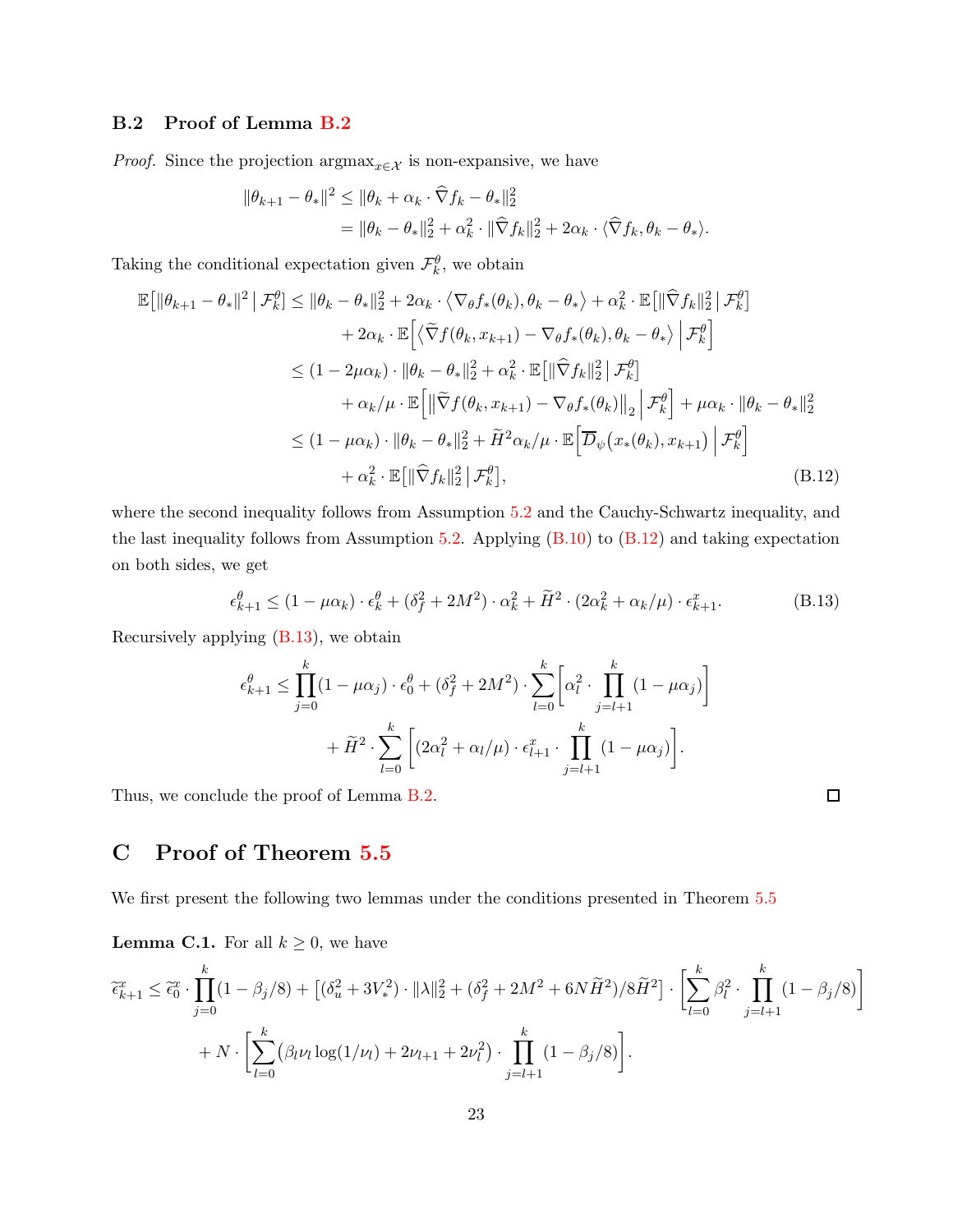<span id="page-23-2"></span>Proof. See Appendix [C.1](#page-24-0) for a detailed proof.

**Lemma C.2.** For all  $k \geq 0$ , we have

$$
\epsilon_{k+1}^{\theta} \le \prod_{j=0}^{k} (1 - \mu \alpha_j) \cdot \epsilon_0^{\theta} + (\delta_f^2 + 3M^2 + 6N\widetilde{H}^2) \cdot \sum_{l=0}^{k} \left[ \alpha_l^2 \cdot \prod_{j=l+1}^{k} (1 - \mu \alpha_j) \right] + \widetilde{H}^2 \cdot \sum_{l=0}^{k} \left[ (2\alpha_l^2 + \alpha_l/\mu) \cdot \epsilon_{l+1}^x \cdot \prod_{j=l+1}^{k} (1 - \mu \alpha_j) \right].
$$

Proof. See Appendix [C.2](#page-28-1) for a detailed proof.

Now we are ready to prove Theorem [5.5.](#page-11-3)

*Proof of Theorem [5.5.](#page-11-3)*For  $\beta_k = \frac{\beta}{(k+1)^{2/7}}$ , by [[\[15](#page-12-12)], Lemma C.4], we have

$$
\prod_{j=1}^{k} (1 - \beta_j/8) \le \sum_{l=0}^{k} \left[ \beta_l^2 \cdot \prod_{j=l+1}^{k} (1 - \beta_j/8) \right] \le 8\beta_k.
$$

Thus, by Lemma [B.1,](#page-17-1) we have

$$
\widetilde{\epsilon}_{k+1}^{x} \leq \widetilde{\epsilon}_{0}^{x} \cdot \prod_{j=0}^{k} (1 - \beta_{j}/8) + \left[ (\delta_{u}^{2} + 3V_{*}^{2}) \cdot ||\lambda||_{2}^{2} + (\delta_{f}^{2} + 2M^{2} + 6N\widetilde{H}^{2})/8\widetilde{H}^{2} \right] \cdot \left[ \sum_{l=0}^{k} \beta_{l}^{2} \cdot \prod_{j=l+1}^{k} (1 - \beta_{j}/8) \right]
$$
\n
$$
+ N \cdot \left[ \sum_{l=0}^{k} (\beta_{l}\nu_{l}\log(1/\nu_{l}) + 2\nu_{l+1} + 2\nu_{l}^{2}) \cdot \prod_{j=l+1}^{k} (1 - \beta_{j}/8) \right]
$$
\n
$$
\leq \left[ 8\widetilde{\epsilon}_{0}^{x} + 8(\delta_{u}^{2} + 3V_{*}^{2}) \cdot ||\lambda||_{2}^{2} + (\delta_{f}^{2} + 2M^{2} + 6N\widetilde{H}^{2})/\widetilde{H}^{2} \right] \cdot \beta_{k}
$$
\n
$$
+ N \cdot \left[ \sum_{l=0}^{k} (\beta_{l}\nu_{l}\log(1/\nu_{l}) + 2\nu_{l+1} + 2\nu_{l}^{2}) \cdot \prod_{j=l+1}^{k} (1 - \beta_{j}/8) \right].
$$
\n(C.1)

Since  $\nu_l = 1/(l+1)^{4/7}$ , we have

<span id="page-23-1"></span><span id="page-23-0"></span>
$$
\beta_l \nu_l \log(1/\nu_l) + 2\nu_{l+1} + 2\nu_l^2 \le (4/\beta^2 + 4/7\beta) \cdot \beta_l^2,
$$

taking which into  $(C.1)$ , we obtain

$$
\begin{split} \tilde{\epsilon}_{k+1}^x &\leq \left[ 8\tilde{\epsilon}_0^x + 8(\delta_u^2 + 3V_*^2) \cdot \|\lambda\|_2^2 + (\delta_f^2 + 2M^2 + 6N\tilde{H}^2) / \tilde{H}^2 \right] \cdot \beta_k + 32N \cdot (1/\beta^2 + 1/7\beta) \cdot \beta_k \\ &= \tilde{c} \cdot \beta_k = O(k^{-2/7}), \end{split} \tag{C.2}
$$

where

$$
\widetilde{c} = 8\widetilde{\epsilon}_0^x + 8(\delta_u^2 + 3V_*^2) \cdot ||\lambda||_2^2 + (\delta_f^2 + 2M^2 + 6N\widetilde{H}^2)/\widetilde{H}^2 + 32N \cdot (1/\beta^2 + 4/7\beta).
$$

 $\Box$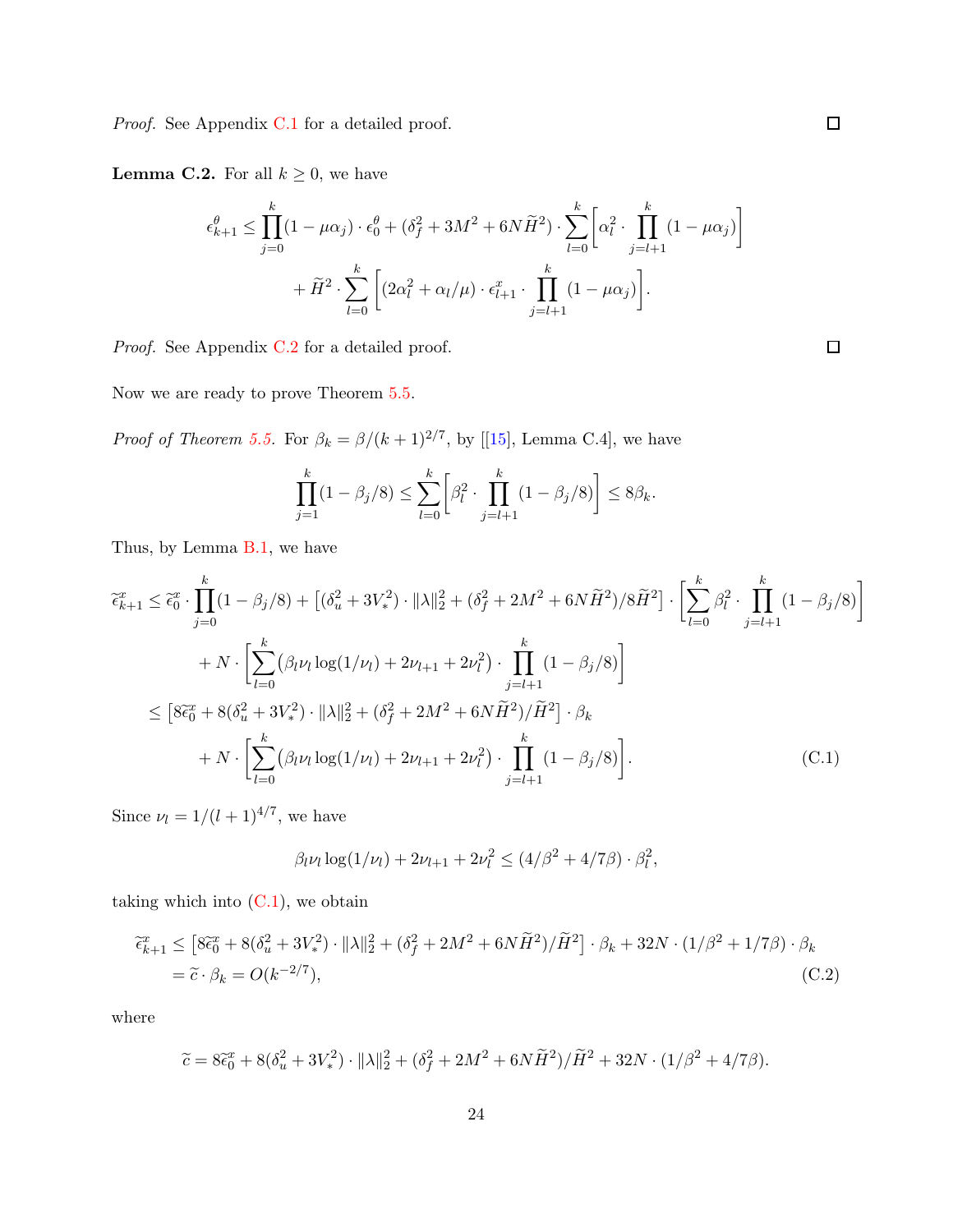Similarly, we have for  $\alpha_k = \alpha/(k+1)^{1/2}$ ,

<span id="page-24-1"></span>
$$
\prod_{j=0}^k (1 - \mu \alpha_j) \le \sum_{l=0}^k \left[ \alpha_l^2 \cdot \prod_{j=l+1}^k (1 - \mu \alpha_j) \right] \le \sum_{l=0}^k \left[ \alpha_l^{11/7} \cdot \prod_{j=l+1}^k (1 - \mu \alpha_j) \right] \le 2/\mu \cdot \alpha_k^{4/7}
$$

Thus, combining [\(B.1\)](#page-18-0) with Lemma [B.2,](#page-18-1) we obtain

$$
\epsilon_{k+1}^{\theta} \leq \prod_{j=0}^{k} (1 - \mu \alpha_j) \cdot \epsilon_0^{\theta} + (\delta_f^2 + 3M^2 + 6N\tilde{H}^2) \cdot \sum_{l=0}^{k} \left[ \alpha_l^2 \cdot \prod_{j=l+1}^{k} (1 - \mu \alpha_j) \right]
$$
(C.3)  
+  $\tilde{H}^2 \cdot \sum_{l=0}^{k} \left[ (2\alpha_l^2 + \alpha_l/\mu) \cdot \epsilon_{l+1}^x \cdot \prod_{j=l+1}^{k} (1 - \mu \alpha_j) \right]$   

$$
\leq 2\epsilon_0^{\theta} / \mu \cdot \alpha_k^{4/7} + (\delta_f^2 + 3M^2 + 6N\tilde{H}^2 + 2\tilde{H}^2) \cdot \sum_{l=0}^{k} \left[ \alpha_l^2 \cdot \prod_{j=l+1}^{k} (1 - \mu \alpha_j) \right]
$$
  
+  $\tilde{c} \cdot \tilde{H}^2 / \mu \cdot \sum_{l=0}^{k} \left[ \alpha_l \beta_{l+1} \cdot \prod_{j=l+1}^{k} (1 - \mu \alpha_j) \right]$   

$$
\leq 2\epsilon_0^{\theta} / \mu \cdot \alpha_k^{4/7} + 2 \cdot (\delta_f^2 + 3M^2 + 6N\tilde{H}^2 + 2\tilde{H}^2) / \mu \cdot \alpha_k^{4/7} + \tilde{c} \cdot 2\beta \tilde{H}^2 / \alpha^{4/7} \mu^2 \cdot \alpha_k^{4/7}
$$
  
=  $O(k^{-2/7}).$ 

<span id="page-24-0"></span>Here the third inequality follows from  $\beta_k = \beta / \alpha^{4/7} \cdot \alpha_k^{4/7}$  $\binom{4}{k}$ . Therefore, [\(C.2\)](#page-23-1) and [\(C.3\)](#page-24-1) conclude the  $\Box$ proof of Theorem [5.5.](#page-11-3)

### C.1 Proof of Lemma [C.1](#page-22-4)

Proof. We first show that

<span id="page-24-4"></span>
$$
D_{\psi^i}(\widetilde{x}^i_*(\theta_k), x^i_{k+1}) = D_{\psi^i}(\widetilde{x}^i_*(\theta_k), \widetilde{x}^i_k) - 1/\beta^i_k \cdot \langle \widetilde{v}^i_k, \widetilde{x}^i_*(\theta_k) - x^i_{k+1} \rangle - D_{\psi^i}(x^i_{k+1}, \widetilde{x}^i_k). \tag{C.4}
$$

Since

$$
x_{k+1}^i = \underset{x^i \in \mathcal{X}^i}{\text{argmax}} \big\{ \langle \hat{v}_k^i, x^i \rangle - 1/\beta_k^i \cdot D_{\psi^i}(x_k^i, x^i) \big\},
$$

we have the exact form of  $x_{k+1}^i$  as

<span id="page-24-3"></span><span id="page-24-2"></span>
$$
x_{k+1}^i \propto \widetilde{x}_k^i \cdot \exp\{\beta_k^i \cdot \widehat{v}_k^i\}.
$$
 (C.5)

By the definition of KL divergence, we have

$$
D_{\psi^i}(\widetilde{x}^i_*(\theta_k), x^i_{k+1}) - D_{\psi^i}(\widetilde{x}^i_*(\theta_k), \widetilde{x}^i_k)
$$
  
\n
$$
= \langle \log(\widetilde{x}^i_k/x^i_{k+1}), \widetilde{x}^i_*(\theta_k) - x^i_{k+1} \rangle - D_{\psi^i}(x^i_{k+1}, \widetilde{x}^i_k)
$$
  
\n
$$
= \langle \log(\widetilde{x}^i_k/x^i_{k+1}) + \beta^i_k \cdot \widetilde{v}^i_k, \widetilde{x}^i_*(\theta_k) - x^i_{k+1} \rangle - \beta^i_k \cdot \langle \widetilde{v}^i_k, \widetilde{x}^i_*(\theta_k) - x^i_{k+1} \rangle - D_{\psi^i}(x^i_{k+1}, \widetilde{x}^i_k).
$$
\n(C.6)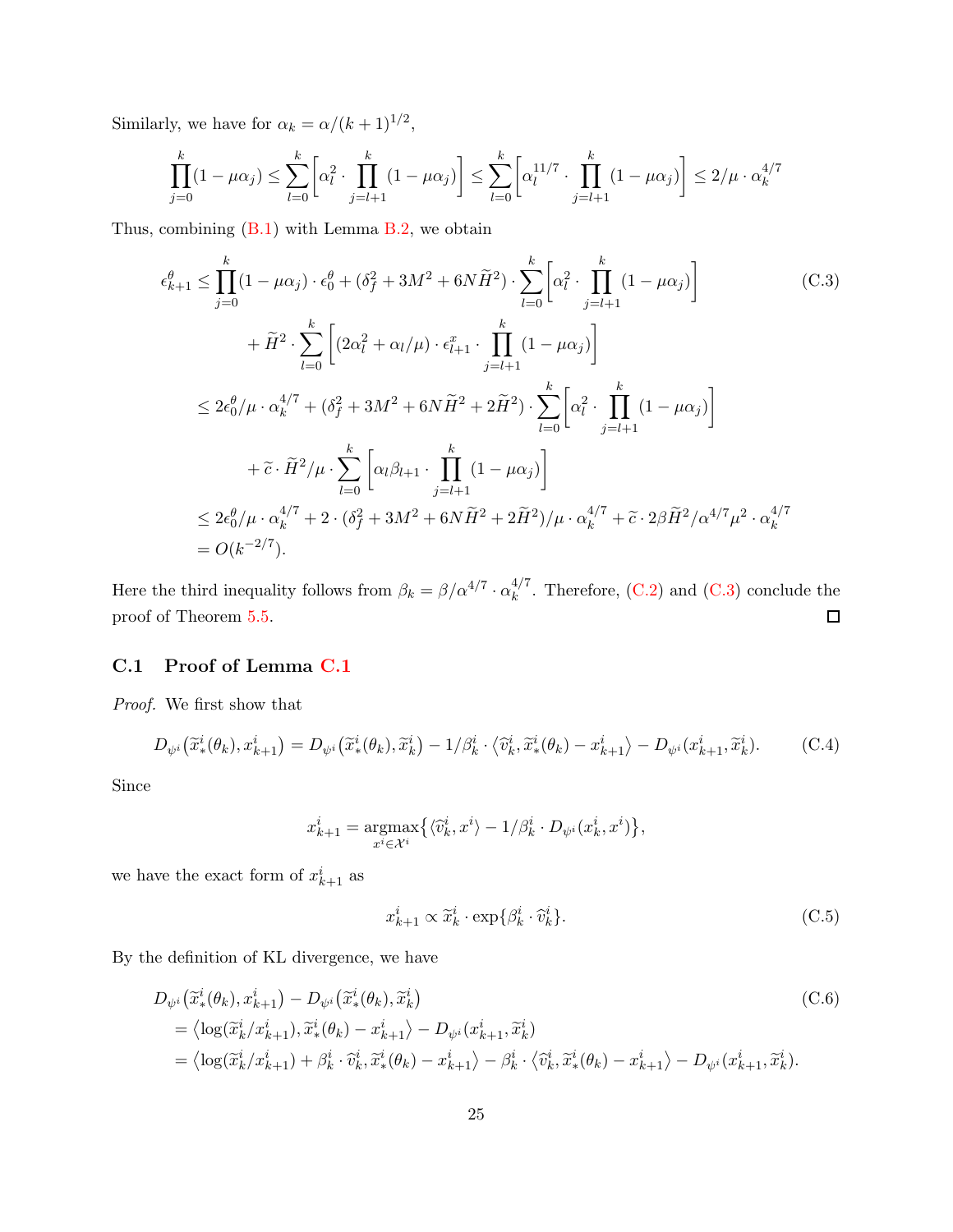Let  $Z_k^i = \sum_{j \in [d^i]} [\tilde{x}_k^i]_j \cdot \exp\{1/\beta_k^i \cdot [\tilde{v}_k^i]_j\}$  be the normalization factor of the exact form of  $x_{k+1}^i$  in [\(C.5\)](#page-24-2). We have

<span id="page-25-0"></span>
$$
\langle \log(\widetilde{x}_{k}^{i}/x_{k+1}^{i}) + \beta_{k}^{i} \cdot \widetilde{v}_{k}^{i}, \widetilde{x}_{*}^{i}(\theta_{k}) - x_{k+1}^{i} \rangle
$$
\n
$$
= \langle \log \widetilde{x}_{k}^{i} - \log x_{k+1}^{i} + \beta_{k}^{i} \cdot \widetilde{v}_{k}^{i}, \widetilde{x}_{*}^{i}(\theta_{k}) - x_{k+1}^{i} \rangle
$$
\n
$$
= \langle \log \widetilde{x}_{k}^{i} - \log \widetilde{x}_{k}^{i} - \beta_{k}^{i} \cdot \widetilde{v}_{k}^{i} + \log Z_{k}^{i} + \beta_{k}^{i} \cdot \widetilde{v}_{k}^{i}, \widetilde{x}_{*}^{i}(\theta_{k}) - x_{k+1}^{i} \rangle
$$
\n
$$
= \log Z_{k+1}^{i} \cdot \langle \mathbf{1}_{d^{i}}, \widetilde{x}_{*}^{i}(\theta_{k}) - x_{k+1}^{i} \rangle = 0,
$$
\n(C.7)

where the last equality follows from the fact that  $\sum_{j\in[d^i]} [\tilde{x}_*^i(\theta_k)]_j = \sum_{j\in[d^i]} [x_{k+1}^i]_j = 1$ . Taking  $(C.7)$  into  $(C.6)$ , we obtain

$$
D_{\psi^i}(\widetilde{x}^i_*(\theta_k), x^i_{k+1}) = D_{\psi^i}(\widetilde{x}^i_*(\theta_k), \widetilde{x}^i_k) - \beta^i_k \cdot \langle \widetilde{v}^i_k, \widetilde{x}^i_*(\theta_k) - x^i_{k+1} \rangle - D_{\psi^i}(x^i_{k+1}, \widetilde{x}^i_k),
$$

which concludes the proof of  $(C.4)$ .

Continuing from  $(C.4)$ , we have

$$
D_{\psi^i}(\widetilde{x}^i_*(\theta_k), x^i_{k+1}) = D_{\psi^i}(\widetilde{x}^i_*(\theta_k), \widetilde{x}^i_k) - \beta^i_k \cdot \langle \widetilde{v}^i_k, \widetilde{x}^i_*(\theta_k) - x^i_{k+1} \rangle - D_{\psi^i}(x^i_{k+1}, \widetilde{x}^i_k)
$$
  

$$
\leq D_{\psi^i}(\widetilde{x}^i_*(\theta_k), \widetilde{x}^i_k) - \beta^i_k \cdot \langle \widetilde{v}^i_k, \widetilde{x}^i_*(\theta_k) - \widetilde{x}^i_k \rangle
$$
  

$$
- \beta^i_k \cdot \langle \widetilde{v}^i_k, \widetilde{x}^i_k - x^i_{k+1} \rangle - 1/2 \cdot ||x^i_{k+1} - \widetilde{x}^i_k||_1^2,
$$

where the second inequality follows from the fact that  $D_{\psi^i}(x^i, x^{i'}) \geq 1/2 \cdot ||x^i - x^{i'}||_1^2$ . Taking the conditional expectation given  $\mathcal{F}_k^x$ , we obtain

$$
\mathbb{E}\left[D_{\psi^{i}}\left(\tilde{x}_{*}^{i}(\theta_{k}), x_{k+1}^{i}\right) \middle| \mathcal{F}_{k}^{x}\right] \leq D_{\psi^{i}}\left(\tilde{x}_{*}^{i}(\theta_{k}), \tilde{x}_{k}^{i}\right) - \beta_{k}^{i} \cdot \mathbb{E}\left[\left\langle\hat{v}_{k}^{i}, \tilde{x}_{*}^{i}(\theta_{k}) - \tilde{x}_{k}^{i}\right\rangle \middle| \mathcal{F}_{k}^{x}\right] \tag{C.8}
$$
\n
$$
+ \mathbb{E}\left[-\beta_{k}^{i} \cdot \left\langle\hat{v}_{k}^{i}, \tilde{x}_{k}^{i} - x_{k+1}^{i}\right\rangle - 1/2 \cdot \left\|\tilde{x}_{k}^{i} - x_{k+1}^{i}\right\|^{2}\right] \mathcal{F}_{k}^{x}\right]
$$
\n
$$
\leq D_{\psi^{i}}\left(\tilde{x}_{*}^{i}(\theta_{k}), \tilde{x}_{k}^{i}\right) - \left\langle\beta_{k}^{i} \cdot v_{\theta_{k}}^{i}(\tilde{x}_{k}), \tilde{x}_{*}^{i}(\theta_{k}) - x_{*}^{i}(\theta_{k})\right\rangle
$$
\n
$$
- \beta_{k}^{i} \cdot \left\langle v_{\theta_{k}}^{i}(\tilde{x}_{k}), x_{*}^{i}(\theta_{k}) - \tilde{x}_{k}^{i}\right\rangle + \left(\beta_{k}^{i}\right)^{2}/2 \cdot \mathbb{E}\left[\left\|\hat{v}_{k}^{i}\right\|_{\infty}^{2}\right] \mathcal{F}_{k}^{x}\right]
$$
\n
$$
\leq D_{\psi^{i}}\left(\tilde{x}_{*}^{i}(\theta_{k}), \tilde{x}_{k}^{i}\right) - \beta_{k}^{i} \cdot \left\langle v_{\theta_{k}}^{i}(\tilde{x}_{k}), x_{*}^{i}(\theta_{k}) - \tilde{x}_{k}^{i}\right\rangle
$$
\n
$$
+ \left(\beta_{k}^{i}\right)^{2}/2 \cdot \mathbb{E}\left[\left\|\hat{v}_{k}^{i}\right\|_{\infty}^{2} + \left\|v_{\theta_{k}}^{i}(\tilde{x}_{k})\right\|_{\infty}^{2}\right] \mathcal{F}_{k}^{x}\right] + 2\nu
$$

where the last inequality follows from Cauchy-Schwartz inequality and the fact that  $\|\tilde{x}_{*}^{i}(\theta_{k})$  $x_*^i(\theta_k)\|_1 = \nu_k \cdot \|x_*^i(\theta_k) - \mathbf{1}_{d^i}/d^i\|_1 \leq 2\nu_k$ . By the  $\lambda$ -strong variational stability of  $x_*(\theta_k)$ , we have

<span id="page-25-2"></span><span id="page-25-1"></span>
$$
-\sum_{i\in\mathcal{N}}\lambda^i \cdot \langle v^i_{\theta_k}(\widetilde{x}_k), x^i_*(\theta_k) - \widetilde{x}^i_k \rangle \le -\overline{D}_{\psi}\big(x_*(\theta_k), \widetilde{x}_k\big).
$$
 (C.9)

Moreover, by Assumption [5.3,](#page-9-2) we have

$$
\mathbb{E}\Big[\|\widehat{v}_{k}^{i}\|_{\infty}^{2} + \left\|v_{\theta_{k}}^{i}(\widetilde{x}_{k})\right\|_{\infty}^{2}\Big|\mathcal{F}_{k}^{x}\Big] \leq \mathbb{E}\Big[2\big\|\widehat{v}_{k}^{i} - v_{\theta_{k}}^{i}(\widetilde{x}_{k})\big\|_{\infty}^{2} + 3\big\|v_{\theta_{k}}^{i}(\widetilde{x}_{k})\big\|_{\infty}^{2}\Big|\mathcal{F}_{k}^{x}\Big] \leq 2\delta_{u}^{2} + 3\big\|v_{\theta_{k}}^{i}(\widetilde{x}_{k})\big\|_{\infty}^{2},
$$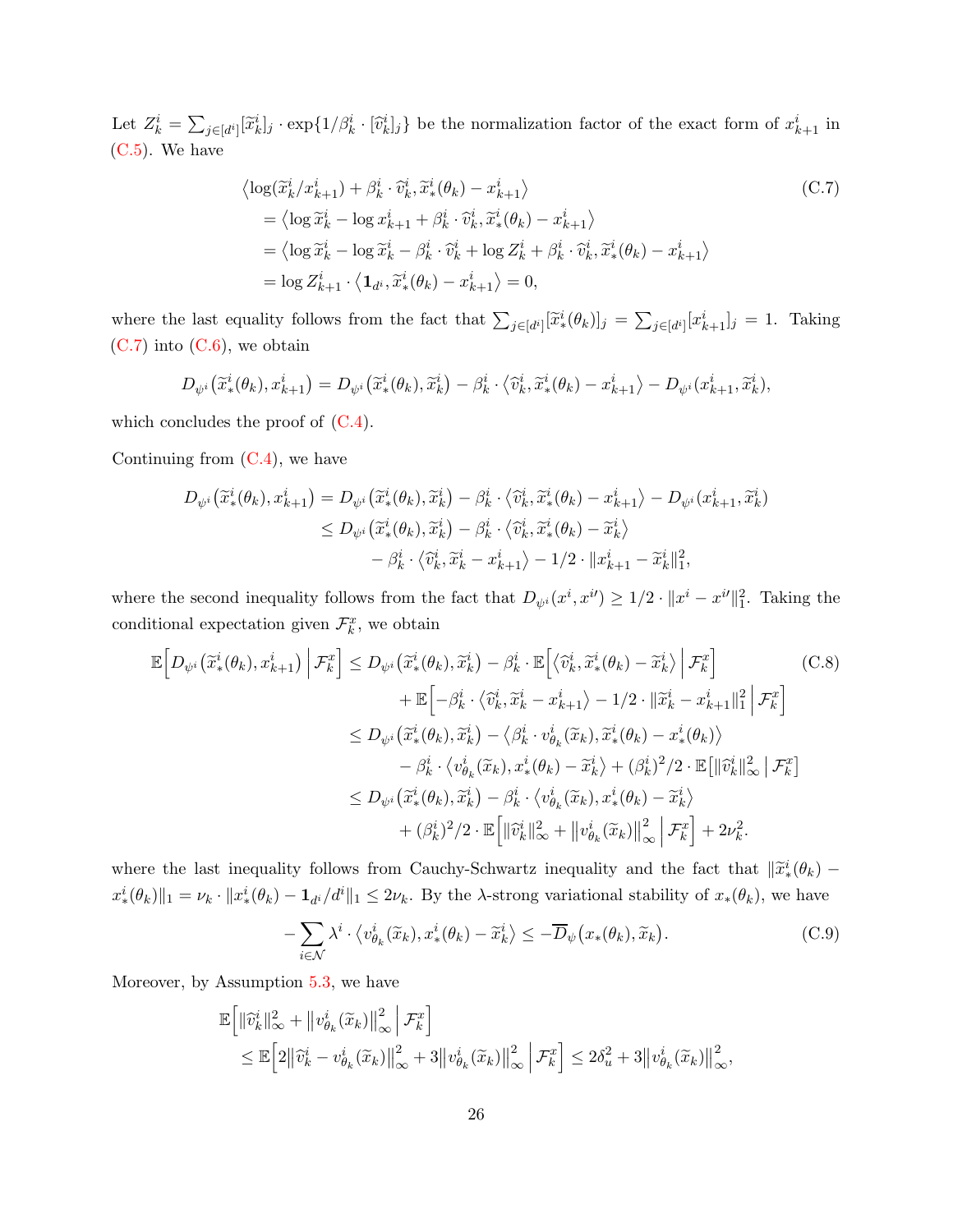summing up which gives

<span id="page-26-0"></span>
$$
\sum_{i \in \mathcal{N}} (\lambda^i)^2 \cdot \mathbb{E} \Big[ \|\widehat{v}_k^i\|_{\infty}^2 + \|v_{\theta_k}^i(\widetilde{x}_k)\|_{\infty}^2 \Big| \mathcal{F}_k^x \Big] \tag{C.10}
$$
\n
$$
\leq 2\delta_u^2 \cdot \sum_{i \in \mathcal{N}} (\lambda^i)^2 + 6 \cdot \sum_{i \in \mathcal{N}} (\lambda^i)^2 \cdot \left( \left\| v_{\theta_k}^i(\widetilde{x}_k) - v_{\theta_k}^i(x_*(\theta_k)) \right\|_{\infty}^2 + \left\| v_{\theta_k}^i(x_*(\theta_k)) \right\|_{\infty}^2 \right)
$$
\n
$$
\leq (2\delta_u^2 + 6V_*^2) \cdot \sum_{i \in \mathcal{N}} (\lambda^i)^2 + 6NH_u^2 \cdot \sum_{i \in \mathcal{N}} (\lambda^i)^2 \cdot \overline{D}_{\psi}(x_*(\theta_k), \widetilde{x}_k)
$$
\n
$$
= (2\delta_u^2 + 6V_*^2) \cdot \|\lambda\|_2^2 + 6NH_u^2 \|\lambda\|_2^2 \cdot \overline{D}_{\psi}(x_*(\theta_k), \widetilde{x}_k),
$$

where the second inequality follows from  $||v_{\theta}(x*(\theta))||_{\infty} \leq V_{*}$ , and the third inequality follows from Assumption [5.1.](#page-9-0) Thus, taking [\(C.9\)](#page-25-1) and [\(C.10\)](#page-26-0) into [\(C.8\)](#page-25-2), we obtain for  $6NH_u^2\|\lambda\|_2^2\beta_k^2 \leq \beta_k$  (i.e.,  $\beta \leq 1/6NH_u^2\|\lambda\|_2^2$  that,

$$
\mathbb{E}\Big[\overline{D}_{\psi}\big(\widetilde{x}_{*}(\theta_{k}), x_{k+1}\big) \Big| \mathcal{F}_{k}^{x}\Big] \n\leq \overline{D}_{\psi}\big(\widetilde{x}_{*}(\theta_{k}), \widetilde{x}_{k}\big) - \big(\beta_{k} - 3NH_{u}^{2}\|\lambda\|_{2}^{2}\beta_{k}^{2}\big) \cdot \overline{D}_{\psi}\big(x_{*}(\theta_{k}), \widetilde{x}_{k}\big) + \big(\delta_{u}^{2} + 3V_{*}^{2}\big) \cdot \|\lambda\|_{2}^{2}\beta_{k}^{2} + 2N\nu_{k}^{2} \n\leq (1 - \beta_{k}/2) \cdot \overline{D}_{\psi}\big(\widetilde{x}_{*}(\theta_{k}), \widetilde{x}_{k}\big) + \big(\delta_{u}^{2} + 3V_{*}^{2}\big) \cdot \|\lambda\|_{2}^{2}\beta_{k}^{2} + N\beta_{k}\nu_{k}\log(1/\nu_{k}) + 2N\nu_{k}^{2},
$$

where the second inequality follows from Lemma [D.3.](#page-29-0) By Lemma [D.3,](#page-29-0) we further have for  $\nu_k \leq$  $O(1/k),$ 

<span id="page-26-2"></span><span id="page-26-1"></span>
$$
\mathbb{E}\Big[\overline{D}_{\psi}\big(\widetilde{x}_{*}(\theta_{k}), \widetilde{x}_{k+1}\big) \Big| \mathcal{F}_{k}^{x}\Big] - 2N\nu_{k+1}
$$
\n
$$
\leq \mathbb{E}\Big[\overline{D}_{\psi}\big(\widetilde{x}_{*}(\theta_{k}), x_{k+1}\big) \Big| \mathcal{F}_{k}^{x}\Big]
$$
\n
$$
\leq (1 - \beta_{k}/2) \cdot \overline{D}_{\psi}\big(\widetilde{x}_{*}(\theta_{k}), \widetilde{x}_{k}\big) + (\delta_{u}^{2} + 3V_{*}^{2}) \cdot \|\lambda\|_{2}^{2} \beta_{k}^{2} + N\beta_{k}\nu_{k} \log(1/\nu_{k}) + 2N\nu_{k}^{2},
$$
\n(C.11)

By Lemma [D.2,](#page-29-1) we have for any  $\gamma > \max\{1, 1/\nu_k^2\}$ ,

$$
\overline{D}_{\psi}\left(\widetilde{x}_{*}(\theta_{k}),\widetilde{x}_{k}\right) - \left(1 + \frac{1}{\gamma}\right) \cdot \overline{D}_{\psi}\left(\widetilde{x}_{*}(\theta_{k-1}),\widetilde{x}_{k}\right) \tag{C.12}
$$
\n
$$
\leq \frac{(1+\gamma)^{2}/\nu_{k}^{2} - (1+\gamma)}{2\gamma} \cdot \left\|\widetilde{x}_{*}(\theta_{k}) - \widetilde{x}_{*}(\theta_{k-1})\right\|_{1}^{2}
$$
\n
$$
\leq \frac{(1+\gamma)^{2}/\nu_{k}^{2} - (1+\gamma)}{2\gamma} \cdot \left\|\theta_{k} - \theta_{k-1}\right\|_{2}^{2} \leq \frac{(1+\gamma)^{2}/\nu_{k}^{2} - (1+\gamma)}{2\gamma} \cdot \widetilde{H}_{*}^{2} \alpha_{k-1}^{2} \cdot \left\|\widehat{\nabla}f_{k-1}\right\|_{2}^{2},
$$

where the second inequality follows from Lemma [A.3.](#page-16-2) Taking  $(C.12)$  into  $(C.11)$  and choosing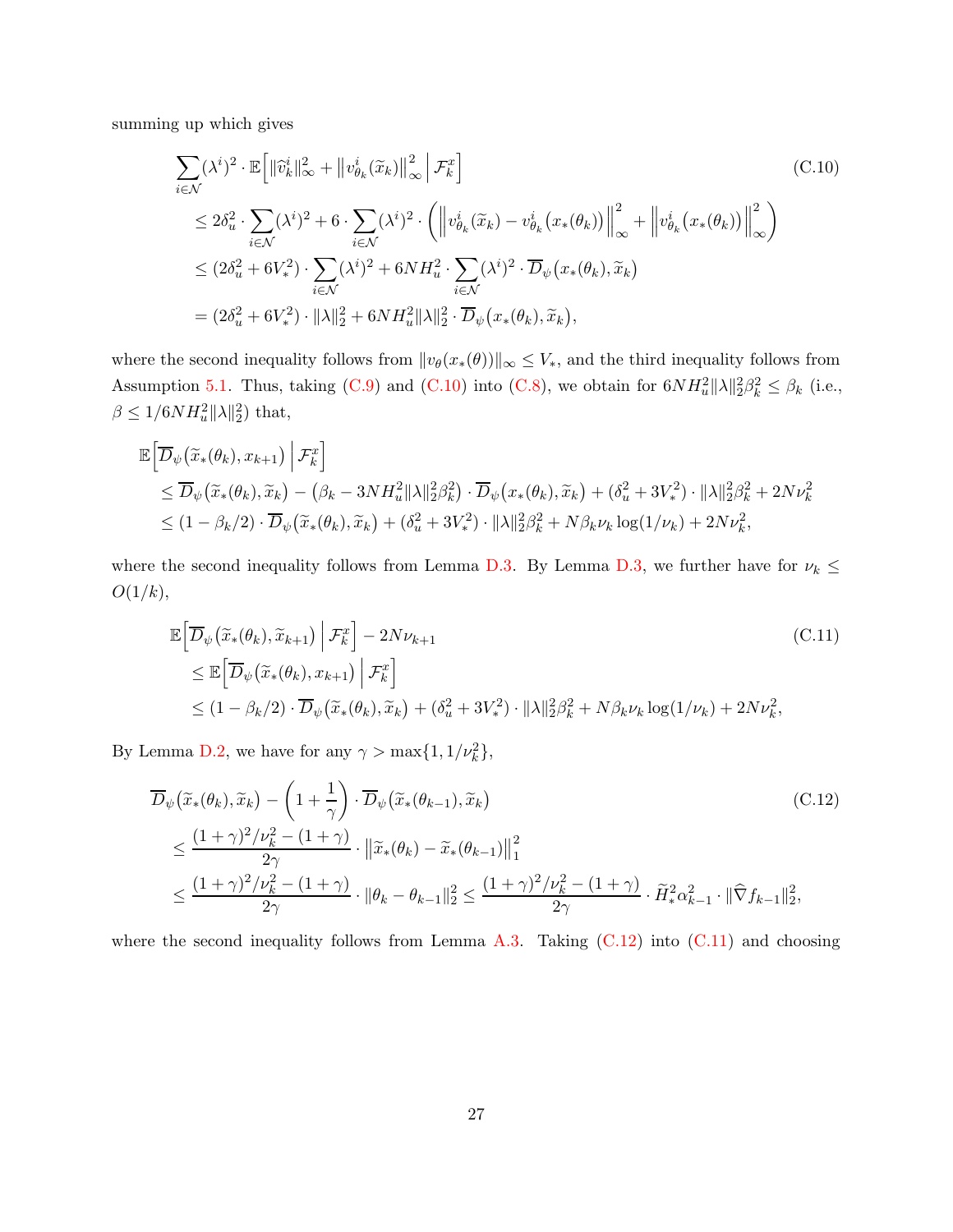<span id="page-27-1"></span>
$$
\gamma = (4 - 2\beta_k)/\beta_k, \text{ we obtain}
$$
\n
$$
\mathbb{E}\Big[\overline{D}_{\psi}\big(\tilde{x}_{*}(\theta_{k}), \tilde{x}_{k+1}\big) \Big| \mathcal{F}_{k}^{x}\Big] \tag{C.13}
$$
\n
$$
\leq (1 - \beta_k/2) \cdot \left(1 + \frac{1}{\gamma}\right) \cdot \overline{D}_{\psi}\big(x_{*}(\theta_{k-1}), x_{k}\big) + (\delta_{u}^{2} + 3V_{*}^{2}) \cdot \|\lambda\|_{2}^{2} \beta_{k}^{2} + N \beta_{k} \nu_{k} \log(1/\nu_{k}) + 2N \cdot (\nu_{k}^{2} + \nu_{k+1}) + (1 - \beta_{k}/2) \cdot \frac{(1 + \gamma)^{2}/\nu_{k}^{2} - (1 + \gamma)}{2\gamma} \cdot \widetilde{H}_{*}^{2} \alpha_{k-1}^{2} \cdot \mathbb{E}\big[\|\widehat{\nabla} f_{k-1}\|_{2}^{2}\big| \mathcal{F}_{k}^{x}\big]
$$
\n
$$
= (1 - \beta_k/4) \cdot \overline{D}_{\psi}\big(x_{*}(\theta_{k-1}), x_{k}\big) + (\delta_{u}^{2} + 3V_{*}^{2}) \cdot \|\lambda\|_{2}^{2} \beta_{k}^{2} + N \beta_{k} \nu_{k} \log(1/\nu_{k}) + 2N \cdot (\nu_{k}^{2} + \nu_{k+1}) + (1 - \beta_{k}/4) \cdot \frac{(1 + \gamma)/\nu_{k}^{2} - 1}{2} \cdot \widetilde{H}_{*}^{2} \alpha_{k-1}^{2} \cdot \mathbb{E}\big[\|\widehat{\nabla} f_{k-1}\|_{2}^{2}\big| \mathcal{F}_{k}^{x}\big].
$$

By Assumption [5.3,](#page-9-2) we have

<span id="page-27-0"></span>
$$
\mathbb{E}\left[\|\widehat{\nabla}f_{k-1}\|_{2}^{2}\right|\mathcal{F}_{k-1}^{\theta}\right]
$$
\n
$$
= \mathbb{E}\left[\|\widehat{\nabla}f_{k-1}-\widetilde{\nabla}f(\theta_{k-1},\widetilde{x}_{k})\|_{2}^{2} + \|\widetilde{\nabla}f(\theta_{k-1},\widetilde{x}_{k})\|_{2}^{2}\right|\mathcal{F}_{k-1}^{\theta}\right]
$$
\n
$$
\leq \delta_{f}^{2} + 3 \cdot \mathbb{E}\left[\left\|\widetilde{\nabla}f(\theta_{k-1},\widetilde{x}_{k})-\widetilde{\nabla}f(\theta_{k-1},\widetilde{x}_{k}(\theta_{k-1}))\right\|_{2}^{2}\right|\mathcal{F}_{k-1}^{\theta}\right]
$$
\n
$$
+ 3 \cdot \mathbb{E}\left[\left\|\widetilde{\nabla}f(\theta_{k-1},\widetilde{x}_{k}(\theta_{k-1}))-\nabla f_{k}(\theta_{k-1})\right\|_{2}^{2}\right|\mathcal{F}_{k-1}^{\theta}\right]
$$
\n
$$
\leq \delta_{f}^{2} + 3\widetilde{H}^{2} \cdot \overline{D}_{\psi}(\widetilde{x}_{k}(\theta_{k-1}),\widetilde{x}_{k}) + 3\widetilde{H}^{2} \cdot \overline{D}_{\psi}(x_{k}(\theta_{k-1}),\widetilde{x}_{k}(\theta_{k-1})) + 3M^{2}
$$
\n
$$
\leq 3\widetilde{H}^{2} \cdot \overline{D}_{\psi}(\widetilde{x}_{k}(\theta_{k-1}),\widetilde{x}_{k}) + \delta_{f}^{2} + 3M^{2} + 6N\widetilde{H}^{2}\nu_{k-1},
$$
\n(11.11)

where the third inequality follows from Assumptions [5.2](#page-9-1) and [5.3,](#page-9-2) and the last inequality follows from Lemma [D.3.](#page-29-0) Taking  $(C.14)$  into  $(C.13)$  and taking expectation on both sides, we obtain

$$
\tilde{\epsilon}_{k+1}^{x} \leq \left\{ 1 - \beta_{k}/4 + 3\left[ (1+\gamma)/\nu_{k}^{2} - 1 \right] / 2 \cdot \tilde{H}^{2} \tilde{H}_{*}^{2} \alpha_{k-1}^{2} \right\} \cdot \tilde{\epsilon}_{k}^{x} + (\delta_{u}^{2} + 3V_{*}^{2}) \cdot ||\lambda||_{2}^{2} \beta_{k}^{2} + (1 - \beta_{k}/4) \cdot \frac{(1+\gamma)/\nu_{k}^{2} - 1}{2} \cdot \tilde{H}_{*}^{2} \alpha_{k-1}^{2} \cdot (\delta_{f}^{2} + 2M^{2} + 6N \tilde{H}^{2} \nu_{k-1}) - N \beta_{k} \nu_{k} \log \nu_{k} + 2N \cdot (\nu_{k+1} + \nu_{k}^{2}). \tag{C.15}
$$

With  $\gamma = (4\beta_k - 2)/\beta_k$ ,  $\alpha_k = \alpha/(k+1)$ ,  $\beta_k = \beta/(k+1)^{2/7}$ ,  $\nu_k = 1/(k+1)^{4/7}$ , and  $\alpha/\beta^{3/2} \le 1/7\widetilde{H}\widetilde{H}_*,$ we have

<span id="page-27-3"></span><span id="page-27-2"></span>
$$
3[(1+\gamma)/\nu_k^2 - 1]/2 \cdot \widetilde{H}^2 \widetilde{H}_*^2 \alpha_{k-1}^2 = 3[(4/\beta_k - 1)/\nu_k^2 - 1]/2 \cdot \widetilde{H}^2 \widetilde{H}_*^2 \alpha_{k-1}^2
$$
  

$$
\leq 6 \widetilde{H}^2 \widetilde{H}_*^2 \alpha_k^2 / \beta_k \nu_k^2 \leq \beta_k^2 / 8 \leq \beta_k / 8,
$$

taking which into  $(C.15)$ , we obtain

$$
\tilde{\epsilon}_{k+1}^{x} \leq (1 - \beta_{k}/8) \cdot \tilde{\epsilon}_{k}^{x} + (\delta_{u}^{2} + 3V_{*}^{2}) \cdot ||\lambda||_{2}^{2} \beta_{k}^{2} - N \beta_{k} \nu_{k} \log \nu_{k} + 2N \cdot (\nu_{k+1} + \nu_{k}^{2}) \n+ \beta_{k}^{2} \cdot (\delta_{f}^{2} + 2M^{2} + 6N \tilde{H}^{2} \nu_{k-1}) / 8 \tilde{H}^{2} \n\leq (1 - \beta_{k}/8) \cdot \epsilon_{k}^{x} + (\delta_{u}^{2} + 3V_{*}^{2}) \cdot ||\lambda||_{2}^{2} \beta_{k}^{2} - N \beta_{k} \nu_{k} \log \nu_{k} + 2N \cdot (\nu_{k+1} + \nu_{k}^{2}) \n+ \beta_{k}^{2} \cdot (\delta_{f}^{2} + 2M^{2} + 6N \tilde{H}^{2}) / 8 \tilde{H}^{2}.
$$
\n(C.16)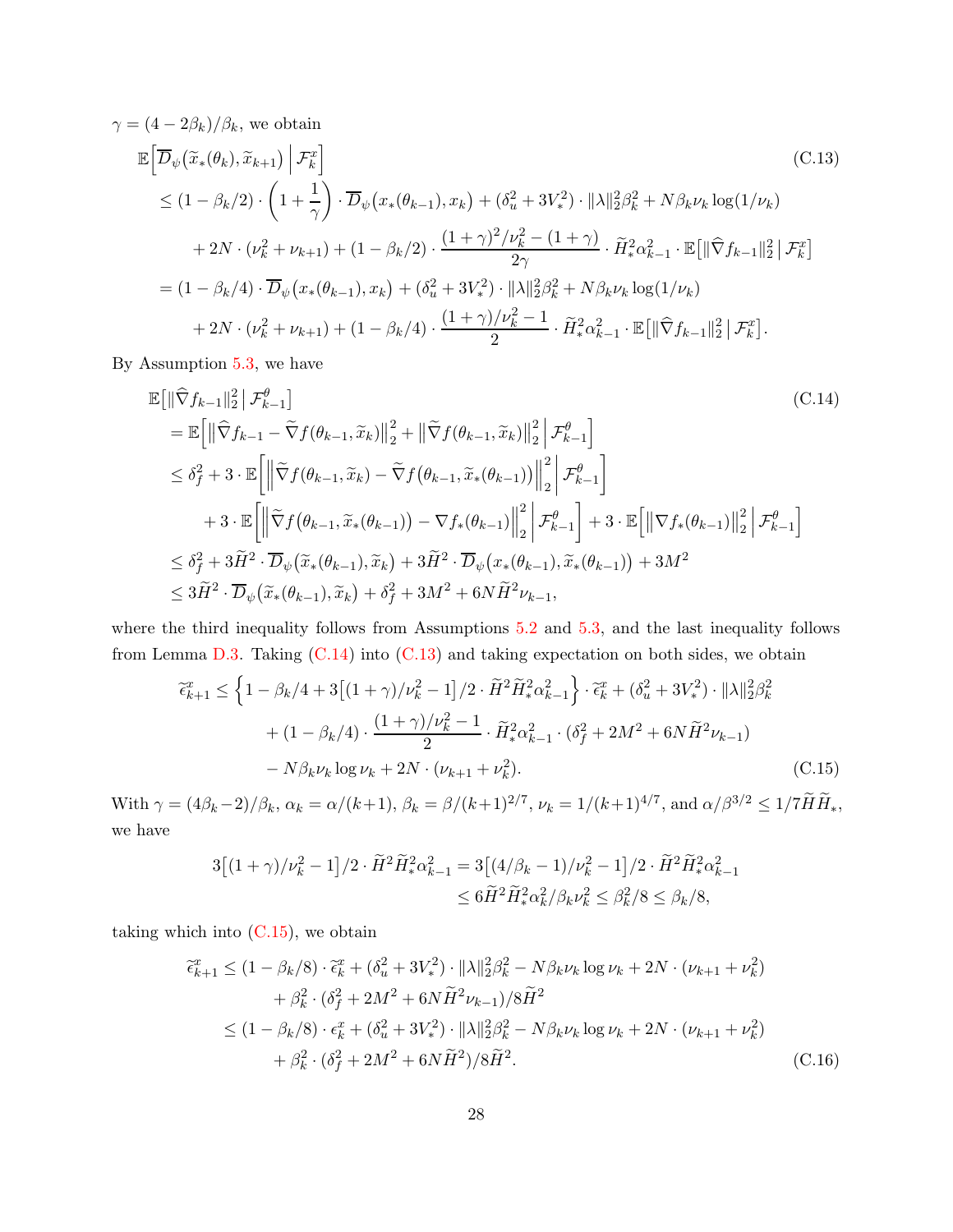Recursively applying  $(C.16)$ , we obtain

$$
\epsilon_{k+1}^x \le \epsilon_0^x \cdot \prod_{j=0}^k (1 - \beta_j/8) + \left[ (\delta_u^2 + 3V_*^2) \cdot \|\lambda\|_2^2 + (\delta_f^2 + 2M^2 + 6N\tilde{H}^2)/8\tilde{H}^2 \right] \cdot \left[ \sum_{l=0}^k \beta_l^2 \cdot \prod_{j=l+1}^k (1 - \beta_j/8) \right] + N \cdot \left[ \sum_{l=0}^k (-\beta_l \nu_l \log \nu_l + 2\nu_{l+1} + 2\nu_l^2) \cdot \prod_{j=l+1}^k (1 - \beta_j/8) \right].
$$

### <span id="page-28-1"></span>C.2 Proof of Lemma [C.2](#page-23-2)

*Proof.* Applying  $(C.14)$  to  $(B.12)$  and taking expectation on both sides, we get

$$
\epsilon_{k+1}^{\theta} \le (1 - \mu \alpha_k) \cdot \epsilon_k^{\theta} + (\delta_f^2 + 3M^2 + 6N \tilde{H}^2 \nu_k) \cdot \alpha_k^2 + \tilde{H}^2 \cdot (3\alpha_k^2 + \alpha_k/\mu) \cdot \epsilon_{k+1}^x
$$
  

$$
\le (1 - \mu \alpha_k) \cdot \epsilon_k^{\theta} + (\delta_f^2 + 3M^2 + 6N \tilde{H}^2) \cdot \alpha_k^2 + \tilde{H}^2 \cdot (3\alpha_k^2 + \alpha_k/\mu) \cdot \epsilon_{k+1}^x, \tag{C.17}
$$

where the second inequality follows from  $\nu_k \leq 1$ . Recursively applying [\(C.17\)](#page-28-2), we obtain

$$
\epsilon_{k+1}^{\theta} \le \prod_{j=0}^{k} (1 - \mu \alpha_j) \cdot \epsilon_0^{\theta} + (\delta_f^2 + 3M^2 + 6N\tilde{H}^2) \cdot \sum_{l=0}^{k} \left[ \alpha_l^2 \cdot \prod_{j=l+1}^{k} (1 - \mu \alpha_j) \right] + \tilde{H}^2 \cdot \sum_{l=0}^{k} \left[ (2\alpha_l^2 + \alpha_l/\mu) \cdot \epsilon_{l+1}^x \cdot \prod_{j=l+1}^{k} (1 - \mu \alpha_j) \right].
$$

<span id="page-28-2"></span> $\Box$ 

# D Properties of the Bregman divergence

<span id="page-28-0"></span>The following lemma is used in the analysis on unconstrained games.

**Lemma D.1.** Let  $\psi(\cdot)$  be 1-strongly convex with respect to the norm  $\|\cdot\|$ . Assume that [\(4.2\)](#page-6-0) holds. We have for any  $\gamma > H_{\psi}^2 \geq 1$ ,

$$
D_{\psi}(x,z) - \left(1 + \frac{1}{\gamma}\right) \cdot D_{\psi}(y,z) \le \frac{H_{\psi}^2 \cdot (1+\gamma)^2 - (1+\gamma)}{2\gamma} \cdot ||x - y||^2.
$$

*Proof.* By the definition of Bregman divergence, we have for any  $\gamma > 0$ ,

$$
D_{\psi}(x, z) - D_{\psi}(y, z) = \psi(x) - \langle \nabla \psi(z), x - z \rangle - \psi(y) + \langle \nabla \psi(z), y - z \rangle
$$
  
= 
$$
-D_{\psi}(x, y) + \langle \nabla \psi(z) - \nabla \psi(x), y - x \rangle
$$
  

$$
\leq -1/2 \cdot ||x - y||^2 + ||\nabla \psi(z) - \nabla \psi(x)||_* \cdot ||y - x||,
$$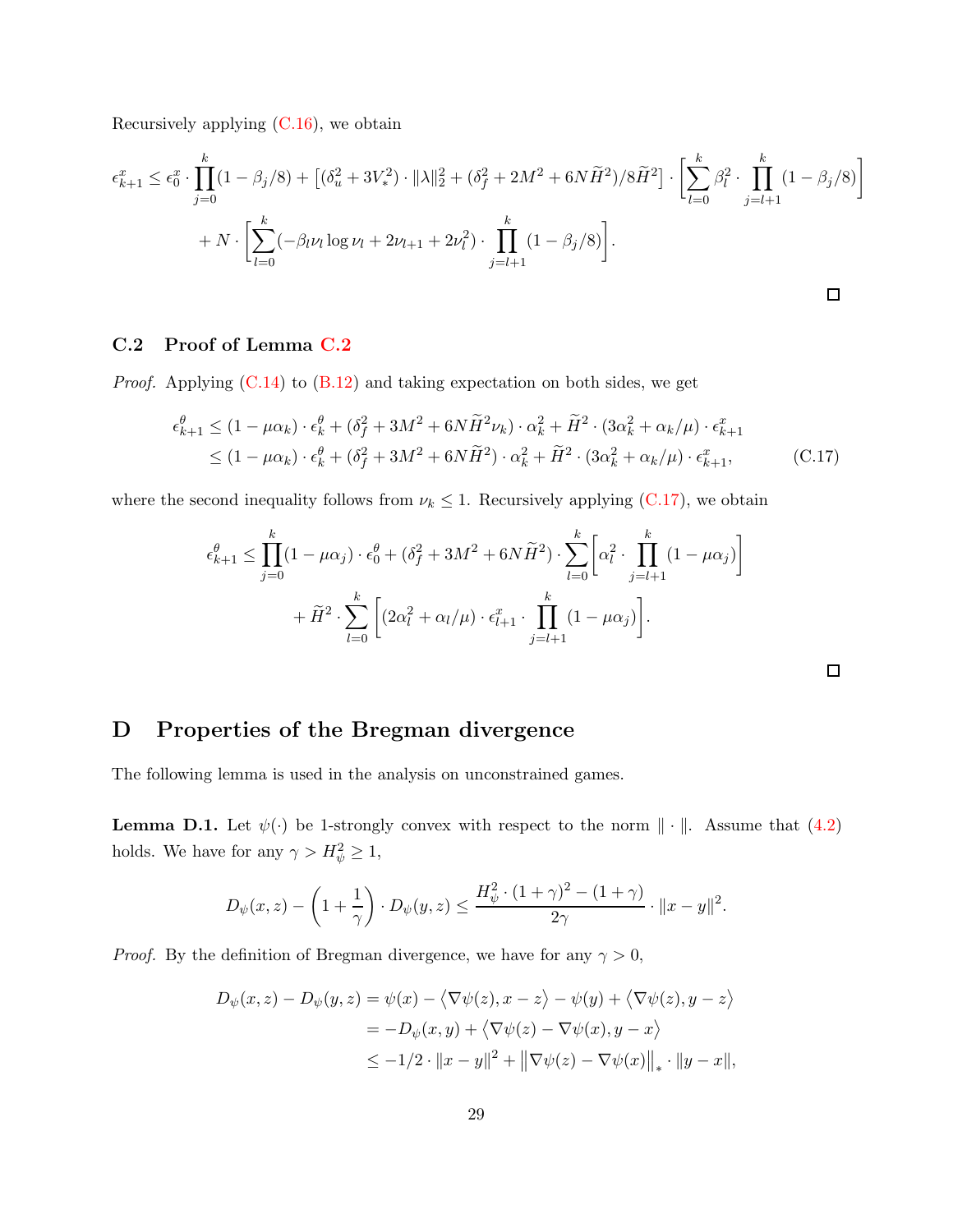where the inequality follows from 1-strong convexity of  $\psi(\cdot)$  and the Cauchy-Schwartz inequality. By  $(4.2)$ , we further have

<span id="page-29-2"></span>
$$
D_{\psi}(x, z) - D_{\psi}(y, z) \le -1/2 \cdot ||x - y||^2 + H_{\psi} \cdot ||z - x|| \cdot ||y - x||,
$$
  
\n
$$
\le \frac{1}{2(1 + \gamma)} \cdot ||x - z||^2 + \frac{H_{\psi}^2 \cdot (1 + \gamma) - 1}{2} \cdot ||x - y||^2
$$
  
\n
$$
\le \frac{1}{1 + \gamma} \cdot D_{\psi}(x, z) + \frac{H_{\psi}^2 \cdot (1 + \gamma) - 1}{2} \cdot ||x - y||^2,
$$
 (D.1)

where the second inequality follows from 1-strong convexity of  $\psi(\cdot)$ . Rearranging the terms in  $(D.1)$ , we finish the proof of Lemma [D.1.](#page-28-0)  $\Box$ 

<span id="page-29-1"></span>The following two lemmas are involved in the analysis on simplex constrained games.

**Lemma D.2.** Let  $\psi(\cdot)$  be the Shannon entropy. We have for any  $\gamma_k > \max\{1, 1/\nu_k^2\}$ ,

$$
D_{\psi^i}(\widetilde{x}^i_*(\theta_k), \widetilde{x}^i_k) - \left(1 + \frac{1}{\gamma}\right) \cdot D_{\psi^i}(\widetilde{x}^i_*(\theta_{k-1}), \widetilde{x}^i_k) \le \frac{(1+\gamma)^2/\nu_k^2 - (1+\gamma)}{2\gamma} \cdot \left\|\widetilde{x}^i_*(\theta_k) - \widetilde{x}^i_*(\theta_{k-1})\right\|_1^2,
$$

for  $\{\widetilde{x}_k\}_{k\geq 0}$  generated by Algorithm [2.](#page-8-2)

*Proof.* For the Shannon entropy  $\psi(\cdot)$ , we have  $\nabla_{x_j}\psi(\tilde{x}) = 1 + \log[\tilde{x}]_j$ , which gives

$$
\left|\nabla_{[x^i]_j}\psi(\widetilde{x}^i_*(\theta_k)) - \nabla_{[x^i]_j}\psi(\widetilde{x}^i_k)\right| = \left|\log\left[\widetilde{x}^i_*(\theta_k)\right]_j - \log\left[\widetilde{x}^i_k\right]_j\right| \leq 1/\nu_k \cdot \left|\left[\widetilde{x}^i_*(\theta_k)\right]_j - \left[\widetilde{x}^i_k\right]_j\right|.
$$

Thus, we have

$$
\left\|\nabla\psi\big(\widetilde{x}^i_*(\theta_k)\big)-\nabla\psi(\widetilde{x}^i_k)\right\|_{\infty}\leq 1/\nu_k\cdot\left\|\widetilde{x}^i_*(\theta_k)-\widetilde{x}^i_k\right\|_1.
$$

<span id="page-29-0"></span>Replacing  $H_{\psi}$  with  $1/\nu_k$  in the proof of Lemma [D.1,](#page-28-0) we conclude the proof of Lemma [D.2.](#page-29-1)  $\Box$ 

**Lemma D.3.** Let  $\{x_k\}_{k\geq 0}$  and  $\{\tilde{x}_k\}_{k\geq 0}$  be the sequences of strategy profiles generated by Algo-rithm [2](#page-8-2) with  $\nu_k \leq O(1/k)$ . We have

$$
\overline{D}_{\psi}(\widetilde{x}_{*}(\theta_{k}), \widetilde{x}_{k}) - \overline{D}_{\psi}(\widetilde{x}_{*}(\theta_{k}), x_{k}) \le 2N\nu_{k},
$$
\n(D.2)

$$
\overline{D}_{\psi}(\widetilde{x}_{*}(\theta_{k}), \widetilde{x}_{k+1}) - \overline{D}_{\psi}(\widetilde{x}_{*}(\theta_{k}), x_{k+1}) \le 2N\nu_{k+1},\tag{D.3}
$$

<span id="page-29-6"></span><span id="page-29-5"></span><span id="page-29-4"></span><span id="page-29-3"></span>
$$
\overline{D}_{\psi}(\widetilde{x}_{*}(\theta_{k}), \widetilde{x}_{k}) - \overline{D}_{\psi}(x_{*}(\theta_{k}), \widetilde{x}_{k}) \le 2N\nu_{k}\log(1/\nu_{k}).
$$
\n(D.4)

Proof. By the definition of KL divergence, we have

$$
D_{\psi}\big(\tilde{x}^i_*(\theta_k), \tilde{x}^i_{k+1}\big) - D_{\psi}\big(\tilde{x}^i_*(\theta_k), x^i_{k+1}\big) = \big\langle \tilde{x}^i_*(\theta_k), \log(x^i_{k+1}/\tilde{x}^i_{k+1}) \big\rangle. \tag{D.5}
$$